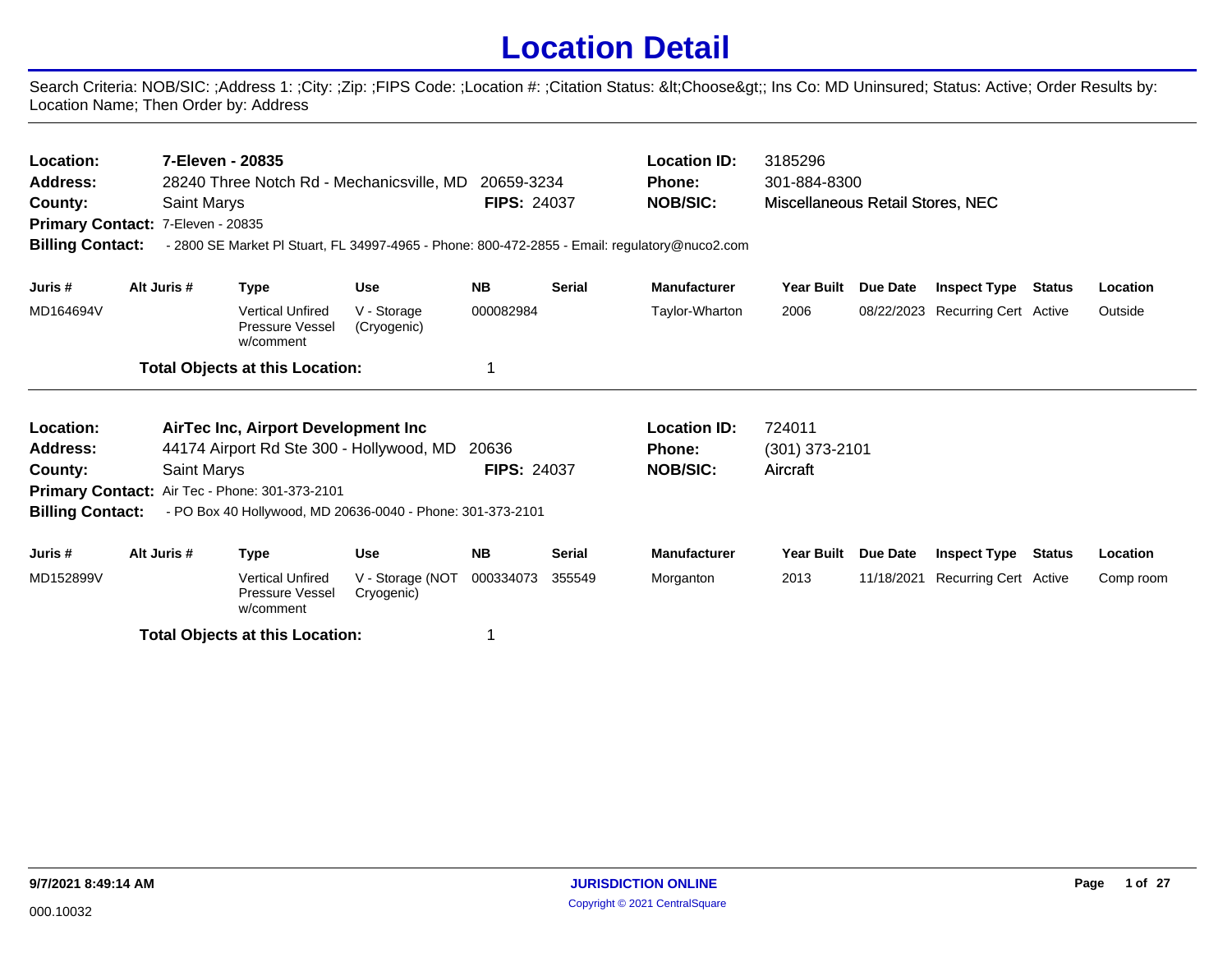| Location:<br><b>Address:</b><br>County:<br><b>Primary Contact:</b><br><b>Billing Contact:</b> | Saint Marys                                                                 | Asahi Japanese Steakhouse (Arc3)<br>22576 MacArthur Blvd - California, MD 20619-3086<br>Charlie Patterson - Phone: 804-644-4521 - Email: charlie.patterson@arc3gases.com<br>Charlie Patterson - PO Box 26269 Richmond, VA 23260-6269 - Phone: 804-644-4521 - Email: charlie.patterson@arc3gases.com |                            | <b>FIPS: 24037</b> |               | <b>Location ID:</b><br><b>Phone:</b><br><b>NOB/SIC:</b> | 3973738<br><b>Eating and Drinking Places</b> |                 |                                  |               |              |
|-----------------------------------------------------------------------------------------------|-----------------------------------------------------------------------------|-----------------------------------------------------------------------------------------------------------------------------------------------------------------------------------------------------------------------------------------------------------------------------------------------------|----------------------------|--------------------|---------------|---------------------------------------------------------|----------------------------------------------|-----------------|----------------------------------|---------------|--------------|
| Juris #                                                                                       | Alt Juris #                                                                 | <b>Type</b>                                                                                                                                                                                                                                                                                         | <b>Use</b>                 | <b>NB</b>          | <b>Serial</b> | <b>Manufacturer</b>                                     | <b>Year Built</b>                            | <b>Due Date</b> | <b>Inspect Type</b>              | <b>Status</b> | Location     |
| MD170553V                                                                                     |                                                                             | <b>Vertical Unfired</b><br>Pressure Vessel<br>w/comment                                                                                                                                                                                                                                             | V - Storage<br>(Cryogenic) | 000106386          |               | MVE Inc                                                 | 1999                                         |                 | 08/12/2023 Recurring Cert Active |               | Outside      |
|                                                                                               |                                                                             | <b>Total Objects at this Location:</b>                                                                                                                                                                                                                                                              |                            | $\mathbf 1$        |               |                                                         |                                              |                 |                                  |               |              |
| Location:<br><b>Address:</b>                                                                  |                                                                             | Bert's 50's Diner (Arc3)<br>28760 Three Notch Rd - Mechanicsville, MD                                                                                                                                                                                                                               |                            | 20659-3221         |               | <b>Location ID:</b><br>Phone:                           | 3973721                                      |                 |                                  |               |              |
| County:<br><b>Billing Contact:</b>                                                            | Saint Marys                                                                 | Primary Contact: Charlie Patterson - Phone: 804-644-4521 - Email: charlie.patterson@arc3gases.com<br>Charlie Patterson - PO Box 26269 Richmond, VA 23260-6269 - Phone: 804-644-4521 - Email: charlie.patterson@arc3gases.com                                                                        |                            | <b>FIPS: 24037</b> |               | <b>NOB/SIC:</b>                                         | <b>Eating and Drinking Places</b>            |                 |                                  |               |              |
| Juris #                                                                                       | Alt Juris #                                                                 | <b>Type</b>                                                                                                                                                                                                                                                                                         | <b>Use</b>                 | <b>NB</b>          | <b>Serial</b> | <b>Manufacturer</b>                                     | Year Built Due Date                          |                 | <b>Inspect Type</b>              | Status        | Location     |
| MD164949V                                                                                     |                                                                             | <b>Vertical Unfired</b><br>Pressure Vessel<br>w/comment                                                                                                                                                                                                                                             | V - Storage<br>(Cryogenic) | 000135541          |               | <b>CHART</b>                                            | 2001                                         |                 | 09/30/2023 Recurring Cert Active |               | Outside      |
|                                                                                               |                                                                             | <b>Total Objects at this Location:</b>                                                                                                                                                                                                                                                              |                            | $\mathbf 1$        |               |                                                         |                                              |                 |                                  |               |              |
| <b>Location:</b><br><b>Address:</b>                                                           |                                                                             | <b>Breton Apartments</b><br>22645 Washington Street - Leonardtown, MD 20650-3867                                                                                                                                                                                                                    |                            |                    |               | <b>Location ID:</b><br>Phone:                           | 705046                                       |                 |                                  |               |              |
| County:<br><b>Primary Contact:</b><br><b>Billing Contact:</b>                                 | Saint Marys                                                                 | Robert Chan - Phone: 410-610-9265 - Cell: s301-872-5121<br>- PO Box 513 Ridge, MD 20680-0513                                                                                                                                                                                                        |                            | <b>FIPS: 24037</b> |               | <b>NOB/SIC:</b>                                         | <b>Operators of Apartment Buildings</b>      |                 |                                  |               |              |
| Juris #                                                                                       | Alt Juris #                                                                 | <b>Type</b>                                                                                                                                                                                                                                                                                         | Use                        | <b>NB</b>          | <b>Serial</b> | <b>Manufacturer</b>                                     | Year Built Due Date                          |                 | <b>Inspect Type Status</b>       |               | Location     |
| MD110723H                                                                                     | Cast Iron<br>H - Hot Water<br>CI.<br>Heat (Water $\leq$<br>160 psig, 250 F) |                                                                                                                                                                                                                                                                                                     |                            |                    |               |                                                         | 2000                                         |                 | 09/28/2021 Recurring Cert Active |               | <b>B</b> lrm |
|                                                                                               |                                                                             | <b>Total Objects at this Location:</b>                                                                                                                                                                                                                                                              |                            | -1                 |               |                                                         |                                              |                 |                                  |               |              |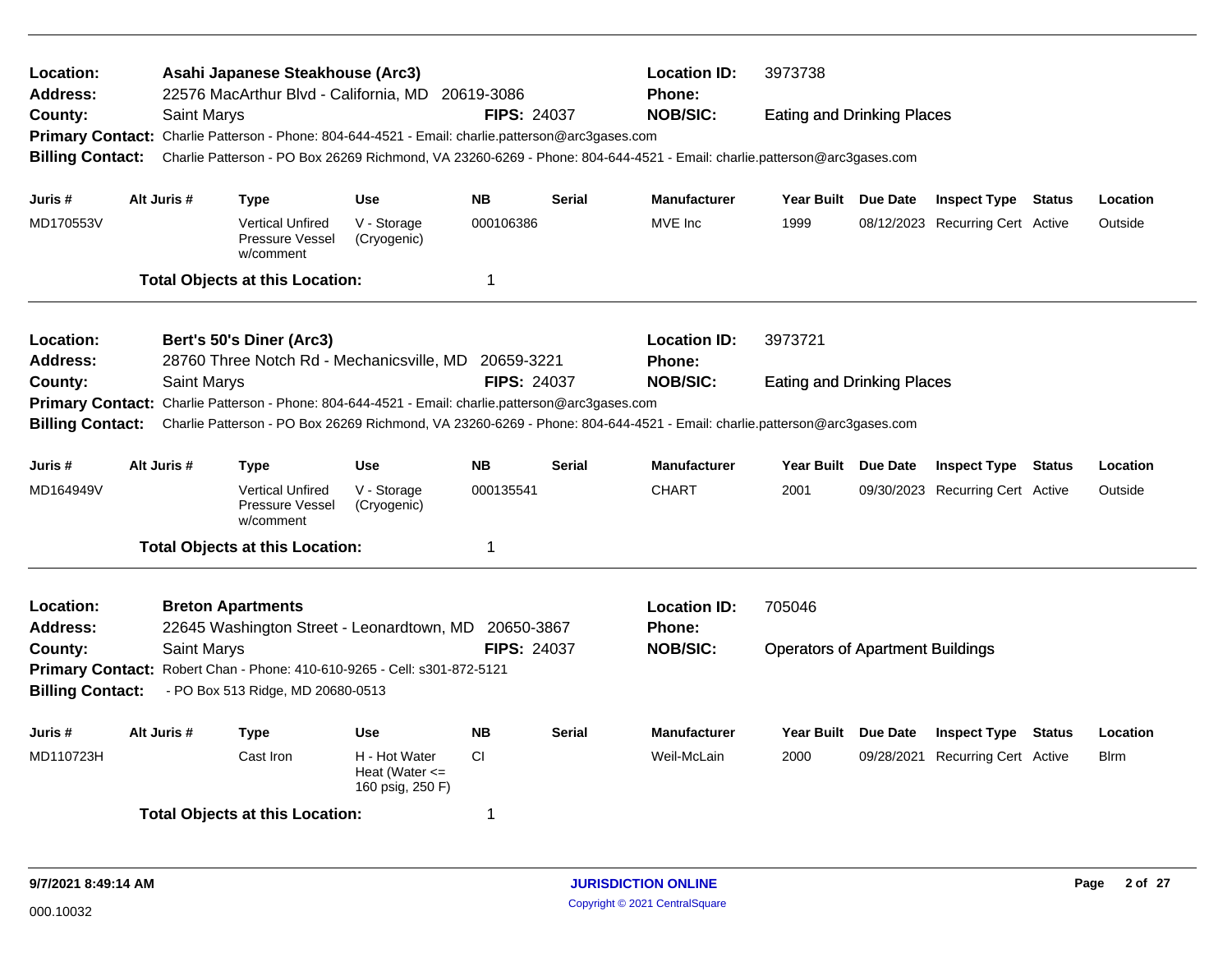| Location:<br><b>Address:</b><br>County:<br><b>Billing Contact:</b>                                              | Saint Marys        | <b>Burchmart - 1 (Arc3)</b><br>27350 Three Notch Rd - Mechanicsville, MD 20659-3305<br>Primary Contact: Charlie Patterson - Phone: 804-644-4521 - Email: charlie.patterson@arc3gases.com<br>Charlie Patterson - PO Box 26269 Richmond, VA 23260-6269 - Phone: 804-644-4521 - Email: charlie.patterson@arc3gases.com |                            | <b>FIPS: 24037</b> |               | <b>Location ID:</b><br><b>Phone:</b><br><b>NOB/SIC:</b> | 3973724<br><b>Eating and Drinking Places</b> |                                  |        |            |
|-----------------------------------------------------------------------------------------------------------------|--------------------|---------------------------------------------------------------------------------------------------------------------------------------------------------------------------------------------------------------------------------------------------------------------------------------------------------------------|----------------------------|--------------------|---------------|---------------------------------------------------------|----------------------------------------------|----------------------------------|--------|------------|
| Juris #                                                                                                         | Alt Juris #        | <b>Type</b>                                                                                                                                                                                                                                                                                                         | <b>Use</b>                 | <b>NB</b>          | <b>Serial</b> | <b>Manufacturer</b>                                     | Year Built Due Date                          | <b>Inspect Type Status</b>       |        | Location   |
| MD164939V                                                                                                       |                    | <b>Vertical Unfired</b><br>Pressure Vessel<br>w/comment                                                                                                                                                                                                                                                             | V - Storage<br>(Cryogenic) | 000137189          |               | <b>CHART</b>                                            | 2002                                         | 09/30/2023 Recurring Cert Active |        | Outside    |
|                                                                                                                 |                    | <b>Total Objects at this Location:</b>                                                                                                                                                                                                                                                                              |                            | $\mathbf 1$        |               |                                                         |                                              |                                  |        |            |
| <b>Location:</b><br><b>Address:</b>                                                                             |                    | Burchmart - 11 (Arc3)<br>30075 Three Notch Rd - Charlotte Hall, MD 20622-3169                                                                                                                                                                                                                                       |                            |                    |               | <b>Location ID:</b><br><b>Phone:</b>                    | 3973718                                      |                                  |        |            |
| County:<br><b>Billing Contact:</b>                                                                              | <b>Saint Marys</b> | Primary Contact: Charlie Patterson - Phone: 804-644-4521 - Email: charlie.patterson@arc3gases.com<br>Charlie Patterson - PO Box 26269 Richmond, VA 23260-6269 - Phone: 804-644-4521 - Email: charlie.patterson@arc3gases.com                                                                                        |                            | <b>FIPS: 24037</b> |               | <b>NOB/SIC:</b>                                         | <b>Eating and Drinking Places</b>            |                                  |        |            |
| Juris #                                                                                                         | Alt Juris #        | <b>Type</b>                                                                                                                                                                                                                                                                                                         | <b>Use</b>                 | <b>NB</b>          | <b>Serial</b> | <b>Manufacturer</b>                                     | Year Built Due Date                          | <b>Inspect Type Status</b>       |        | Location   |
| MD164950V                                                                                                       |                    | <b>Vertical Unfired</b><br>Pressure Vessel<br>w/comment                                                                                                                                                                                                                                                             | V - Storage<br>(Cryogenic) | 000088968          |               | Taylor-Wharton                                          | 2007                                         | 09/30/2023 Recurring Cert Active |        | Store Room |
|                                                                                                                 |                    | <b>Total Objects at this Location:</b>                                                                                                                                                                                                                                                                              |                            | -1                 |               |                                                         |                                              |                                  |        |            |
| <b>Location:</b><br><b>Address:</b>                                                                             |                    | <b>Burchmart - 2 (Arc3)</b><br>24686 Three Notch Rd - Hollywood, MD 20636-2705                                                                                                                                                                                                                                      |                            |                    |               | <b>Location ID:</b><br>Phone:                           | 3973731                                      |                                  |        |            |
| County:                                                                                                         | Saint Marys        | Primary Contact: Charlie Patterson - Phone: 804-644-4521 - Email: charlie.patterson@arc3gases.com                                                                                                                                                                                                                   |                            | <b>FIPS: 24037</b> |               | <b>NOB/SIC:</b>                                         | <b>Eating and Drinking Places</b>            |                                  |        |            |
| <b>Billing Contact:</b>                                                                                         |                    | Charlie Patterson - PO Box 26269 Richmond, VA 23260-6269 - Phone: 804-644-4521 - Email: charlie.patterson@arc3gases.com                                                                                                                                                                                             |                            |                    |               |                                                         |                                              |                                  |        |            |
| Juris #                                                                                                         | Alt Juris #        | <b>Type</b>                                                                                                                                                                                                                                                                                                         | <b>Use</b>                 | <b>NB</b>          | <b>Serial</b> | <b>Manufacturer</b>                                     | Year Built Due Date                          | <b>Inspect Type</b>              | Status | Location   |
| MD165541V<br><b>Vertical Unfired</b><br>V - Storage<br>000135905<br>Pressure Vessel<br>(Cryogenic)<br>w/comment |                    |                                                                                                                                                                                                                                                                                                                     |                            |                    |               | <b>CHART</b>                                            | 2001                                         | 09/30/2021 Recurring Cert Active |        | Outside    |
|                                                                                                                 |                    | <b>Total Objects at this Location:</b>                                                                                                                                                                                                                                                                              |                            | -1                 |               |                                                         |                                              |                                  |        |            |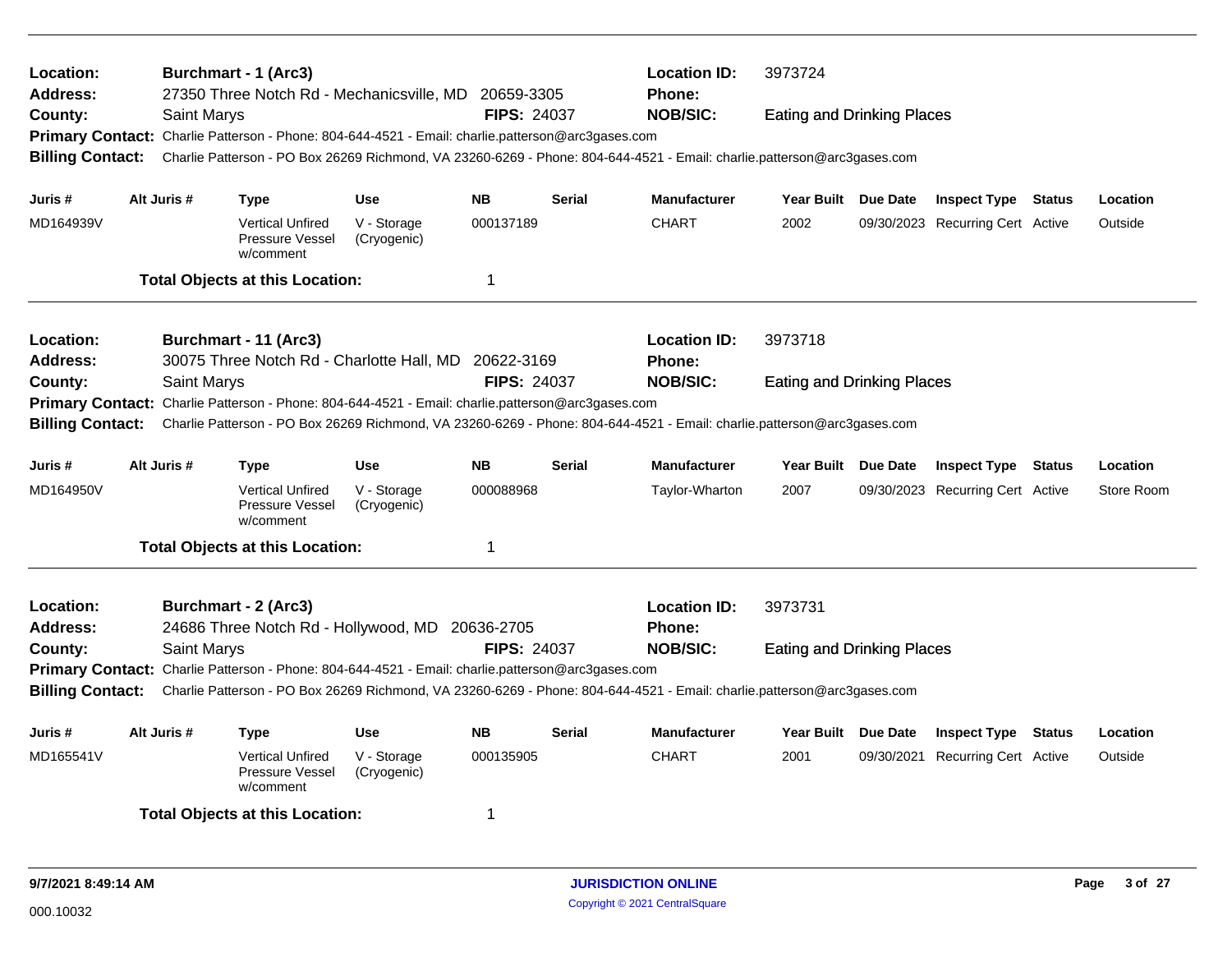| <b>Location:</b><br><b>Address:</b>                                                                             |             |             | <b>Burchmart - 3 (Arc3)</b>                             | 25355 Point Lookout Rd - Leonardtown, MD 20650                                                                          |                    |                | <b>Location ID:</b><br><b>Phone:</b> | 3973729                           |                                  |         |          |
|-----------------------------------------------------------------------------------------------------------------|-------------|-------------|---------------------------------------------------------|-------------------------------------------------------------------------------------------------------------------------|--------------------|----------------|--------------------------------------|-----------------------------------|----------------------------------|---------|----------|
| County:                                                                                                         |             | Saint Marys |                                                         |                                                                                                                         | <b>FIPS: 24037</b> |                | <b>NOB/SIC:</b>                      | <b>Eating and Drinking Places</b> |                                  |         |          |
|                                                                                                                 |             |             |                                                         | Primary Contact: Charlie Patterson - Phone: 804-644-4521 - Email: charlie.patterson@arc3gases.com                       |                    |                |                                      |                                   |                                  |         |          |
| <b>Billing Contact:</b>                                                                                         |             |             |                                                         | Charlie Patterson - PO Box 26269 Richmond, VA 23260-6269 - Phone: 804-644-4521 - Email: charlie.patterson@arc3gases.com |                    |                |                                      |                                   |                                  |         |          |
| Juris #                                                                                                         | Alt Juris # |             | <b>Type</b>                                             | <b>Use</b>                                                                                                              | <b>NB</b>          | <b>Serial</b>  | <b>Manufacturer</b>                  | Year Built Due Date               | <b>Inspect Type Status</b>       |         | Location |
| MD165546V                                                                                                       |             |             | <b>Vertical Unfired</b><br>Pressure Vessel<br>w/comment | V - Storage<br>(Cryogenic)                                                                                              | 000118629          |                | MVE Inc                              | 2000                              | 09/30/2023 Recurring Cert Active |         | Outside  |
|                                                                                                                 |             |             | <b>Total Objects at this Location:</b>                  |                                                                                                                         | $\mathbf 1$        |                |                                      |                                   |                                  |         |          |
| <b>Location:</b>                                                                                                |             |             | Burchmart - 4 - Subway (Arc3)                           |                                                                                                                         |                    |                | <b>Location ID:</b>                  | 3973723                           |                                  |         |          |
| <b>Address:</b>                                                                                                 |             |             |                                                         | 28270 Three Notch Rd - Mechanicsville, MD                                                                               | 20659-3234         |                | <b>Phone:</b>                        |                                   |                                  |         |          |
| County:                                                                                                         |             | Saint Marys |                                                         |                                                                                                                         | <b>FIPS: 24037</b> |                | <b>NOB/SIC:</b>                      | <b>Eating and Drinking Places</b> |                                  |         |          |
|                                                                                                                 |             |             |                                                         | Primary Contact: Charlie Patterson - Phone: 804-644-4521 - Email: charlie.patterson@arc3gases.com                       |                    |                |                                      |                                   |                                  |         |          |
| <b>Billing Contact:</b>                                                                                         |             |             |                                                         | Charlie Patterson - PO Box 26269 Richmond, VA 23260-6269 - Phone: 804-644-4521 - Email: charlie.patterson@arc3gases.com |                    |                |                                      |                                   |                                  |         |          |
| Juris #                                                                                                         | Alt Juris # |             | <b>Type</b>                                             | <b>Use</b>                                                                                                              | <b>NB</b>          | <b>Serial</b>  | <b>Manufacturer</b>                  | Year Built Due Date               | <b>Inspect Type Status</b>       |         | Location |
| MD164938V                                                                                                       |             |             | <b>Vertical Unfired</b><br>Pressure Vessel<br>w/comment | V - Storage<br>(Cryogenic)                                                                                              | 000137176          |                | <b>CHART</b>                         | 2002                              | 09/30/2023 Recurring Cert Active |         | Outside  |
|                                                                                                                 |             |             | <b>Total Objects at this Location:</b>                  |                                                                                                                         | -1                 |                |                                      |                                   |                                  |         |          |
| Location:                                                                                                       |             |             | Burchmart - 7 - Subway (Arc3)                           |                                                                                                                         |                    |                | <b>Location ID:</b>                  | 3973716                           |                                  |         |          |
| <b>Address:</b>                                                                                                 |             |             |                                                         | 30295 Three Notch Rd - Charlotte Hall, MD 20622-3110                                                                    |                    |                | <b>Phone:</b>                        |                                   |                                  |         |          |
| County:                                                                                                         |             | Saint Marys |                                                         |                                                                                                                         | <b>FIPS: 24037</b> |                | <b>NOB/SIC:</b>                      | <b>Eating and Drinking Places</b> |                                  |         |          |
|                                                                                                                 |             |             |                                                         | Primary Contact: Charlie Patterson - Phone: 804-644-4521 - Email: charlie.patterson@arc3gases.com                       |                    |                |                                      |                                   |                                  |         |          |
| <b>Billing Contact:</b>                                                                                         |             |             |                                                         | Charlie Patterson - PO Box 26269 Richmond, VA 23260-6269 - Phone: 804-644-4521 - Email: charlie.patterson@arc3gases.com |                    |                |                                      |                                   |                                  |         |          |
| Juris #                                                                                                         | Alt Juris # |             | <b>Type</b>                                             | <b>Use</b>                                                                                                              | <b>NB</b>          | <b>Serial</b>  | <b>Manufacturer</b>                  | Year Built Due Date               | <b>Inspect Type</b>              | Status  | Location |
| MD164931V<br><b>Vertical Unfired</b><br>V - Storage<br>000022996<br>Pressure Vessel<br>(Cryogenic)<br>w/comment |             |             |                                                         |                                                                                                                         |                    | Taylor-Wharton | 1995                                 | 09/30/2023 Recurring Cert Active  |                                  | Outside |          |
|                                                                                                                 |             |             | <b>Total Objects at this Location:</b>                  |                                                                                                                         | -1                 |                |                                      |                                   |                                  |         |          |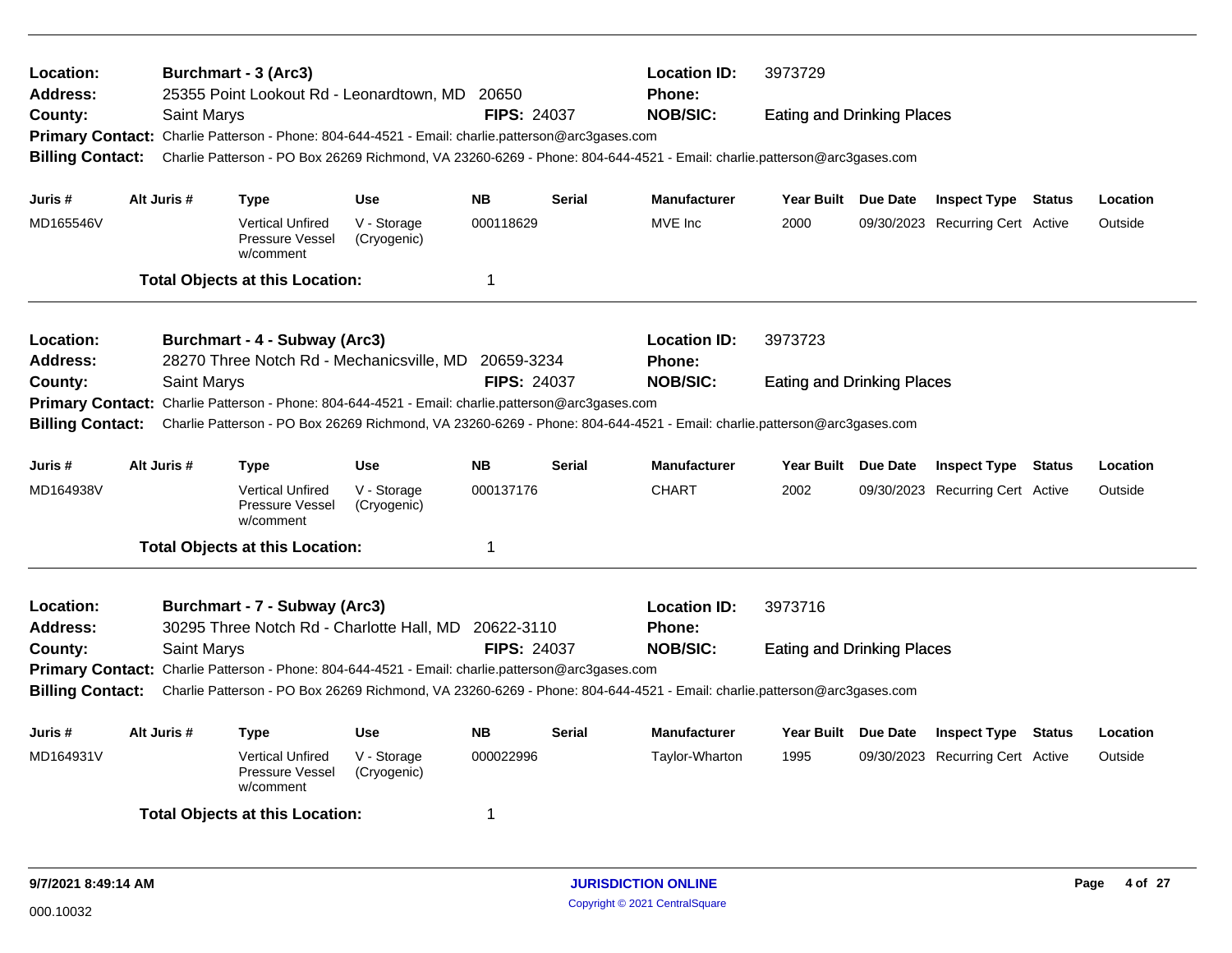| Location:<br><b>Address:</b><br>County:<br><b>Billing Contact:</b>                            |             | Callaway's<br>Saint Marys<br>Primary Contact: Manager on Duty - Phone: 301-994-9439 | 20815 Callaway Village Way - Callaway, MD 20620-2214<br>Manager on Duty - 20815 Callaway Village Way Callaway, MD 20620-2214 - Phone: 301-994-9439                                                                | <b>FIPS: 24037</b> |                                                  | <b>Location ID:</b><br><b>Phone:</b><br><b>NOB/SIC:</b> | 3628539<br>301-994-9439                            |                                                                 |                     |
|-----------------------------------------------------------------------------------------------|-------------|-------------------------------------------------------------------------------------|-------------------------------------------------------------------------------------------------------------------------------------------------------------------------------------------------------------------|--------------------|--------------------------------------------------|---------------------------------------------------------|----------------------------------------------------|-----------------------------------------------------------------|---------------------|
| Juris #                                                                                       | Alt Juris # | Type                                                                                | <b>Use</b>                                                                                                                                                                                                        | <b>NB</b>          | <b>Serial</b>                                    | <b>Manufacturer</b>                                     | Year Built Due Date                                | <b>Inspect Type Status</b>                                      | Location            |
| MD164179V                                                                                     |             | <b>Vertical Unfired</b><br>Pressure Vessel<br>w/comment                             | V - Storage (NOT<br>Cryogenic)                                                                                                                                                                                    | 000213059          |                                                  | <b>CHART</b>                                            | 2010                                               | 07/11/2021 Recurring Cert Active                                | Closet              |
|                                                                                               |             | <b>Total Objects at this Location:</b>                                              |                                                                                                                                                                                                                   | 1                  |                                                  |                                                         |                                                    |                                                                 |                     |
| Location:<br><b>Address:</b><br>County:<br><b>Primary Contact:</b><br><b>Billing Contact:</b> |             | <b>Camelia Inc</b><br>Saint Marys                                                   | 40350 Big Chestnut Road - Leonardtown, MD 20650<br>Christian Solms-Bareth - Phone: (301) 475-3197<br>Christian Solms-Bareth - 40350 Big Chestnut Rd PO Box 708 Leonardtown, MD 20650-0708 - Phone: (301) 475-3197 | <b>FIPS: 24037</b> |                                                  | <b>Location ID:</b><br><b>Phone:</b><br><b>NOB/SIC:</b> | 705771<br>301-475-3197<br>Lumber and wood products |                                                                 |                     |
| Juris #                                                                                       | Alt Juris # | <b>Type</b>                                                                         | <b>Use</b>                                                                                                                                                                                                        | <b>NB</b>          | <b>Serial</b>                                    | <b>Manufacturer</b>                                     | Year Built Due Date                                | <b>Inspect Type Status</b>                                      | Location            |
| MD094881H                                                                                     |             | <b>Horizontal Fire</b><br>Tube                                                      | H - Steam Heat<br>(Steam $\le$ 15<br>psig)                                                                                                                                                                        | 000013071          |                                                  | super                                                   | 1996                                               | 07/19/2022 Recurring Cert Active                                | <b>BIr Hse</b>      |
|                                                                                               |             | <b>Total Objects at this Location:</b>                                              |                                                                                                                                                                                                                   | 1                  |                                                  |                                                         |                                                    |                                                                 |                     |
| Location:<br><b>Address:</b><br>County:<br><b>Billing Contact:</b>                            |             | Saint Marys<br>Primary Contact: Paul Manchak - Phone: (301) 862-4848                | <b>Chesapeake Custom Embroidery, Inc.</b><br>22571 Three Notch Rd - California, MD 20619-3054<br>Paul Manchak - 22571 Three Notch Rd California, MD 20619-3054 - Phone: (301) 862-4848                            | <b>FIPS: 24037</b> | <b>Location ID:</b><br>Phone:<br><b>NOB/SIC:</b> | 754530<br>Trade                                         |                                                    | Pleating, Decorative and Novelty Stitching, and Tucking for the |                     |
| Juris #                                                                                       | Alt Juris # | Type                                                                                | <b>Use</b>                                                                                                                                                                                                        | <b>NB</b>          | Serial                                           | <b>Manufacturer</b>                                     | Year Built Due Date                                | <b>Inspect Type Status</b>                                      | Location            |
| MD116075H                                                                                     |             | Cast Iron                                                                           | H - Hot Water<br>Heat (Water $\leq$<br>160 psig, 250 F)                                                                                                                                                           | <b>CI</b>          |                                                  | Weil-McLain                                             | 2003                                               | 01/29/2022 Recurring Cert Active                                | <b>MECHANICAL R</b> |
|                                                                                               |             | <b>Total Objects at this Location:</b>                                              |                                                                                                                                                                                                                   | 1                  |                                                  |                                                         |                                                    |                                                                 |                     |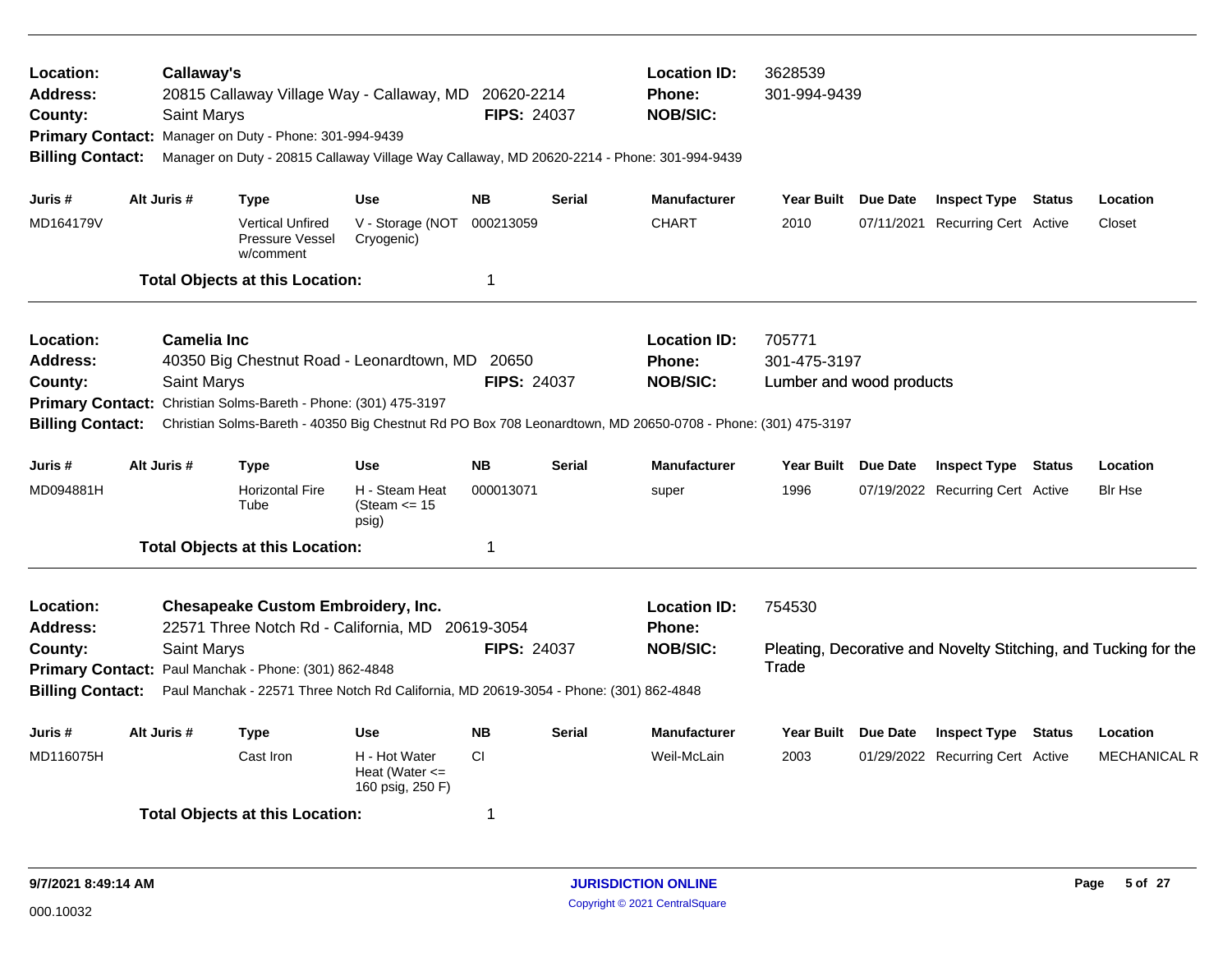| Location:<br><b>Address:</b><br>County:<br><b>Primary Contact:</b><br><b>Billing Contact:</b> |                                                                                                                                                                                                                                                                                                    | <b>Church of God</b><br><b>Saint Marys</b>  | 22512 Channcellors Run Road - California, MD 20619<br>Brian W. Shepard - Phone: 301-862-3831 - Cell: 301-475-2006 - Email: churchoffice@lccog.com |                                                         | <b>FIPS: 24037</b> |               | <b>Location ID:</b><br><b>Phone:</b><br><b>NOB/SIC:</b><br>Brian W. Shepard - PO Box 670 California, MD 20619-0670 - Phone: 301-862-3831 - Cell: 301-475-2006 - Email: churchoffice@lccog.com | 988542<br>301-862-3831<br><b>Religious Organizations</b>        |          |                                         |        |                                     |
|-----------------------------------------------------------------------------------------------|----------------------------------------------------------------------------------------------------------------------------------------------------------------------------------------------------------------------------------------------------------------------------------------------------|---------------------------------------------|---------------------------------------------------------------------------------------------------------------------------------------------------|---------------------------------------------------------|--------------------|---------------|-----------------------------------------------------------------------------------------------------------------------------------------------------------------------------------------------|-----------------------------------------------------------------|----------|-----------------------------------------|--------|-------------------------------------|
| Juris #                                                                                       |                                                                                                                                                                                                                                                                                                    | Alt Juris #                                 | <b>Type</b>                                                                                                                                       | <b>Use</b>                                              | <b>NB</b>          | <b>Serial</b> | <b>Manufacturer</b>                                                                                                                                                                           | Year Built Due Date                                             |          | <b>Inspect Type Status</b>              |        | Location                            |
| MD116952H                                                                                     |                                                                                                                                                                                                                                                                                                    |                                             | Cast Iron                                                                                                                                         | H - Hot Water<br>Heat (Water $\leq$<br>160 psig, 250 F) | СI                 |               | Weil-McLain                                                                                                                                                                                   | 1979                                                            |          | 03/11/2022 Recurring Cert Active        |        | <b>Boiler Room</b>                  |
|                                                                                               |                                                                                                                                                                                                                                                                                                    |                                             | <b>Total Objects at this Location:</b>                                                                                                            |                                                         |                    |               |                                                                                                                                                                                               |                                                                 |          |                                         |        |                                     |
| Location:<br><b>Address:</b><br>County:<br><b>Primary Contact:</b><br><b>Billing Contact:</b> |                                                                                                                                                                                                                                                                                                    | <b>Cracker Barrel</b><br><b>Saint Marys</b> | 45315 Abell House Ln - California, MD 20619-3211<br>Patrick Odom - Phone: 301-866-1633                                                            |                                                         | <b>FIPS: 24037</b> |               | <b>Location ID:</b><br><b>Phone:</b><br><b>NOB/SIC:</b><br>- 2800 SE Market PI Stuart, FL 34997-4965 - Phone: 800-472-2855 - Email: regulatory@nuco2.com                                      | 3630335                                                         |          |                                         |        |                                     |
| Juris #                                                                                       |                                                                                                                                                                                                                                                                                                    | Alt Juris #                                 | <b>Type</b>                                                                                                                                       | <b>Use</b>                                              | <b>NB</b>          | <b>Serial</b> | <b>Manufacturer</b>                                                                                                                                                                           | <b>Year Built</b>                                               | Due Date | <b>Inspect Type</b>                     | Status | Location                            |
| MD152413V                                                                                     |                                                                                                                                                                                                                                                                                                    |                                             | <b>Vertical Unfired</b><br>Pressure Vessel<br>w/comment                                                                                           | V - Storage<br>(Cryogenic)                              | 000068199          |               | Taylor-Wharton                                                                                                                                                                                | 2003                                                            |          | 09/30/2021 Recurring Cert Active        |        | kitchen                             |
|                                                                                               |                                                                                                                                                                                                                                                                                                    |                                             |                                                                                                                                                   |                                                         | -1                 |               |                                                                                                                                                                                               |                                                                 |          |                                         |        |                                     |
| Location:<br><b>Address:</b><br>County:                                                       | <b>Total Objects at this Location:</b><br><b>CTSI</b><br>43880 Commerce Ave - Hollywood, MD 20636-3173<br><b>FIPS: 24037</b><br><b>Saint Marys</b><br><b>Primary Contact: CTSI</b><br><b>Billing Contact:</b><br>Steven Drayer - 43880 Commerce Ave Hollywood, MD 20636-3173 - Phone: 240 237 8212 |                                             |                                                                                                                                                   |                                                         |                    |               |                                                                                                                                                                                               | 2911208<br>301-373-9340 X222<br><b>Miscellaneous Publishing</b> |          |                                         |        |                                     |
| Juris #                                                                                       |                                                                                                                                                                                                                                                                                                    | Alt Juris #                                 | <b>Type</b>                                                                                                                                       | <b>Use</b>                                              | NB.                | Serial        | <b>Manufacturer</b>                                                                                                                                                                           |                                                                 |          | Year Built Due Date Inspect Type Status |        | Location                            |
| MD111111V                                                                                     |                                                                                                                                                                                                                                                                                                    |                                             | Vertical Unfired<br>Pressure Vessel<br>w/comment                                                                                                  | V - Storage (NOT 000897501<br>Cryogenic)                |                    |               | Samuel PV Group                                                                                                                                                                               | 2018                                                            |          | 04/29/2050 Recurring Cert Active        |        | Laser Whse                          |
| MD156804V                                                                                     |                                                                                                                                                                                                                                                                                                    |                                             | <b>Vertical Unfired</b><br><b>Pressure Vessel</b><br>w/comment                                                                                    | V - Storage (NOT 000800290<br>Cryogenic)                |                    |               | Steel Fab                                                                                                                                                                                     | 2015                                                            |          | 04/12/2023 Recurring Cert Active        |        | <b>Behind Paint</b><br><b>Booth</b> |
|                                                                                               |                                                                                                                                                                                                                                                                                                    |                                             |                                                                                                                                                   |                                                         |                    |               |                                                                                                                                                                                               |                                                                 |          |                                         |        |                                     |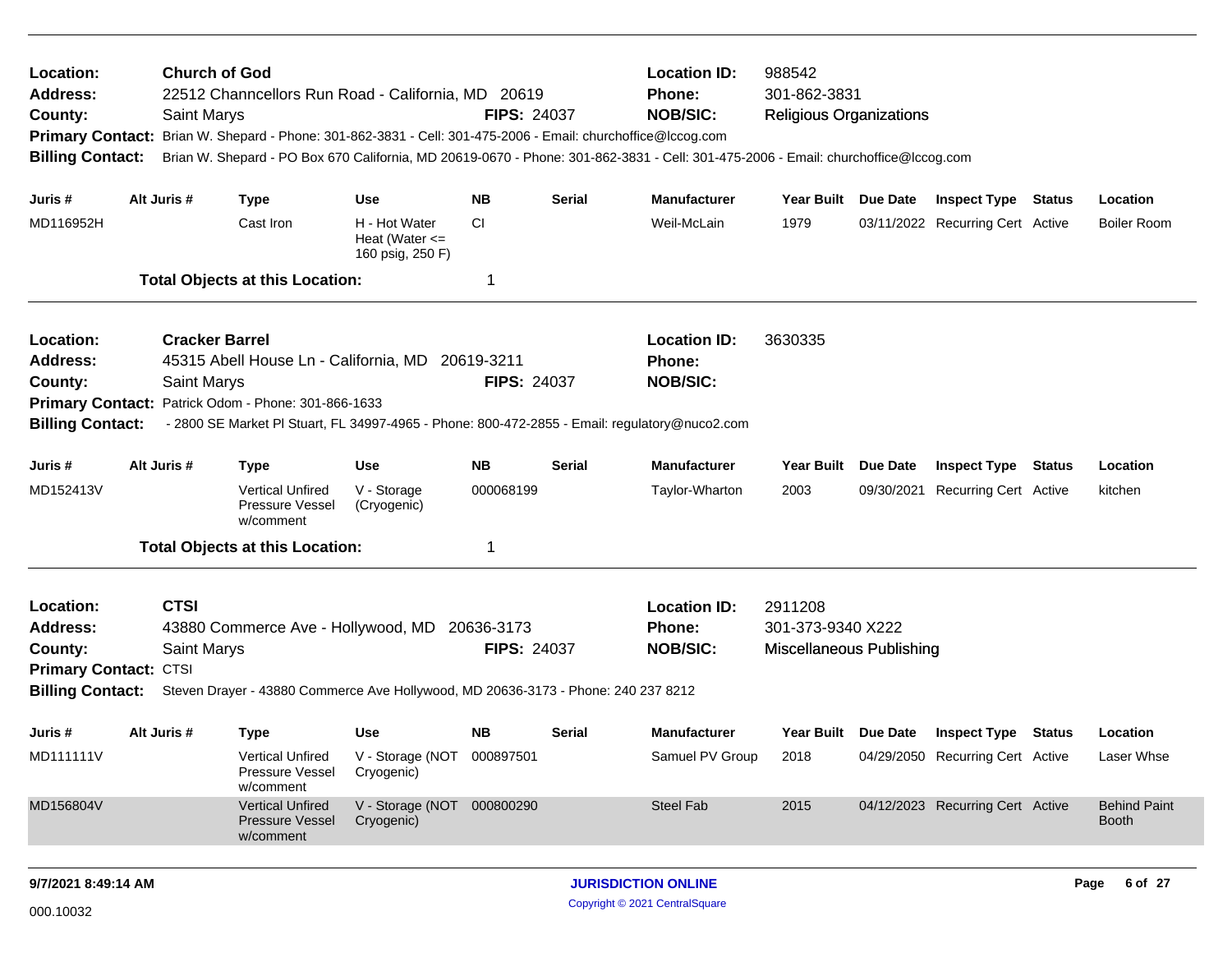| Juris #                      | Alt Juris # | Type                                                                                                                                                                                                                                                                             | Use                                      | <b>NB</b>          | <b>Serial</b> | <b>Manufacturer</b>                  | Year Built                       | Due Date | <b>Inspect Type Status</b>       | Location   |
|------------------------------|-------------|----------------------------------------------------------------------------------------------------------------------------------------------------------------------------------------------------------------------------------------------------------------------------------|------------------------------------------|--------------------|---------------|--------------------------------------|----------------------------------|----------|----------------------------------|------------|
| MD156805V                    |             | <b>Vertical Unfired</b><br><b>Pressure Vessel</b><br>w/comment                                                                                                                                                                                                                   | V - Storage (NOT<br>Cryogenic)           | 000800292          |               | <b>Steel Fab</b>                     | 2015                             |          | 04/12/2023 Recurring Cert Active | Shop       |
| MD156806V                    |             | <b>Vertical Unfired</b><br><b>Pressure Vessel</b><br>w/comment                                                                                                                                                                                                                   | V - Storage (NOT 000800291<br>Cryogenic) |                    |               | <b>Steel Fab</b>                     | 2015                             |          | 04/12/2023 Recurring Cert Active | Shop       |
|                              |             | <b>Total Objects at this Location:</b>                                                                                                                                                                                                                                           |                                          | 4                  |               |                                      |                                  |          |                                  |            |
| Location:<br><b>Address:</b> |             | Dash In (Roberts Oxygen)<br>26065 Point Lookout Rd - Leonardtown, MD 20650-2006                                                                                                                                                                                                  |                                          |                    |               | <b>Location ID:</b><br><b>Phone:</b> | 3973727                          |          |                                  |            |
| County:                      |             | <b>Saint Marys</b>                                                                                                                                                                                                                                                               |                                          | <b>FIPS: 24037</b> |               | <b>NOB/SIC:</b>                      | <b>Gasoline Service Stations</b> |          |                                  |            |
| <b>Billing Contact:</b>      |             | Primary Contact: Roberts Oxygen Company (MD) - Phone: 240-493-8405 - Cell: 301-252-0742 - Email: DFranovich@RobertsOxygen.com<br>Bulk Tank Service Dept. - PO Box 5507 Rockville, MD 20855-0507 - Phone: 240-493-8405 - Cell: 301-252-0742 - Email: DFranovich@RobertsOxygen.com |                                          |                    |               |                                      |                                  |          |                                  |            |
| Juris #                      | Alt Juris # | <b>Type</b>                                                                                                                                                                                                                                                                      | <b>Use</b>                               | <b>NB</b>          | <b>Serial</b> | <b>Manufacturer</b>                  | Year Built Due Date              |          | <b>Inspect Type Status</b>       | Location   |
| MD165544V                    |             | <b>Vertical Unfired</b><br>Pressure Vessel<br>w/comment                                                                                                                                                                                                                          | V - Storage<br>(Cryogenic)               | 000039019          |               | MVE Inc                              | 1990                             |          | 09/30/2023 Recurring Cert Active | Store Room |
|                              |             | <b>Total Objects at this Location:</b>                                                                                                                                                                                                                                           |                                          | 1                  |               |                                      |                                  |          |                                  |            |
| Location:<br>Address:        |             | Dash In (Roberts Oxygen)<br>30100 Three Notch Rd - Mechanicsville, MD                                                                                                                                                                                                            |                                          | 20659              |               | <b>Location ID:</b><br><b>Phone:</b> | 3973717                          |          |                                  |            |
| County:                      |             | <b>Saint Marys</b>                                                                                                                                                                                                                                                               |                                          | <b>FIPS: 24037</b> |               | <b>NOB/SIC:</b>                      | <b>Gasoline Service Stations</b> |          |                                  |            |
|                              |             | Primary Contact: Roberts Oxygen Company (MD) - Phone: 240-493-8405 - Cell: 301-252-0742 - Email: DFranovich@RobertsOxygen.com                                                                                                                                                    |                                          |                    |               |                                      |                                  |          |                                  |            |
| <b>Billing Contact:</b>      |             | Bulk Tank Service Dept. - PO Box 5507 Rockville, MD 20855-0507 - Phone: 240-493-8405 - Cell: 301-252-0742 - Email: DFranovich@RobertsOxygen.com                                                                                                                                  |                                          |                    |               |                                      |                                  |          |                                  |            |
| Juris #                      | Alt Juris # | <b>Type</b>                                                                                                                                                                                                                                                                      | <b>Use</b>                               | <b>NB</b>          | <b>Serial</b> | <b>Manufacturer</b>                  | Year Built Due Date              |          | <b>Inspect Type Status</b>       | Location   |
| MD164937V                    |             | <b>Vertical Unfired</b><br>Pressure Vessel<br>w/comment                                                                                                                                                                                                                          | V - Storage<br>(Cryogenic)               | 000030113          |               | Taylor-Wharton                       | 1996                             |          | 09/30/2023 Recurring Cert Active | Store Room |
|                              |             | <b>Total Objects at this Location:</b>                                                                                                                                                                                                                                           |                                          | 1                  |               |                                      |                                  |          |                                  |            |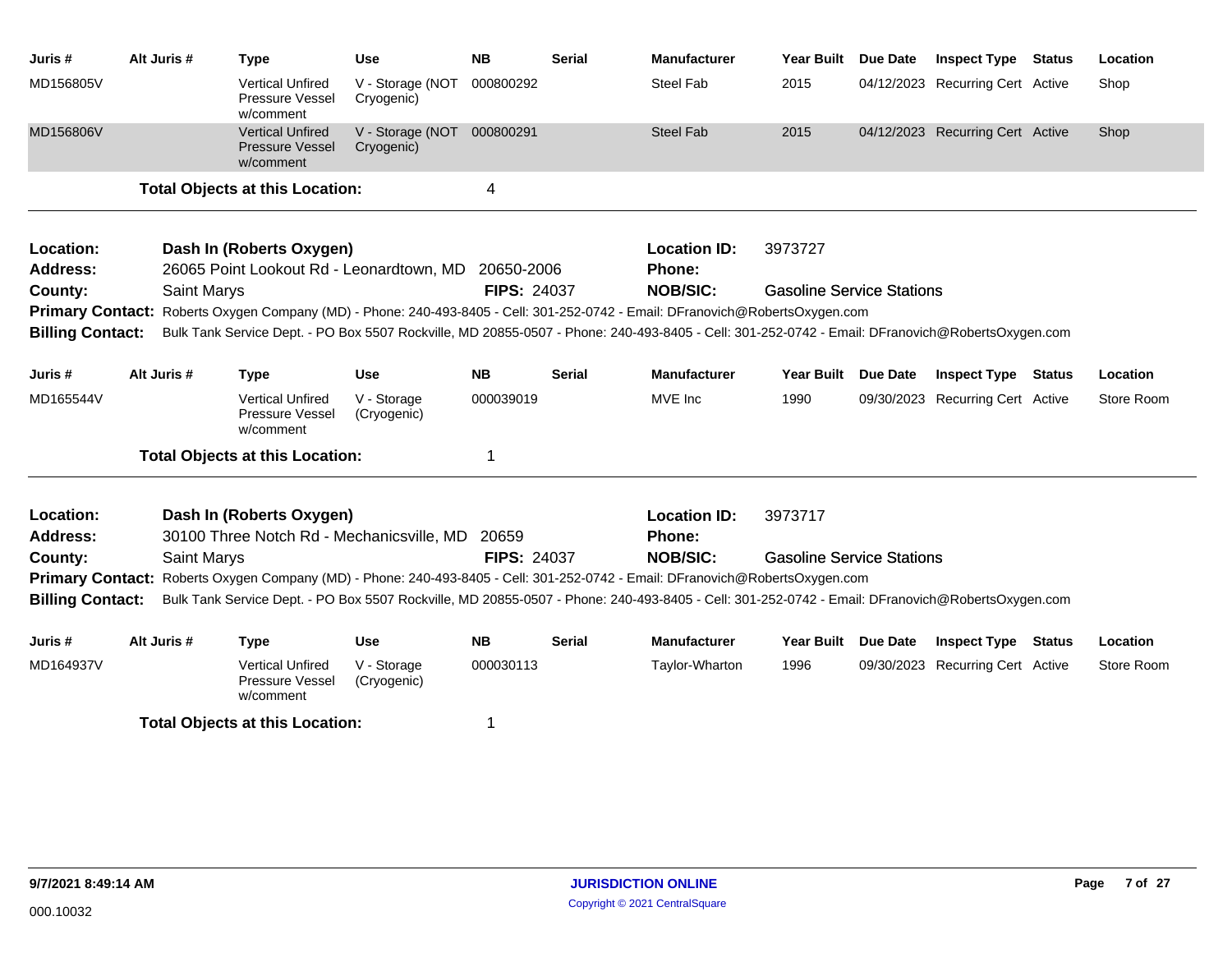| Location:<br><b>Address:</b><br>County:<br><b>Primary Contact:</b><br><b>Billing Contact:</b>                               | Saint Marys                           | Easy Wash Laundrymat<br>Mike Burroughs - Phone: 301-884-3106                                                                             | 29944 Three Notch Rd - Charlotte Hall, MD 20622-3157<br>Mike Burroughs - PO Box 487 Charlotte Hall, MD 20622 - Phone: 301-884-3106                                                                            | <b>FIPS: 24037</b>           |                                                                                                                                                      | <b>Location ID:</b><br><b>Phone:</b><br><b>NOB/SIC:</b> | 706652<br>301-884-3106<br><b>Fabricated Textile Products, NEC</b> |          |                                                                                             |               |                                        |
|-----------------------------------------------------------------------------------------------------------------------------|---------------------------------------|------------------------------------------------------------------------------------------------------------------------------------------|---------------------------------------------------------------------------------------------------------------------------------------------------------------------------------------------------------------|------------------------------|------------------------------------------------------------------------------------------------------------------------------------------------------|---------------------------------------------------------|-------------------------------------------------------------------|----------|---------------------------------------------------------------------------------------------|---------------|----------------------------------------|
| Juris #<br>MD141941H                                                                                                        | Alt Juris #                           | <b>Type</b><br>Cast Iron<br><b>Total Objects at this Location:</b>                                                                       | <b>Use</b><br>H - Hot Water<br>Heat (Water $\leq$<br>160 psig, 250 F)                                                                                                                                         | NΒ<br>СI<br>-1               | <b>Serial</b><br>19HE-8-<br>114144                                                                                                                   | <b>Manufacturer</b><br>H B Smith                        | Year Built Due Date<br>2011                                       |          | <b>Inspect Type Status</b><br>01/13/2022 Recurring Cert Active                              |               | Location<br><b>Boiler Room</b>         |
| Location:<br>Address:<br>County:<br><b>Primary Contact:</b><br><b>Billing Contact:</b>                                      | <b>Esparanza Lanes</b><br>Saint Marys |                                                                                                                                          | 22654 Three Knotch Road - Lexington Park, MD 20653-2154<br>David Long - Phone: 3018662806 - Cell: 240 538 5554<br>David Long - PO Box 1507 California, MD 20619-1507 - Phone: 3018662806 - Cell: 240 538 5554 | <b>FIPS: 24037</b>           |                                                                                                                                                      | <b>Location ID:</b><br><b>Phone:</b><br><b>NOB/SIC:</b> | 725107<br>(240) 538-5554<br><b>Bowling Centers</b>                |          |                                                                                             |               |                                        |
| Juris #<br>MD062518H                                                                                                        | Alt Juris #                           | <b>Type</b><br><b>Horizontal Fire</b><br>Tube<br><b>Total Objects at this Location:</b>                                                  | <b>Use</b><br>H - Hot Water<br>Heat (Water $\leq$<br>160 psig, 250 F)                                                                                                                                         | <b>NB</b><br>000003725<br>-1 | <b>Serial</b><br>3725                                                                                                                                | <b>Manufacturer</b><br>COYLE                            | Year Built<br>1981                                                | Due Date | <b>Inspect Type</b><br>11/02/2022 Recurring Cert Active                                     | <b>Status</b> | Location<br><b>BOILER ROOM</b>         |
| Location:<br><b>Address:</b><br>County:<br>Primary Contact: Kenny Creswekk - Phone: 301 737 0088<br><b>Billing Contact:</b> | <b>Saint Marys</b>                    | <b>Fitzgerald Auto Mall</b>                                                                                                              | 22231 Three Notch Rd - Lexington Park, MD 20653-2006                                                                                                                                                          | <b>FIPS: 24037</b>           | <b>Location ID:</b><br><b>Phone:</b><br><b>NOB/SIC:</b><br>Kenny Creswekk - 22231 Three Notch Rd Lexington Park, MD 20653-2006 - Phone: 301 737 0088 | 3589534<br>Automotive Repair Shops, NEC                 |                                                                   |          |                                                                                             |               |                                        |
| Juris #<br>MD150981V<br>MD150982V                                                                                           | Alt Juris #                           | <b>Type</b><br><b>Vertical Unfired</b><br>Pressure Vessel<br>w/comment<br><b>Vertical Unfired</b><br><b>Pressure Vessel</b><br>w/comment | <b>Use</b><br>V - Storage (NOT 000469574<br>Cryogenic)<br>V - Storage (NOT<br>Cryogenic)                                                                                                                      | NΒ<br>000469560              | <b>Serial</b>                                                                                                                                        | <b>Manufacturer</b><br>Manchester<br>Manchester         | Year Built Due Date<br>1997<br>1997                               |          | <b>Inspect Type</b><br>03/02/2023 Recurring Cert Active<br>03/02/2023 Recurring Cert Active | Status        | Location<br><b>SHED</b><br><b>SHED</b> |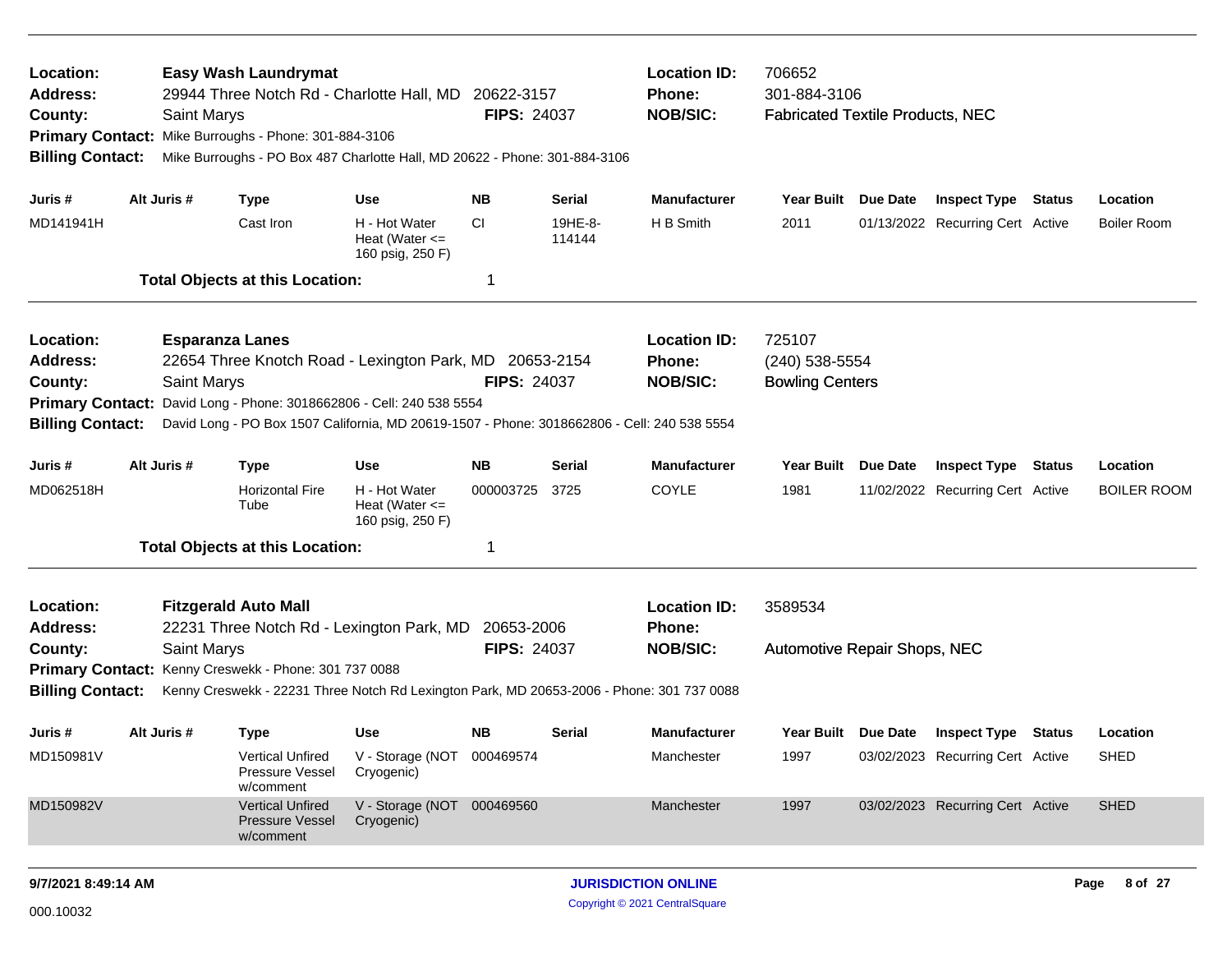| Location:<br>Address:<br>County:<br><b>Primary Contact: Hampton Inn</b><br><b>Billing Contact:</b> | <b>Hampton Inn</b><br><b>Saint Marys</b>  |                                                              | 22211 Three Notch Rd - Lexington Park, MD<br>David August - 1853 William Penn Way Lancaster, PA 17601-6713 - Phone: 717-293-4444 | 20653-2006<br><b>FIPS: 24037</b> |                                 | <b>Location ID:</b><br>Phone:<br><b>NOB/SIC:</b> | 716545<br>000-000-0000<br><b>Hotels and Motels</b> |                 |                                  |               |                          |
|----------------------------------------------------------------------------------------------------|-------------------------------------------|--------------------------------------------------------------|----------------------------------------------------------------------------------------------------------------------------------|----------------------------------|---------------------------------|--------------------------------------------------|----------------------------------------------------|-----------------|----------------------------------|---------------|--------------------------|
| Juris #                                                                                            | Alt Juris #                               | <b>Type</b>                                                  | <b>Use</b>                                                                                                                       | <b>NB</b>                        | <b>Serial</b>                   | <b>Manufacturer</b>                              | <b>Year Built</b>                                  | <b>Due Date</b> | <b>Inspect Type</b>              | Status        | Location                 |
| MD105102H                                                                                          |                                           | Other w/comment                                              | H - Hot Water<br>Supply (Water $\leq$<br>160 psig, 210 F)                                                                        | 000048453                        |                                 | A O Smith                                        | 1998                                               |                 | 07/13/2022 Recurring Cert Active |               | <b>BOILER ROOM</b>       |
| MD105103H                                                                                          |                                           | Other w/comment                                              | H - Hot Water<br>Supply (Water $\leq$<br>160 psig, 210 F)                                                                        | 000048190                        |                                 | A O Smith                                        | 1998                                               |                 | 07/13/2022 Recurring Cert Active |               | <b>BOILER ROOM</b>       |
|                                                                                                    |                                           | <b>Total Objects at this Location:</b>                       |                                                                                                                                  | $\overline{2}$                   |                                 |                                                  |                                                    |                 |                                  |               |                          |
| <b>Location:</b><br>Address:<br>County:<br>Billing Contact:                                        | <b>Hooks &amp; Hangers</b><br>Saint Marys | <b>Primary Contact:</b> Mike Burroughs - Phone: 301-884-3106 | 29948 Three Notch Rd - Charlotte Hall, MD<br>Mike Burroughs - PO Box 487 Charlotte Hall, MD 20622 - Phone: 301-884-3106          | 20622-9998<br><b>FIPS: 24037</b> |                                 | <b>Location ID:</b><br>Phone:<br><b>NOB/SIC:</b> | 3668455                                            |                 |                                  |               |                          |
| Juris #                                                                                            | Alt Juris #                               | <b>Type</b>                                                  | <b>Use</b>                                                                                                                       | <b>NB</b>                        | <b>Serial</b>                   | <b>Manufacturer</b>                              | Year Built                                         | <b>Due Date</b> | <b>Inspect Type</b>              | <b>Status</b> | Location                 |
| MD083035H                                                                                          |                                           | Cast Iron                                                    | H - Hot Water<br>Heat (Water $\leq$<br>160 psig, 250 F)                                                                          | <b>CI</b>                        | C76-132                         | H B Smith                                        | 1983                                               |                 | 01/13/2022 Recurring Cert Active |               | <b>Thrift Store Blrm</b> |
| MD151232H                                                                                          |                                           | Cast Iron                                                    | H - Hot Water<br>Heat (Water $\leq$<br>160 psig, 250 F)                                                                          | <b>ci</b>                        | 2530-304-<br>000023-<br>5178840 | <b>Buderus</b>                                   | 2014                                               |                 | 01/13/2022 Recurring Cert Active |               | Thrift store blr.<br>rm. |

**Total Objects at this Location:** 2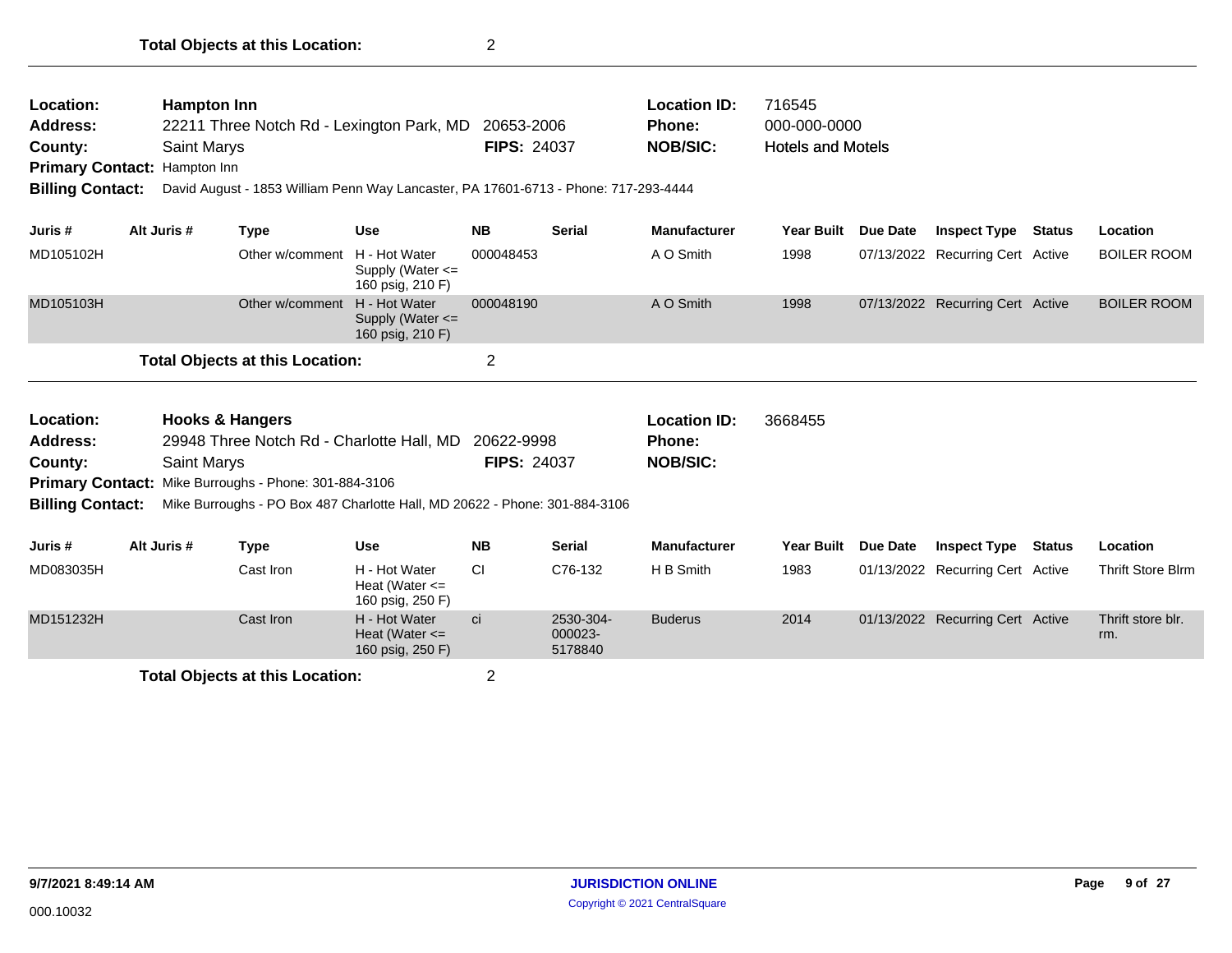| <b>Location:</b><br><b>Address:</b><br>County:<br><b>Billing Contact:</b>                                  |                                                                                                                                                                           | <b>Howlin Concrete, Inc.</b><br>Saint Marys |                                            | 44120 Airport View Drive - Hollywood, MD 20636<br>Primary Contact: Chris McCoy - Phone: 410-202-2473 - Cell: 240-299-7172 - Email: cmccoy@chaneyenterprises.com | <b>FIPS: 24037</b>               |               | <b>Location ID:</b><br><b>Phone:</b><br><b>NOB/SIC:</b><br>Chris McCoy - 2410 Evergreen Rd Ste 201 Gambrills, MD 21054-1980 - Phone: 410-202-2473 - Cell: 240-299-7172 - Email: cmccoy@chaneyenterprises.com | 1556619<br><b>Ready-Mixed Concrete</b> |                                  |               |                                  |
|------------------------------------------------------------------------------------------------------------|---------------------------------------------------------------------------------------------------------------------------------------------------------------------------|---------------------------------------------|--------------------------------------------|-----------------------------------------------------------------------------------------------------------------------------------------------------------------|----------------------------------|---------------|--------------------------------------------------------------------------------------------------------------------------------------------------------------------------------------------------------------|----------------------------------------|----------------------------------|---------------|----------------------------------|
| Juris #                                                                                                    | Alt Juris #                                                                                                                                                               | <b>Type</b>                                 |                                            | <b>Use</b>                                                                                                                                                      | <b>NB</b>                        | <b>Serial</b> | <b>Manufacturer</b>                                                                                                                                                                                          | Year Built Due Date                    | <b>Inspect Type Status</b>       |               | Location                         |
| MD121650V                                                                                                  |                                                                                                                                                                           | w/comment                                   | Pressure Vessel                            | Horizontal Unfired V - Storage (NOT<br>Cryogenic)                                                                                                               | 000027430                        |               | Manchester                                                                                                                                                                                                   | 1989                                   | 01/06/2023 Recurring Cert Active |               | <b>Blend Room</b><br>Grade level |
|                                                                                                            |                                                                                                                                                                           | <b>Total Objects at this Location:</b>      |                                            |                                                                                                                                                                 | 1                                |               |                                                                                                                                                                                                              |                                        |                                  |               |                                  |
| Location:<br><b>Address:</b>                                                                               |                                                                                                                                                                           | Jimmy John's - 2225 (Arc3)                  |                                            | 46320 Lexington Village Way - Lexington Park, MD 20653-5541                                                                                                     |                                  |               | <b>Location ID:</b><br><b>Phone:</b>                                                                                                                                                                         | 3974095                                |                                  |               |                                  |
| County:<br><b>Primary Contact:</b><br><b>Billing Contact:</b>                                              |                                                                                                                                                                           | Saint Marys                                 |                                            | Charlie Patterson - Phone: 804-644-4521 - Email: charlie.patterson@arc3gases.com                                                                                | <b>FIPS: 24037</b>               |               | <b>NOB/SIC:</b>                                                                                                                                                                                              | <b>Eating and Drinking Places</b>      |                                  |               |                                  |
| Juris #                                                                                                    | Charlie Patterson - PO Box 26269 Richmond, VA 23260-6269 - Phone: 804-644-4521 - Email: charlie.patterson@arc3gases.com<br>Alt Juris #<br><b>Use</b><br><b>NB</b><br>Type |                                             |                                            |                                                                                                                                                                 |                                  | <b>Serial</b> | <b>Manufacturer</b>                                                                                                                                                                                          | Year Built Due Date                    | <b>Inspect Type</b>              | Status        | Location                         |
| MD164945V                                                                                                  |                                                                                                                                                                           | w/comment                                   | <b>Vertical Unfired</b><br>Pressure Vessel | V - Storage<br>(Cryogenic)                                                                                                                                      | 000283223                        |               | <b>CHART</b>                                                                                                                                                                                                 | 2016                                   | 10/03/2021 Recurring Cert Active |               | Store Room                       |
|                                                                                                            |                                                                                                                                                                           | <b>Total Objects at this Location:</b>      |                                            |                                                                                                                                                                 | -1                               |               |                                                                                                                                                                                                              |                                        |                                  |               |                                  |
| Location:<br><b>Address:</b><br>County:<br>Primary Contact: Lexington Park Ford<br><b>Billing Contact:</b> |                                                                                                                                                                           | <b>Lexington Park Ford</b><br>Saint Marys   |                                            | 22659 Three Notch Rd - California, MD                                                                                                                           | 20619-3074<br><b>FIPS: 24037</b> |               | <b>Location ID:</b><br><b>Phone:</b><br><b>NOB/SIC:</b>                                                                                                                                                      | 4061973<br>301-863-8111                |                                  |               |                                  |
| Juris #                                                                                                    | Alt Juris #                                                                                                                                                               | Type                                        |                                            | <b>Use</b>                                                                                                                                                      | <b>NB</b>                        | <b>Serial</b> | <b>Manufacturer</b>                                                                                                                                                                                          | Year Built Due Date                    | <b>Inspect Type</b>              | <b>Status</b> | Location                         |
| MD168814V<br>Horizontal Unfired V - Storage (NOT<br>Pressure Vessel<br>Cryogenic)<br>w/comment             |                                                                                                                                                                           |                                             |                                            |                                                                                                                                                                 | 002287239                        |               | Manchester                                                                                                                                                                                                   | 2020                                   | 03/17/2023 Recurring Cert Active |               | Comp Rm                          |
|                                                                                                            |                                                                                                                                                                           | <b>Total Objects at this Location:</b>      |                                            |                                                                                                                                                                 | -1                               |               |                                                                                                                                                                                                              |                                        |                                  |               |                                  |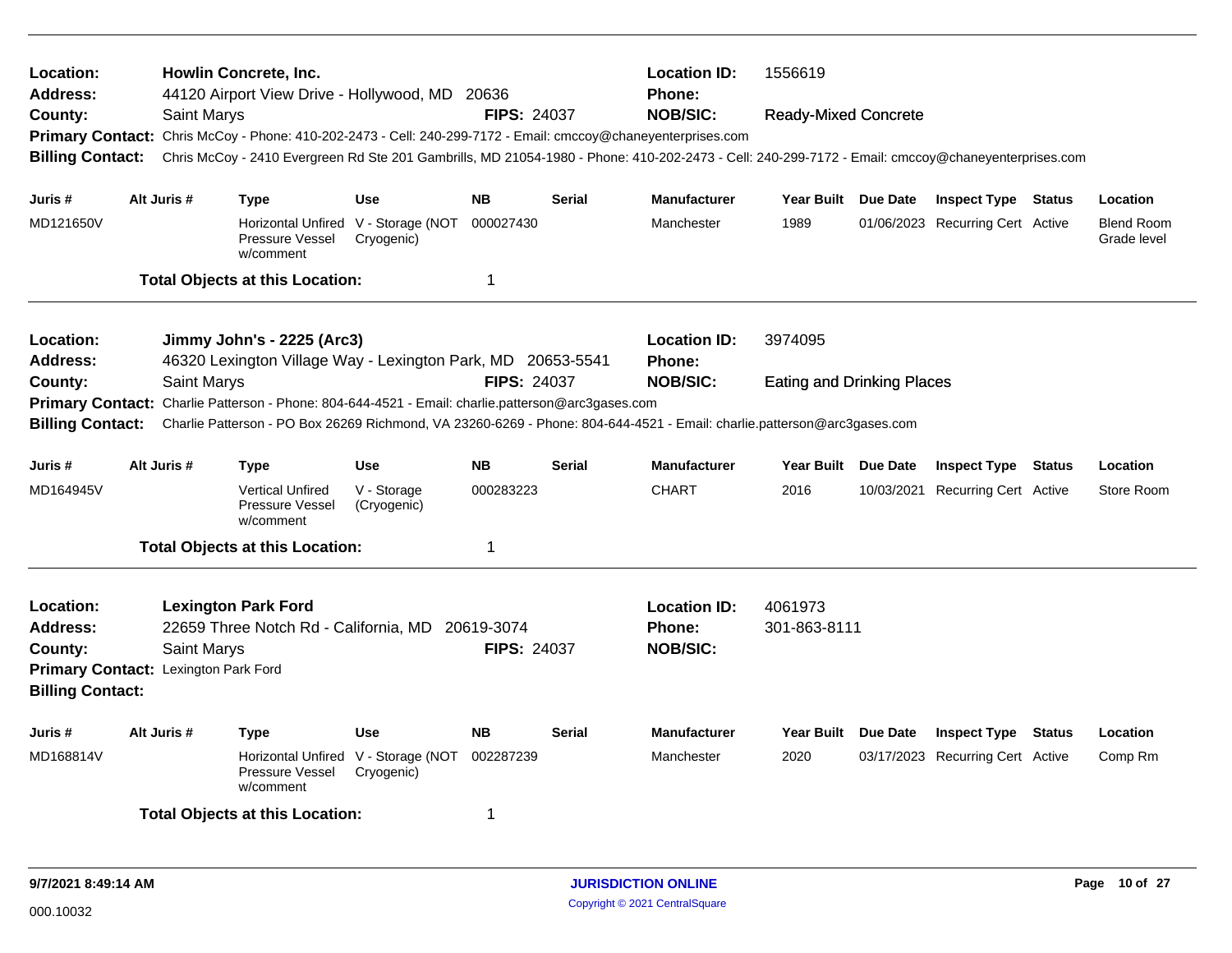| Location:<br>Address:   |             | <b>Lexington Park Ford Lincoln</b><br>21575 Great Mills Rd - Lexington Park, MD 20653-1238                                                        |                                                             |                    |               | <b>Location ID:</b><br><b>Phone:</b> | 702366                                  |                                                  |                                  |
|-------------------------|-------------|---------------------------------------------------------------------------------------------------------------------------------------------------|-------------------------------------------------------------|--------------------|---------------|--------------------------------------|-----------------------------------------|--------------------------------------------------|----------------------------------|
| County:                 |             | <b>Saint Marys</b>                                                                                                                                |                                                             | <b>FIPS: 24037</b> |               | <b>NOB/SIC:</b>                      |                                         | Automotive dealers and gasoline service stations |                                  |
|                         |             | Primary Contact: Lexington Park Ford Lincoln - Phone: 301-863-8111 - Email: service@lexingtonparkford.com                                         |                                                             |                    |               |                                      |                                         |                                                  |                                  |
| <b>Billing Contact:</b> |             | - 21575 Great Mills Rd Lexington Park, MD 20653-1238 - Phone: 301-863-8111 - Email: service@lexingtonparkford.com                                 |                                                             |                    |               |                                      |                                         |                                                  |                                  |
| Juris #                 | Alt Juris # | <b>Type</b>                                                                                                                                       | <b>Use</b>                                                  | <b>NB</b>          | <b>Serial</b> | <b>Manufacturer</b>                  | Year Built Due Date                     | <b>Inspect Type Status</b>                       | Location                         |
| MD109836V               |             | <b>Pressure Vessel</b><br>w/comment                                                                                                               | Horizontal Unfired V - Storage (NOT<br>Cryogenic)           | 001109422          |               | Manchester                           | 2001                                    | 04/07/2023 Recurring Cert Active                 | Main Shop                        |
| MD139483V               |             | <b>Pressure Vessel</b><br>w/comment                                                                                                               | Horizontal Unfired V - Storage (NOT 000852221<br>Cryogenic) |                    | P015960       | Manchester                           | 2007                                    | 04/07/2023 Recurring Cert Active                 | Comp Room                        |
|                         |             | <b>Total Objects at this Location:</b>                                                                                                            |                                                             | $\overline{2}$     |               |                                      |                                         |                                                  |                                  |
| Location:               |             | <b>LGIT - Leonard Hall/School</b>                                                                                                                 |                                                             |                    |               | <b>Location ID:</b>                  | 716478                                  |                                                  |                                  |
| <b>Address:</b>         |             | 41740 Baldridge St - Leonardtown, MD 20650-5838                                                                                                   |                                                             |                    |               | <b>Phone:</b>                        | 301-475-4200                            |                                                  |                                  |
| County:                 |             | Saint Marys                                                                                                                                       |                                                             | <b>FIPS: 24037</b> |               | <b>NOB/SIC:</b>                      | Manufacturing Industries, NEC           |                                                  |                                  |
|                         |             | Primary Contact: Mike Nickerson - Phone: 301-475-4200 x1150 - Cell: 240-925-9659 - Email: Mike.Nickerson@stmarysmd.com                            |                                                             |                    |               |                                      |                                         |                                                  |                                  |
| <b>Billing Contact:</b> |             | Mike Nickerson - 41870 Balderidge ST Leonardtown, MD 20650 - Phone: 301-475-4200 x1150 - Cell: 240-925-9659 - Email: Mike.Nickerson@stmarysmd.com |                                                             |                    |               |                                      |                                         |                                                  |                                  |
| Juris #                 | Alt Juris # | <b>Type</b>                                                                                                                                       | <b>Use</b>                                                  | <b>NB</b>          | <b>Serial</b> | <b>Manufacturer</b>                  | Year Built Due Date                     | <b>Inspect Type Status</b>                       | Location                         |
| MD147321H               |             | Cast Iron                                                                                                                                         | H - Hot Water                                               | СI                 | 65378738      | <b>Burnham</b>                       | 2013                                    | 11/13/2022 Recurring Cert Active                 |                                  |
|                         |             |                                                                                                                                                   | Heat (Water $\leq$<br>160 psig, 250 F)                      |                    |               |                                      |                                         |                                                  | <b>BLRM</b><br><b>CHESAPEAKE</b> |
|                         |             | <b>Total Objects at this Location:</b>                                                                                                            |                                                             | 1                  |               |                                      |                                         |                                                  |                                  |
| Location:               |             | <b>LGIT - Lexington Park Active Adult Community</b>                                                                                               |                                                             |                    |               | <b>Location ID:</b>                  | 986748                                  |                                                  |                                  |
| Address:                |             | 21895 Pegg Road - Lexington Park, MD 20653-2954                                                                                                   |                                                             |                    |               | <b>Phone:</b>                        | 1-240-725-0111                          |                                                  |                                  |
| County:                 |             | Saint Marys                                                                                                                                       |                                                             | <b>FIPS: 24037</b> |               | <b>NOB/SIC:</b>                      | <b>Operators of Apartment Buildings</b> |                                                  |                                  |
| <b>Primary Contact:</b> |             | Kelly Burroughs - Phone: 240-725-0111 - Email: lexingtonpark@intermarkmgt.com                                                                     |                                                             |                    |               |                                      |                                         |                                                  |                                  |
| <b>Billing Contact:</b> |             | Kelly Burroughs - 21895 Pegg Rd Lexington Park, MD 20653-2954 - Phone: 240-725-0111 - Email: lexingtonpark@intermarkmgt.com                       |                                                             |                    |               |                                      |                                         |                                                  |                                  |
| Juris #                 | Alt Juris # | Type                                                                                                                                              | Use                                                         | <b>NB</b>          | <b>Serial</b> | <b>Manufacturer</b>                  | Year Built Due Date                     | <b>Inspect Type Status</b>                       | Location                         |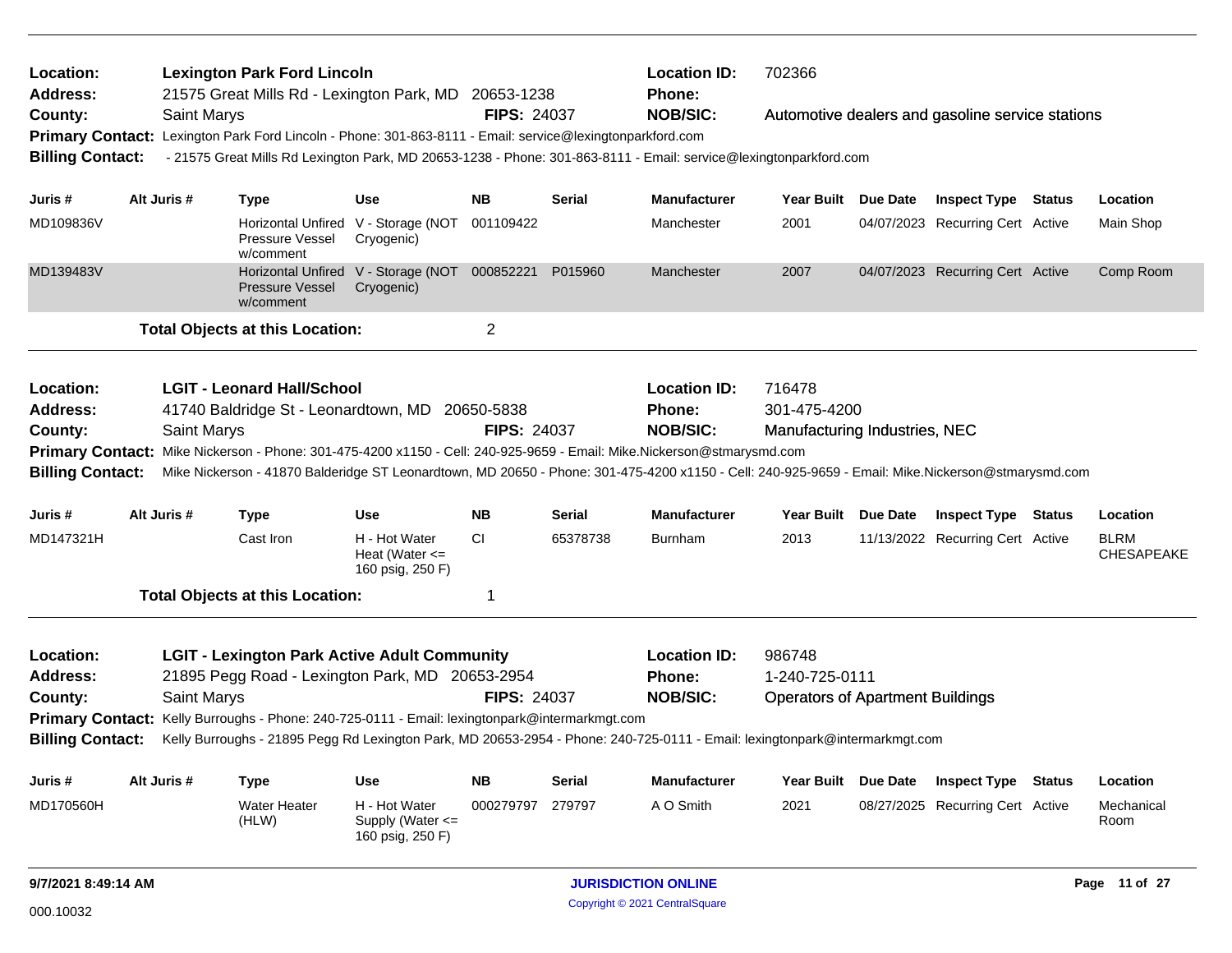| Juris #                                            | Alt Juris # |             | <b>Type</b>                            | Use                                                                                                                                                                                                                                                        | <b>NB</b>          | Serial        | <b>Manufacturer</b>           | <b>Year Built</b>                  | <b>Due Date</b> | <b>Inspect Type</b>                          | <b>Status</b> | Location           |
|----------------------------------------------------|-------------|-------------|----------------------------------------|------------------------------------------------------------------------------------------------------------------------------------------------------------------------------------------------------------------------------------------------------------|--------------------|---------------|-------------------------------|------------------------------------|-----------------|----------------------------------------------|---------------|--------------------|
| MD170561H                                          |             |             | <b>Water Heater</b><br>(HLW)           | H - Hot Water<br>Supply (Water $\leq$<br>160 psig, 210 F)                                                                                                                                                                                                  | 000278810          | 278810        | A O Smith                     | 2021                               |                 | 08/27/2025 Recurring Cert Active             |               | Mechanical<br>Room |
| MD170562H                                          |             |             | Water Heater<br>(HLW)                  | H - Hot Water<br>Supply (Water <=<br>160 psig, 210 F)                                                                                                                                                                                                      | 000280213 280213   |               | A O Smith                     | 2021                               |                 | 08/27/2025 Recurring Cert Active             |               | Mechanical<br>Room |
|                                                    |             |             | <b>Total Objects at this Location:</b> |                                                                                                                                                                                                                                                            | 3                  |               |                               |                                    |                 |                                              |               |                    |
| Location:                                          |             |             | <b>LGIT - Old Margaret Brent/Gym</b>   |                                                                                                                                                                                                                                                            |                    |               | <b>Location ID:</b>           | 2897158                            |                 |                                              |               |                    |
| Address:                                           |             |             |                                        | 29679 Point Lookout Rd. - Helen, MD 20635                                                                                                                                                                                                                  |                    |               | Phone:                        | 301-475-4200 x-1150                |                 |                                              |               |                    |
| County:                                            |             | Saint Marys |                                        |                                                                                                                                                                                                                                                            | <b>FIPS: 24037</b> |               | <b>NOB/SIC:</b>               | <b>Physical Fitness Facilities</b> |                 |                                              |               |                    |
|                                                    |             |             |                                        | Primary Contact: Mike Nickerson - Phone: 301-475-4200 x1150 - Cell: 240-925-9659 - Email: Mike.Nickerson@stmarysmd.com                                                                                                                                     |                    |               |                               |                                    |                 |                                              |               |                    |
| <b>Billing Contact:</b>                            |             |             |                                        | Mike Nickerson - 41870 Balderidge ST Leonardtown, MD 20650 - Phone: 301-475-4200 x1150 - Cell: 240-925-9659 - Email: Mike.Nickerson@stmarysmd.com                                                                                                          |                    |               |                               |                                    |                 |                                              |               |                    |
| Juris #                                            | Alt Juris # |             | <b>Type</b>                            | <b>Use</b>                                                                                                                                                                                                                                                 | <b>NB</b>          | <b>Serial</b> | <b>Manufacturer</b>           | <b>Year Built</b>                  | <b>Due Date</b> | <b>Inspect Type Status</b>                   |               | Location           |
| MD147182H                                          |             |             | Cast Iron                              | H - Hot Water<br>Heat (Water $\leq$<br>160 psig, 250 F)                                                                                                                                                                                                    | CI.                | 141000189     | <b>Dunkirk</b>                | 2009                               |                 | 10/02/2022 Recurring Cert Active             |               | <b>BLRM</b>        |
|                                                    |             |             | <b>Total Objects at this Location:</b> |                                                                                                                                                                                                                                                            | 1                  |               |                               |                                    |                 |                                              |               |                    |
| Location:<br><b>Address:</b>                       |             |             |                                        | <b>LGIT - Saint Marys CO/ Keeper's Quarters</b><br>44703 Lighthouse Rd - Piney Point, MD 20674-3014                                                                                                                                                        |                    |               | <b>Location ID:</b><br>Phone: | 3554087                            |                 |                                              |               |                    |
| County:                                            |             | Saint Marys |                                        |                                                                                                                                                                                                                                                            | <b>FIPS: 24037</b> |               | <b>NOB/SIC:</b>               |                                    |                 | <b>Operators of Nonresidential Buildings</b> |               |                    |
| <b>Primary Contact:</b><br><b>Billing Contact:</b> |             |             |                                        | Mike Nickerson - Phone: 301-475-4200 x1150 - Cell: 240-925-9659 - Email: Mike.Nickerson@stmarysmd.com<br>Mike Nickerson - 41870 Balderidge ST Leonardtown, MD 20650 - Phone: 301-475-4200 x1150 - Cell: 240-925-9659 - Email: Mike.Nickerson@stmarysmd.com |                    |               |                               |                                    |                 |                                              |               |                    |
|                                                    |             |             |                                        |                                                                                                                                                                                                                                                            |                    |               |                               |                                    |                 |                                              |               |                    |
| Juris #                                            | Alt Juris # |             | <b>Type</b>                            | Use                                                                                                                                                                                                                                                        | <b>NB</b>          | <b>Serial</b> | <b>Manufacturer</b>           | Year Built Due Date                |                 | <b>Inspect Type</b>                          | <b>Status</b> | Location           |
| MD149675H                                          |             |             | Cast Iron                              | H - Hot Water<br>Heat (Water $\leq$<br>160 psig, 250 F)                                                                                                                                                                                                    | <b>CI</b>          | L43054621     | Liberty                       | 2008                               |                 | 10/11/2022 Recurring Cert Active             |               | boiler room        |
|                                                    |             |             | <b>Total Objects at this Location:</b> |                                                                                                                                                                                                                                                            | 1                  |               |                               |                                    |                 |                                              |               |                    |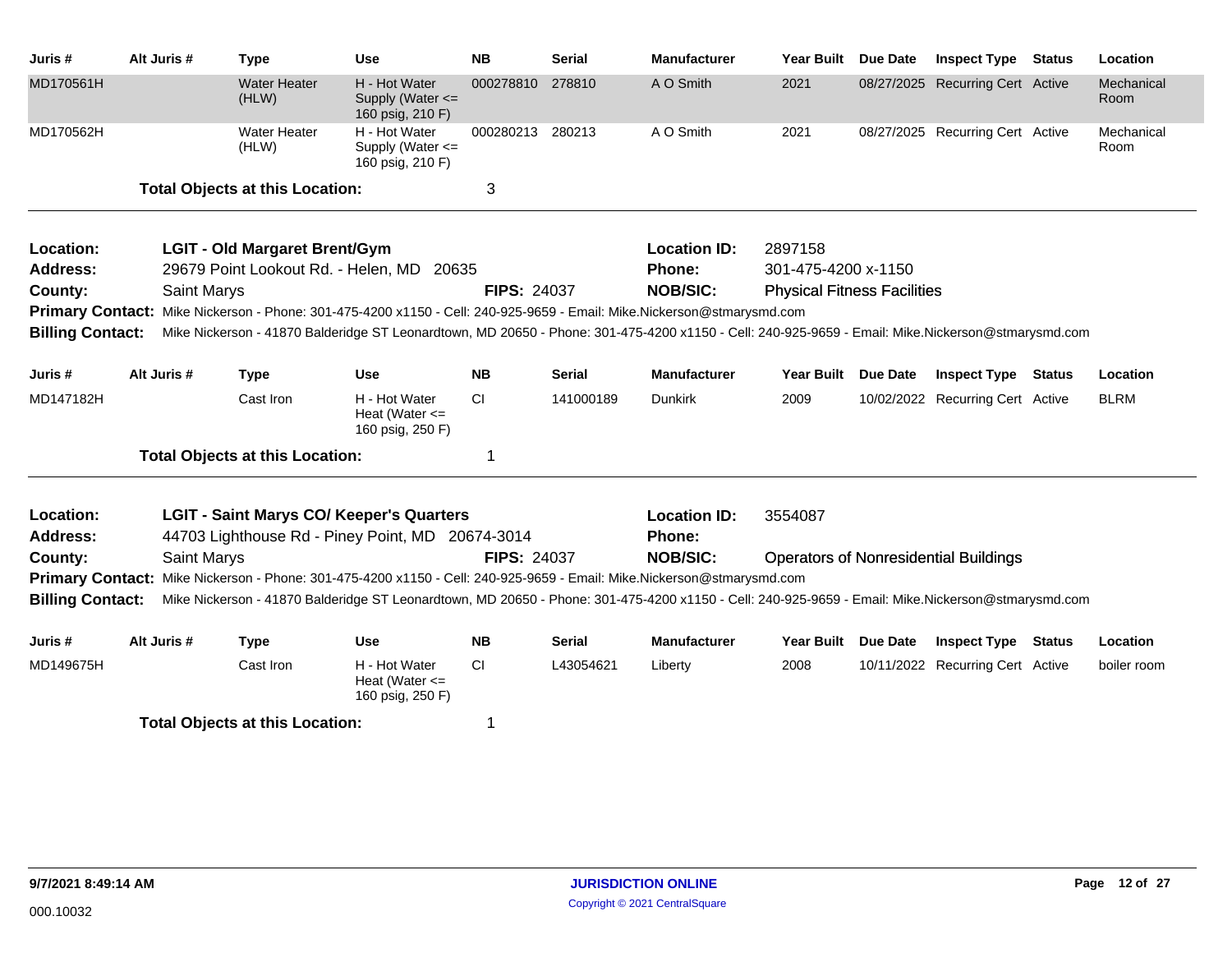| <b>LGIT - Saint Marys Co/Great Mills Pool</b><br>Location:<br>21100 Great Mills Rd - Lexington Park, MD<br><b>Address:</b><br>Saint Marys<br>County:<br>Mike Nickerson - Phone: 301-475-4200 x1150 - Cell: 240-925-9659 - Email: Mike.Nickerson@stmarysmd.com<br><b>Primary Contact:</b><br>Mike Nickerson - 41870 Balderidge ST Leonardtown, MD 20650 - Phone: 301-475-4200 x1150 - Cell: 240-925-9659 - Email: Mike.Nickerson@stmarysmd.com<br><b>Billing Contact:</b> |                                                                                                                        |                    |                                                                                  | 20653<br><b>FIPS: 24037</b>                               |                    | <b>Location ID:</b><br>Phone:<br><b>NOB/SIC:</b> | 1732060<br>301-475-4200 x1150<br>Membership Organizations, NEC                                                                                    |                     |                            |                                                        |               |
|--------------------------------------------------------------------------------------------------------------------------------------------------------------------------------------------------------------------------------------------------------------------------------------------------------------------------------------------------------------------------------------------------------------------------------------------------------------------------|------------------------------------------------------------------------------------------------------------------------|--------------------|----------------------------------------------------------------------------------|-----------------------------------------------------------|--------------------|--------------------------------------------------|---------------------------------------------------------------------------------------------------------------------------------------------------|---------------------|----------------------------|--------------------------------------------------------|---------------|
| Juris #                                                                                                                                                                                                                                                                                                                                                                                                                                                                  |                                                                                                                        | Alt Juris #        | <b>Type</b>                                                                      | <b>Use</b>                                                | <b>NB</b>          | <b>Serial</b>                                    | <b>Manufacturer</b>                                                                                                                               | <b>Year Built</b>   | <b>Due Date</b>            | <b>Inspect Type Status</b>                             | Location      |
| MD168073H                                                                                                                                                                                                                                                                                                                                                                                                                                                                |                                                                                                                        |                    | <b>Water Tube</b><br>Coiled (NOT<br><b>Flueless Hi</b><br>Efficiency)            | H - Hot Water<br>Supply (Water $\leq$<br>160 psig, 210 F) | 000471223          |                                                  | Raypak                                                                                                                                            | 2019                |                            | 11/05/2022 Recurring Cert Active                       | <b>B</b> lrm  |
|                                                                                                                                                                                                                                                                                                                                                                                                                                                                          |                                                                                                                        |                    | <b>Total Objects at this Location:</b>                                           |                                                           | -1                 |                                                  |                                                                                                                                                   |                     |                            |                                                        |               |
| Location:                                                                                                                                                                                                                                                                                                                                                                                                                                                                |                                                                                                                        |                    | <b>LGIT - Saint Marys Co/Vehicle Maint. Facility</b>                             |                                                           |                    |                                                  | <b>Location ID:</b>                                                                                                                               | 708117              |                            |                                                        |               |
| <b>Address:</b>                                                                                                                                                                                                                                                                                                                                                                                                                                                          |                                                                                                                        |                    | 41655 St. Andrews Church Rd. - California, MD 20619-0653                         |                                                           |                    |                                                  | <b>Phone:</b>                                                                                                                                     | 301-475-4200 x1150  |                            |                                                        |               |
| County:                                                                                                                                                                                                                                                                                                                                                                                                                                                                  |                                                                                                                        | Saint Marys        |                                                                                  |                                                           | <b>FIPS: 24037</b> |                                                  | <b>NOB/SIC:</b>                                                                                                                                   |                     |                            | Public Finance, Taxation, and Monetary Policy          |               |
|                                                                                                                                                                                                                                                                                                                                                                                                                                                                          | Primary Contact: Mike Nickerson - Phone: 301-475-4200 x1150 - Cell: 240-925-9659 - Email: Mike.Nickerson@stmarysmd.com |                    |                                                                                  |                                                           |                    |                                                  |                                                                                                                                                   |                     |                            |                                                        |               |
| <b>Billing Contact:</b>                                                                                                                                                                                                                                                                                                                                                                                                                                                  |                                                                                                                        |                    |                                                                                  |                                                           |                    |                                                  | Mike Nickerson - 41870 Balderidge ST Leonardtown, MD 20650 - Phone: 301-475-4200 x1150 - Cell: 240-925-9659 - Email: Mike.Nickerson@stmarysmd.com |                     |                            |                                                        |               |
| Juris #                                                                                                                                                                                                                                                                                                                                                                                                                                                                  | Alt Juris #<br><b>Use</b><br><b>Type</b>                                                                               |                    |                                                                                  |                                                           | <b>NB</b>          | <b>Serial</b>                                    | <b>Manufacturer</b>                                                                                                                               | Year Built Due Date |                            | <b>Inspect Type Status</b>                             | Location      |
| MD168068V                                                                                                                                                                                                                                                                                                                                                                                                                                                                |                                                                                                                        |                    |                                                                                  | Other w/comment V - Storage (NOT<br>Cryogenic)            | 002142919          |                                                  | Manchester                                                                                                                                        | 2019                |                            | 11/04/2022 Recurring Cert Active                       | Shed          |
| MD168069V                                                                                                                                                                                                                                                                                                                                                                                                                                                                |                                                                                                                        |                    |                                                                                  | Other w/comment V - Storage (NOT<br>Cryogenic)            | 002151115          |                                                  | Manchester                                                                                                                                        | 2019                |                            | 11/04/2022 Recurring Cert Active                       | Shed          |
|                                                                                                                                                                                                                                                                                                                                                                                                                                                                          |                                                                                                                        |                    | <b>Total Objects at this Location:</b>                                           |                                                           | $\overline{2}$     |                                                  |                                                                                                                                                   |                     |                            |                                                        |               |
| Location:                                                                                                                                                                                                                                                                                                                                                                                                                                                                |                                                                                                                        |                    | LP Automotive Inc.                                                               |                                                           |                    |                                                  | <b>Location ID:</b>                                                                                                                               | 2411958             |                            |                                                        |               |
| <b>Address:</b>                                                                                                                                                                                                                                                                                                                                                                                                                                                          |                                                                                                                        |                    | 22500 Three Notch Rd - Lexington Park, MD 20653-2131                             |                                                           |                    |                                                  | Phone:                                                                                                                                            | 301-863-7555        |                            |                                                        |               |
| County:                                                                                                                                                                                                                                                                                                                                                                                                                                                                  |                                                                                                                        | <b>Saint Marys</b> |                                                                                  |                                                           | <b>FIPS: 24037</b> |                                                  | <b>NOB/SIC:</b>                                                                                                                                   |                     |                            | Top, Body, and Upholstery Repair Shops and Paint Shops |               |
|                                                                                                                                                                                                                                                                                                                                                                                                                                                                          |                                                                                                                        |                    | Primary Contact: Carrie Rowe - Phone: 301-863-7555 - Email: carrier@toyotamd.com |                                                           |                    |                                                  |                                                                                                                                                   |                     |                            |                                                        |               |
| <b>Billing Contact:</b>                                                                                                                                                                                                                                                                                                                                                                                                                                                  |                                                                                                                        |                    |                                                                                  |                                                           |                    |                                                  | Carrie Rowe - 22500 Three Notch Rd Lexington Park, MD 20653-2131 - Phone: 301-863-7555 - Email: carrier@toyotamd.com                              |                     |                            |                                                        |               |
| Juris #                                                                                                                                                                                                                                                                                                                                                                                                                                                                  | Alt Juris #<br><b>Use</b><br><b>Type</b>                                                                               |                    |                                                                                  | <b>NB</b>                                                 | <b>Serial</b>      | <b>Manufacturer</b>                              | Year Built Due Date                                                                                                                               |                     | <b>Inspect Type Status</b> | Location                                               |               |
| MD133745V                                                                                                                                                                                                                                                                                                                                                                                                                                                                |                                                                                                                        |                    | Horizontal Unfired<br>Pressure Vessel<br>w/comment                               | O - Other (PV<br>Use) w/comment                           | 000188987          |                                                  | Manchester                                                                                                                                        | 2007                |                            | 08/17/2022 Recurring Cert Active                       | <b>SHED</b>   |
|                                                                                                                                                                                                                                                                                                                                                                                                                                                                          |                                                                                                                        |                    | <b>Total Objects at this Location:</b>                                           |                                                           | $\mathbf 1$        |                                                  |                                                                                                                                                   |                     |                            |                                                        |               |
| 9/7/2021 8:49:14 AM                                                                                                                                                                                                                                                                                                                                                                                                                                                      |                                                                                                                        |                    |                                                                                  |                                                           |                    |                                                  | <b>JURISDICTION ONLINE</b>                                                                                                                        |                     |                            |                                                        | Page 13 of 27 |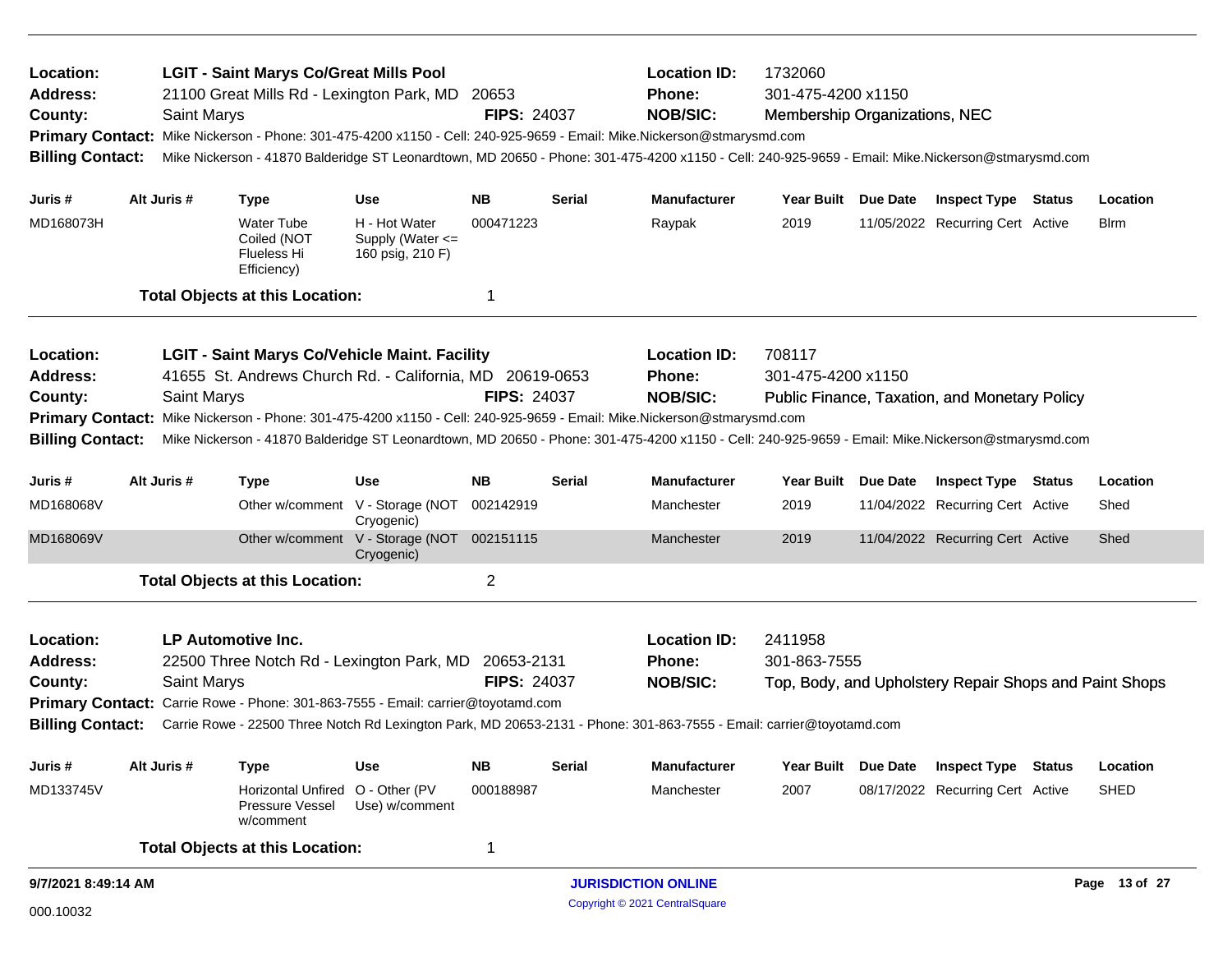| Location:<br><b>Address:</b><br>County:<br><b>Billing Contact:</b>                                                                                                  |  | <b>Saint Marys</b> | LP Automotive, Inc. Hyundai                                    | 22514 Three Notch Rd - Lexington Park, MD 20653-2131<br>Primary Contact: Tommy Auman - Phone: 301-863-7555 - Cell: 301-737-3859 - Email: TommyA@ToyotaMD.com | <b>FIPS: 24037</b> |               | <b>Location ID:</b><br><b>Phone:</b><br><b>NOB/SIC:</b><br>Tommy Auman - 22500 Three Notch Rd Lexington Park, MD 20653-2131 - Phone: 301-863-7555 - Cell: 301-737-3859 - Email: TommyA@ToyotaMD.com                                                                                                                 | 3543042<br>301-863-7555                      | Motor Vehicle Dealers (New and Used) |        |             |
|---------------------------------------------------------------------------------------------------------------------------------------------------------------------|--|--------------------|----------------------------------------------------------------|--------------------------------------------------------------------------------------------------------------------------------------------------------------|--------------------|---------------|---------------------------------------------------------------------------------------------------------------------------------------------------------------------------------------------------------------------------------------------------------------------------------------------------------------------|----------------------------------------------|--------------------------------------|--------|-------------|
| Juris #                                                                                                                                                             |  | Alt Juris #        | <b>Type</b>                                                    | <b>Use</b>                                                                                                                                                   | <b>NB</b>          | <b>Serial</b> | <b>Manufacturer</b>                                                                                                                                                                                                                                                                                                 | Year Built Due Date                          | <b>Inspect Type Status</b>           |        | Location    |
| MD161670V                                                                                                                                                           |  |                    | <b>Vertical Unfired</b><br>Pressure Vessel<br>w/comment        | V - Storage (NOT<br>Cryogenic)                                                                                                                               | 000674996          |               | Morganton                                                                                                                                                                                                                                                                                                           | 2017                                         | 08/16/2022 Recurring Cert Active     |        | <b>SHOP</b> |
|                                                                                                                                                                     |  |                    | <b>Total Objects at this Location:</b>                         |                                                                                                                                                              | $\mathbf 1$        |               |                                                                                                                                                                                                                                                                                                                     |                                              |                                      |        |             |
| Location:<br><b>Nicolleti's Pizza (Arc3)</b><br>22741 Three Notch Rd - California, MD 20619-3099<br><b>Address:</b><br>County:<br>Saint Marys<br><b>FIPS: 24037</b> |  |                    |                                                                |                                                                                                                                                              |                    |               | <b>Location ID:</b><br>Phone:                                                                                                                                                                                                                                                                                       | 3973734                                      |                                      |        |             |
| <b>Billing Contact:</b>                                                                                                                                             |  |                    |                                                                | Primary Contact: Charlie Patterson - Phone: 804-644-4521 - Email: charlie.patterson@arc3gases.com                                                            |                    |               | <b>NOB/SIC:</b><br>Charlie Patterson - PO Box 26269 Richmond, VA 23260-6269 - Phone: 804-644-4521 - Email: charlie.patterson@arc3gases.com                                                                                                                                                                          | <b>Eating and Drinking Places</b>            |                                      |        |             |
| Juris #                                                                                                                                                             |  | Alt Juris #        | Type                                                           | <b>Use</b>                                                                                                                                                   | <b>NB</b>          | <b>Serial</b> | <b>Manufacturer</b>                                                                                                                                                                                                                                                                                                 | Year Built Due Date                          | <b>Inspect Type</b>                  | Status | Location    |
| MD164942V                                                                                                                                                           |  |                    | <b>Vertical Unfired</b><br><b>Pressure Vessel</b><br>w/comment | V - Storage<br>(Cryogenic)                                                                                                                                   | 000133104          |               | <b>CHART</b>                                                                                                                                                                                                                                                                                                        | 2001                                         | 09/30/2023 Recurring Cert Active     |        | Outside     |
|                                                                                                                                                                     |  |                    | <b>Total Objects at this Location:</b>                         |                                                                                                                                                              | $\mathbf 1$        |               |                                                                                                                                                                                                                                                                                                                     |                                              |                                      |        |             |
| Location:<br><b>Address:</b><br>County:<br><b>Primary Contact:</b><br><b>Billing Contact:</b>                                                                       |  | <b>Saint Marys</b> | <b>Old Line Pub (Roberts Oxygen)</b>                           | 30080 Three Notch Rd - Charlotte Hall, MD 20622-3162                                                                                                         | <b>FIPS: 24037</b> |               | <b>Location ID:</b><br>Phone:<br><b>NOB/SIC:</b><br>Roberts Oxygen Company (MD) - Phone: 240-493-8405 - Cell: 301-252-0742 - Email: DFranovich@RobertsOxygen.com<br>Bulk Tank Service Dept. - PO Box 5507 Rockville, MD 20855-0507 - Phone: 240-493-8405 - Cell: 301-252-0742 - Email: DFranovich@RobertsOxygen.com | 3973719<br><b>Eating and Drinking Places</b> |                                      |        |             |
| Juris #                                                                                                                                                             |  | Alt Juris #        | <b>Type</b>                                                    | <b>Use</b>                                                                                                                                                   | <b>NB</b>          | <b>Serial</b> | <b>Manufacturer</b>                                                                                                                                                                                                                                                                                                 | Year Built Due Date                          | <b>Inspect Type Status</b>           |        | Location    |
| MD164932V                                                                                                                                                           |  |                    | <b>Vertical Unfired</b><br>Pressure Vessel<br>w/comment        | V - Storage<br>(Cryogenic)                                                                                                                                   | 000002484          |               | Taylor-Wharton                                                                                                                                                                                                                                                                                                      | 1989                                         | 09/30/2023 Recurring Cert Active     |        | Outside     |
|                                                                                                                                                                     |  |                    | <b>Total Objects at this Location:</b>                         |                                                                                                                                                              | -1                 |               |                                                                                                                                                                                                                                                                                                                     |                                              |                                      |        |             |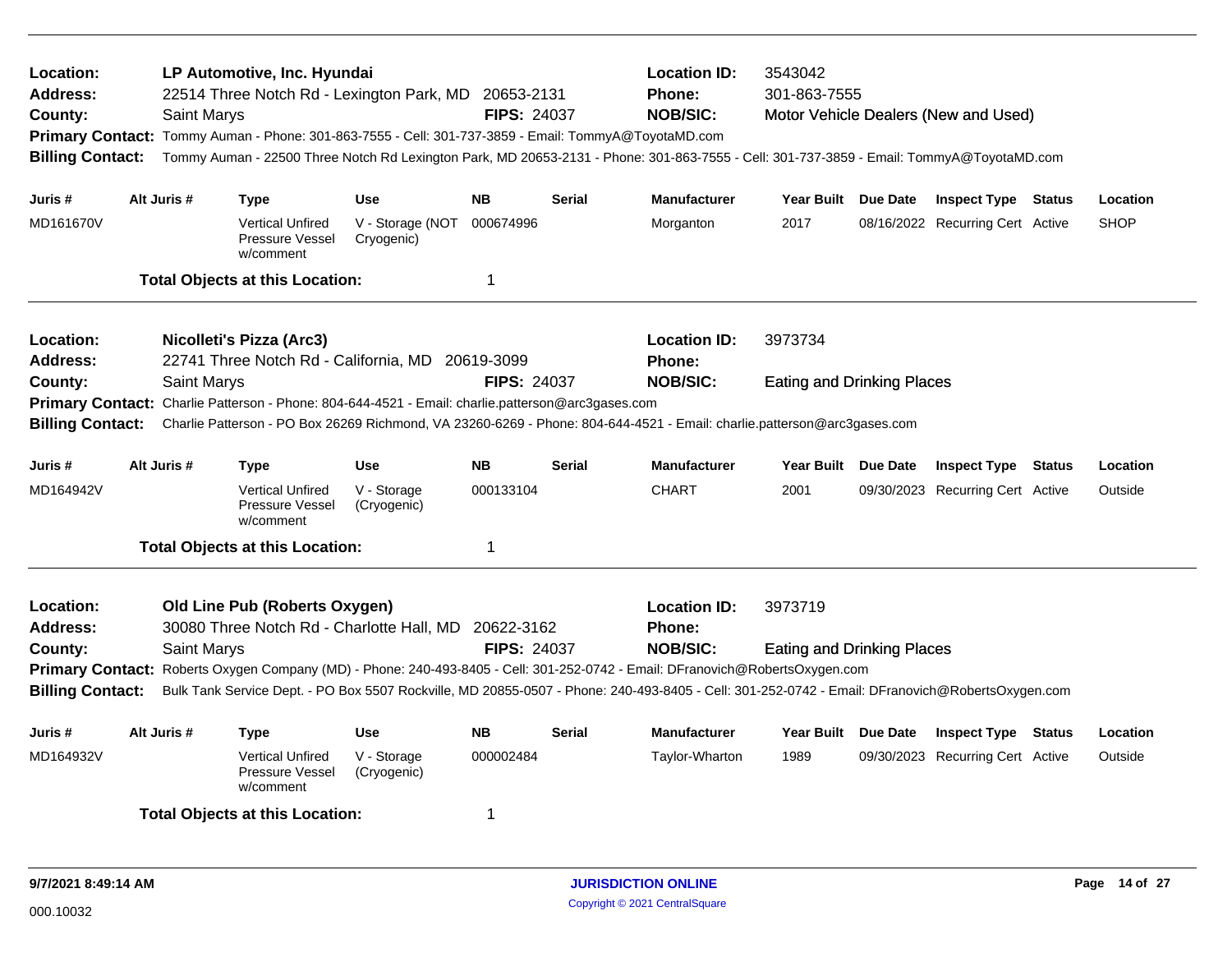| Location:<br><b>Address:</b><br>County:<br><b>Billing Contact:</b> | <b>Saint Marys</b> | <b>Olde Breton Inn</b><br>21890 Society Hill Rd - Leonardtown, MD 20650-2366<br>Primary Contact: Olde Breton Inn - Phone: 301-475-2699<br>- 21890 Society Hill Rd Leonardtown, MD 20650-2366 - Phone: 301-475-2699                       |                                                         | <b>FIPS: 24037</b> |               | <b>Location ID:</b><br><b>Phone:</b><br><b>NOB/SIC:</b>                                                                                    | 720222<br>301-475-2699                                | Hotels, rooming houses, camps, and other lodging places |               |                 |
|--------------------------------------------------------------------|--------------------|------------------------------------------------------------------------------------------------------------------------------------------------------------------------------------------------------------------------------------------|---------------------------------------------------------|--------------------|---------------|--------------------------------------------------------------------------------------------------------------------------------------------|-------------------------------------------------------|---------------------------------------------------------|---------------|-----------------|
| Juris #                                                            | Alt Juris #        | <b>Type</b>                                                                                                                                                                                                                              | Use                                                     | <b>NB</b>          | <b>Serial</b> | <b>Manufacturer</b>                                                                                                                        | Year Built Due Date                                   | <b>Inspect Type Status</b>                              |               | Location        |
| MD136820H                                                          |                    | Cast Iron                                                                                                                                                                                                                                | H - Hot Water<br>Heat (Water $\leq$<br>160 psig, 250 F) | CI.                |               | <b>Burnham</b>                                                                                                                             | 2009                                                  | 07/19/2022 Recurring Cert Active                        |               | <b>BASEMENT</b> |
|                                                                    |                    | <b>Total Objects at this Location:</b>                                                                                                                                                                                                   |                                                         | $\mathbf 1$        |               |                                                                                                                                            |                                                       |                                                         |               |                 |
| Location:<br><b>Address:</b>                                       |                    | Panda Express - 3006 (Arc3)<br>44980 Saint Andrews Church Rd Ste F - California, MD 20619-2364 Phone:                                                                                                                                    |                                                         |                    |               | <b>Location ID:</b>                                                                                                                        | 4078857                                               |                                                         |               |                 |
| County:<br><b>Primary Contact:</b><br><b>Billing Contact:</b>      | Saint Marys        | Charlie Patterson - Phone: 804-644-4521 - Email: charlie.patterson@arc3gases.com                                                                                                                                                         |                                                         | <b>FIPS: 24037</b> |               | <b>NOB/SIC:</b><br>Charlie Patterson - PO Box 26269 Richmond, VA 23260-6269 - Phone: 804-644-4521 - Email: charlie.patterson@arc3gases.com | <b>Eating and Drinking Places</b>                     |                                                         |               |                 |
| Juris #                                                            | Alt Juris #        | <b>Type</b>                                                                                                                                                                                                                              | <b>Use</b>                                              | <b>NB</b>          | <b>Serial</b> | <b>Manufacturer</b>                                                                                                                        | Year Built Due Date                                   | <b>Inspect Type Status</b>                              |               | Location        |
| MD164429V                                                          |                    | <b>Vertical Unfired</b><br>Pressure Vessel<br>w/comment                                                                                                                                                                                  | V - Storage<br>(Cryogenic)                              | 000132555          |               | <b>CHART</b>                                                                                                                               | 2001                                                  | 07/10/2023 Recurring Cert Active                        |               | Kitchen         |
|                                                                    |                    | <b>Total Objects at this Location:</b>                                                                                                                                                                                                   |                                                         | 1                  |               |                                                                                                                                            |                                                       |                                                         |               |                 |
| Location:<br><b>Address:</b><br>County:<br><b>Billing Contact:</b> | Saint Marys        | <b>Pearl Works of Maryland Ltd</b><br>30033 Business Center Dr - Charlotte Hall, MD 20622-3101<br>Primary Contact: Pearl Works of Maryland Ltd - Phone: 301-844-0400<br>- PO Box 340 Charlotte Hall, MD 20622-0340 - Phone: 301-844-0400 |                                                         | <b>FIPS: 24037</b> |               | <b>Location ID:</b><br><b>Phone:</b><br><b>NOB/SIC:</b>                                                                                    | 1625832<br>301-844-0400<br><b>Musical Instruments</b> |                                                         |               |                 |
| Juris #                                                            | Alt Juris #        | <b>Type</b>                                                                                                                                                                                                                              | <b>Use</b>                                              | <b>NB</b>          | <b>Serial</b> | <b>Manufacturer</b>                                                                                                                        | Year Built Due Date                                   | <b>Inspect Type</b>                                     | <b>Status</b> | Location        |
| MD122570H                                                          |                    | Cast Iron                                                                                                                                                                                                                                | H - Hot Water<br>Heat (Water $\leq$<br>160 psig, 250 F) | <b>CI</b>          |               | Columbia                                                                                                                                   | 1998                                                  | 11/02/2022 Recurring Cert Active                        |               | Mechanic Room   |
|                                                                    |                    | <b>Total Objects at this Location:</b>                                                                                                                                                                                                   |                                                         | 1                  |               |                                                                                                                                            |                                                       |                                                         |               |                 |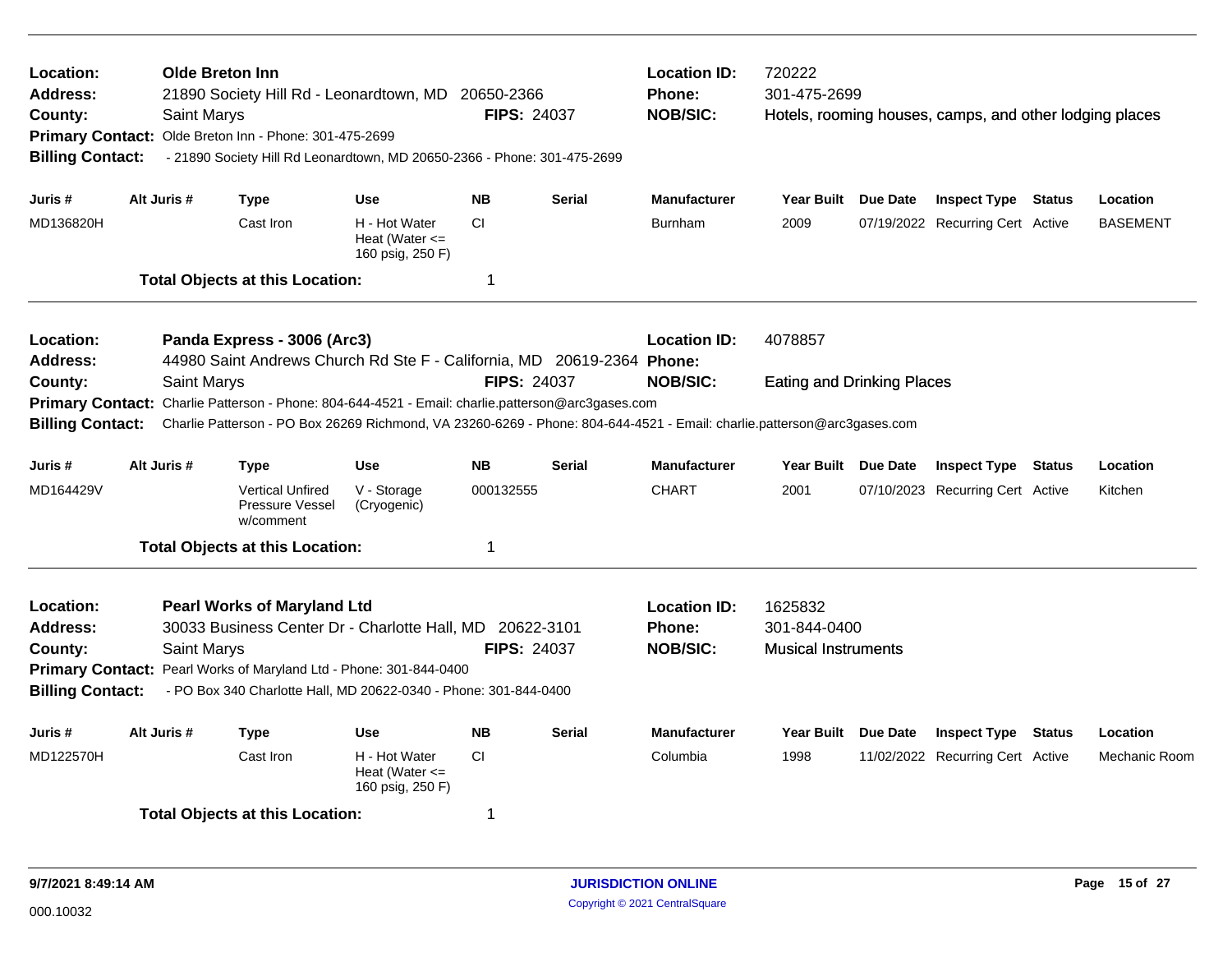| Location:<br><b>Address:</b><br>County:<br><b>Billing Contact:</b>                                        |                                                       | <b>Saint Marys</b> | PEPIP-MABE Mary McLeod Bethune Education Ctr.<br>22975 Colton Point Rd - Bushwood, MD 20618-2511<br>Primary Contact: Mike Nickerson - Phone: 301-475-4200 x-1150 - Cell: 240-925-9660 |                                                   | <b>FIPS: 24037</b>  |               | <b>Location ID:</b><br><b>Phone:</b><br><b>NOB/SIC:</b><br>Mike Nickerson - 41870 Baldridge Street Leonardtown, MD 20650 - Phone: 301-475-4200 x-1150 - Cell: 240-925-9660 | 717583<br>301-769-4600<br><b>Elementary and Secondary Schools</b> |                                  |                                  |         |                    |
|-----------------------------------------------------------------------------------------------------------|-------------------------------------------------------|--------------------|---------------------------------------------------------------------------------------------------------------------------------------------------------------------------------------|---------------------------------------------------|---------------------|---------------|----------------------------------------------------------------------------------------------------------------------------------------------------------------------------|-------------------------------------------------------------------|----------------------------------|----------------------------------|---------|--------------------|
| Juris #                                                                                                   |                                                       | Alt Juris #        | <b>Type</b>                                                                                                                                                                           | <b>Use</b>                                        | NB.                 | Serial        | <b>Manufacturer</b>                                                                                                                                                        | Year Built Due Date                                               |                                  | <b>Inspect Type Status</b>       |         | Location           |
| MD008796H                                                                                                 |                                                       |                    | <b>Horizontal Water</b><br>Tube                                                                                                                                                       | H - Steam Heat<br>(Steam $\le$ 15<br>psig)        | None<br>Found       |               | IBW                                                                                                                                                                        | 1961                                                              |                                  | 07/25/2022 Recurring Cert Active |         | <b>Boiler Room</b> |
| MD161612V                                                                                                 |                                                       |                    | <b>Pressure Vessel</b><br>w/comment                                                                                                                                                   | Horizontal Unfired V - Storage (NOT<br>Cryogenic) | 000001496           |               | Kargard                                                                                                                                                                    | 1960                                                              |                                  | 06/14/2022 Recurring Cert Active |         | <b>BLRM</b>        |
|                                                                                                           |                                                       |                    | <b>Total Objects at this Location:</b>                                                                                                                                                |                                                   | 2                   |               |                                                                                                                                                                            |                                                                   |                                  |                                  |         |                    |
| Location:<br><b>Address:</b>                                                                              |                                                       |                    | Plaza Azteca (Arc3)<br>22201 Three Notch Rd - Lexington Park, MD 20653-2006                                                                                                           |                                                   |                     |               | <b>Location ID:</b><br><b>Phone:</b>                                                                                                                                       | 3974099                                                           |                                  |                                  |         |                    |
| County:                                                                                                   |                                                       | Saint Marys        |                                                                                                                                                                                       |                                                   | <b>FIPS: 24037</b>  |               | <b>NOB/SIC:</b>                                                                                                                                                            | <b>Eating and Drinking Places</b>                                 |                                  |                                  |         |                    |
|                                                                                                           |                                                       |                    | Primary Contact: Charlie Patterson - Phone: 804-644-4521 - Email: charlie.patterson@arc3gases.com                                                                                     |                                                   |                     |               |                                                                                                                                                                            |                                                                   |                                  |                                  |         |                    |
| <b>Billing Contact:</b>                                                                                   |                                                       |                    |                                                                                                                                                                                       |                                                   |                     |               | Charlie Patterson - PO Box 26269 Richmond, VA 23260-6269 - Phone: 804-644-4521 - Email: charlie.patterson@arc3gases.com                                                    |                                                                   |                                  |                                  |         |                    |
| Juris #                                                                                                   |                                                       | Alt Juris #        | <b>Type</b>                                                                                                                                                                           | <b>Use</b>                                        | <b>NB</b>           | <b>Serial</b> | <b>Manufacturer</b>                                                                                                                                                        | Year Built Due Date                                               |                                  | <b>Inspect Type Status</b>       |         | Location           |
| MD164947V                                                                                                 |                                                       |                    | <b>Vertical Unfired</b><br>Pressure Vessel<br>w/comment                                                                                                                               | V - Storage<br>(Cryogenic)                        | 000006060           |               | Taylor-Wharton                                                                                                                                                             | 1991                                                              |                                  | 10/03/2021 Recurring Cert Active |         | Outside            |
|                                                                                                           |                                                       |                    | <b>Total Objects at this Location:</b>                                                                                                                                                |                                                   | 1                   |               |                                                                                                                                                                            |                                                                   |                                  |                                  |         |                    |
| Location:                                                                                                 |                                                       |                    | Plaza Tolteca (Arc3)                                                                                                                                                                  |                                                   |                     |               | <b>Location ID:</b>                                                                                                                                                        | 3973733                                                           |                                  |                                  |         |                    |
| <b>Address:</b>                                                                                           |                                                       |                    | 22769 Three Notch Rd - California, MD 20619-3073                                                                                                                                      |                                                   |                     |               | Phone:                                                                                                                                                                     |                                                                   |                                  |                                  |         |                    |
| County:                                                                                                   |                                                       | <b>Saint Marys</b> |                                                                                                                                                                                       |                                                   | <b>FIPS: 24037</b>  |               | <b>NOB/SIC:</b>                                                                                                                                                            | <b>Eating and Drinking Places</b>                                 |                                  |                                  |         |                    |
|                                                                                                           |                                                       |                    | Primary Contact: Charlie Patterson - Phone: 804-644-4521 - Email: charlie.patterson@arc3gases.com                                                                                     |                                                   |                     |               |                                                                                                                                                                            |                                                                   |                                  |                                  |         |                    |
| <b>Billing Contact:</b>                                                                                   |                                                       |                    |                                                                                                                                                                                       |                                                   |                     |               | Charlie Patterson - PO Box 26269 Richmond, VA 23260-6269 - Phone: 804-644-4521 - Email: charlie.patterson@arc3gases.com                                                    |                                                                   |                                  |                                  |         |                    |
| Juris #                                                                                                   | Alt Juris #<br><b>NB</b><br><b>Use</b><br><b>Type</b> |                    |                                                                                                                                                                                       | Serial                                            | <b>Manufacturer</b> | Year Built    | Due Date                                                                                                                                                                   | <b>Inspect Type</b>                                               | <b>Status</b>                    | Location                         |         |                    |
| MD164941V<br><b>Vertical Unfired</b><br>V - Storage<br><b>Pressure Vessel</b><br>(Cryogenic)<br>w/comment |                                                       |                    |                                                                                                                                                                                       | 000141599                                         |                     | <b>CHART</b>  | 2002                                                                                                                                                                       |                                                                   | 09/30/2023 Recurring Cert Active |                                  | Outside |                    |
| 9/7/2021 8:49:14 AM                                                                                       |                                                       |                    |                                                                                                                                                                                       |                                                   |                     |               | <b>JURISDICTION ONLINE</b>                                                                                                                                                 |                                                                   |                                  |                                  |         | Page 16 of 27      |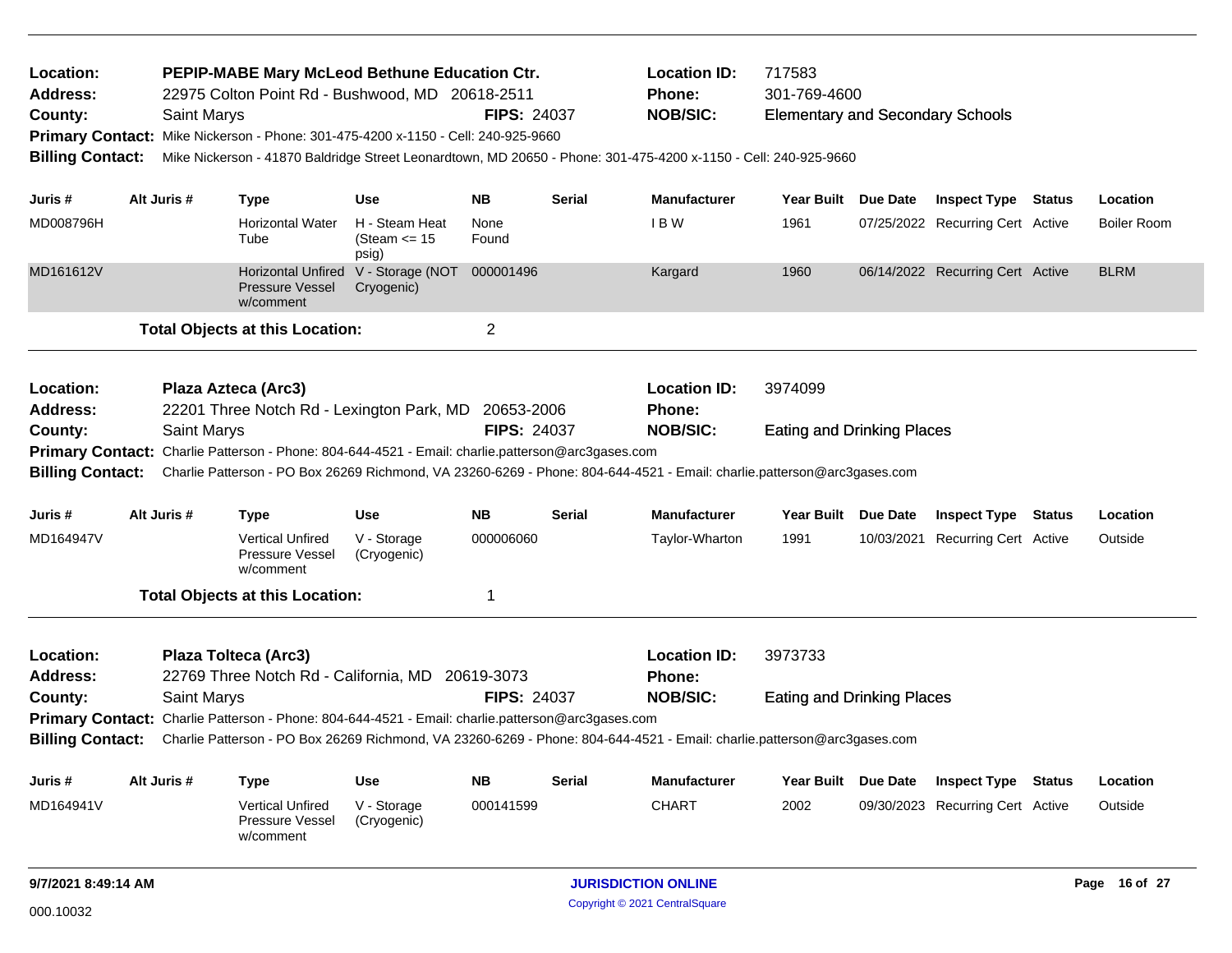| Location:<br>Address:<br>County:<br><b>Billing Contact:</b><br>Juris #                 | Alt Juris # | <b>Radnor Manufacturing</b><br>26755 Radio Station Way Ste C Bldg 3 - Leonardtown, MD 20650-<br><b>Saint Marys</b><br>Primary Contact: Michael McAllister - Phone: 240-309-4051 - Email: office@radnormfg.com<br>Michael McAllister - 26755 Radio Station Way Ste C Leonardtown, MD 20650-4824 - Phone: 240-309-4051 - Email: office@radnormfg.com<br><b>Type</b> | <b>Use</b>                                             | <b>FIPS: 24037</b><br><b>NB</b>                         | Serial                                                  | <b>Location ID:</b><br><b>Phone:</b><br><b>NOB/SIC:</b><br><b>Manufacturer</b> | 3218279<br>240-309-4051<br>Nonclassifiable Establishments<br>Year Built Due Date |          | <b>Inspect Type</b>                                            | <b>Status</b> | Location                 |
|----------------------------------------------------------------------------------------|-------------|-------------------------------------------------------------------------------------------------------------------------------------------------------------------------------------------------------------------------------------------------------------------------------------------------------------------------------------------------------------------|--------------------------------------------------------|---------------------------------------------------------|---------------------------------------------------------|--------------------------------------------------------------------------------|----------------------------------------------------------------------------------|----------|----------------------------------------------------------------|---------------|--------------------------|
| MD160970V                                                                              |             | <b>Vertical Unfired</b><br>Pressure Vessel<br>w/comment                                                                                                                                                                                                                                                                                                           | V - Storage (NOT<br>Cryogenic)                         | 001796340                                               |                                                         | Manchester                                                                     | 2017                                                                             |          | 04/10/2022 Recurring Cert Active                               |               | <b>SHOP</b>              |
|                                                                                        |             | <b>Total Objects at this Location:</b>                                                                                                                                                                                                                                                                                                                            |                                                        | 1                                                       |                                                         |                                                                                |                                                                                  |          |                                                                |               |                          |
| Location:<br>Address:<br>County:<br><b>Primary Contact:</b><br><b>Billing Contact:</b> |             | <b>Ridge Market</b><br>13270 Point Lookout Road - Ridge, MD 20680-3376<br>Saint Marys<br>Tina Chan - Phone: 301 872 5121<br>Tina Chan - 13270 Point Lookout Rd Ridge, MD 20680-3376 - Phone: 301 872 5121                                                                                                                                                         |                                                        | <b>FIPS: 24037</b>                                      | <b>Location ID:</b><br><b>Phone:</b><br><b>NOB/SIC:</b> | 722368<br>Food stores                                                          |                                                                                  |          |                                                                |               |                          |
| Juris #<br>MD096582V                                                                   | Alt Juris # | <b>Type</b><br>Heat Exchanger -<br>Shell and Tube<br><b>Total Objects at this Location:</b>                                                                                                                                                                                                                                                                       | <b>Use</b><br>V - Storage<br>(Cryogenic)               | NB.<br>000232215<br>1                                   | Serial                                                  | <b>Manufacturer</b><br>Standard Refrig. Co. 1987                               | <b>Year Built</b>                                                                | Due Date | <b>Inspect Type Status</b><br>02/16/2022 Recurring Cert Active |               | Location<br>Mach Room    |
| Location:<br><b>Address:</b><br>County:<br><b>Billing Contact:</b>                     |             | <b>Sailing Specialties Inc (SSI)</b><br>43985 Commerce Ave - Hollywood, MD<br><b>Saint Marys</b><br>Primary Contact: Rick Sterback - Phone: 301-373-2372 - Email: Rick@ssicustomplastics.com<br>Rick Sterback - 43985 Commerce Ave Hollywood, MD 20636-3133 - Phone: 301-373-2372 - Email: Rick@ssicustomplastics.com                                             | <b>FIPS: 24037</b>                                     | <b>Location ID:</b><br><b>Phone:</b><br><b>NOB/SIC:</b> | 723642                                                  |                                                                                | Rubber and miscellaneous plastics products                                       |          |                                                                |               |                          |
| Juris #<br>MD100910V                                                                   | Alt Juris # | Type<br>Vertical Unfired<br>Pressure Vessel<br>w/comment                                                                                                                                                                                                                                                                                                          | <b>Use</b><br>V - Storage (NOT 000012684<br>Cryogenic) | <b>NB</b>                                               | <b>Serial</b>                                           | <b>Manufacturer</b><br>Manchester                                              | Year Built Due Date<br>1985                                                      |          | <b>Inspect Type Status</b><br>01/09/2021 Recurring Cert Active |               | Location<br><b>PLANT</b> |
| MD100911V                                                                              |             | <b>Vertical Unfired</b><br><b>Pressure Vessel</b><br>w/comment                                                                                                                                                                                                                                                                                                    | V - Storage (NOT 000076672<br>Cryogenic)               |                                                         |                                                         | Wood Industries<br>Products                                                    | 1980                                                                             |          | 01/09/2021 Recurring Cert Active                               |               | <b>PLANT</b>             |
| 9/7/2021 8:49:14 AM                                                                    |             |                                                                                                                                                                                                                                                                                                                                                                   |                                                        |                                                         |                                                         | <b>JURISDICTION ONLINE</b>                                                     |                                                                                  |          |                                                                |               | Page 17 of 27            |
| 000.10032                                                                              |             |                                                                                                                                                                                                                                                                                                                                                                   |                                                        |                                                         |                                                         | Copyright © 2021 CentralSquare                                                 |                                                                                  |          |                                                                |               |                          |

**Total Objects at this Location:** 1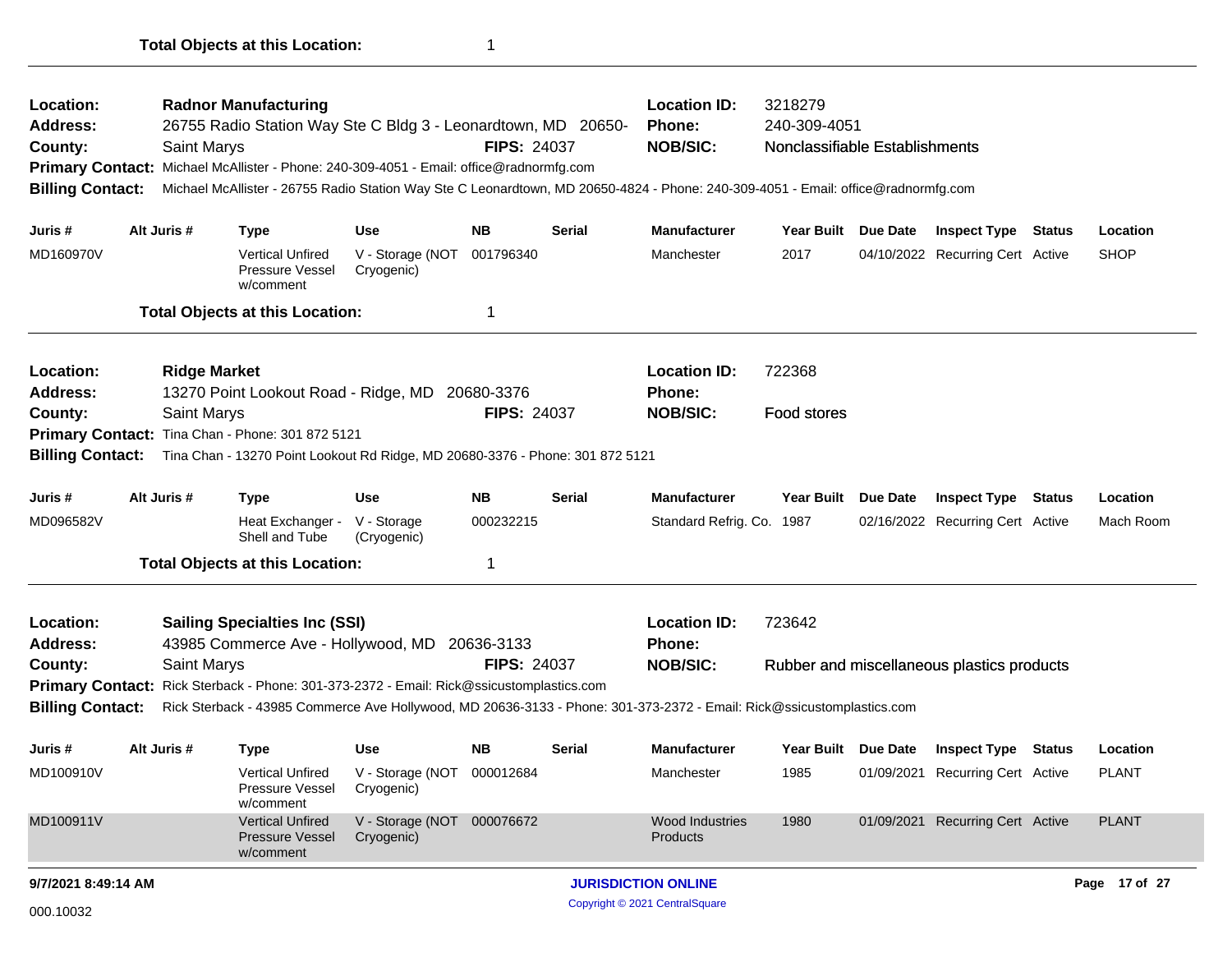| Juris #                 | Alt Juris # | <b>Type</b>                                                                                                                                | Use                                                         | <b>NB</b>          | Serial        | <b>Manufacturer</b> | Year Built                     | Due Date | <b>Inspect Type Status</b>                    | Location                     |
|-------------------------|-------------|--------------------------------------------------------------------------------------------------------------------------------------------|-------------------------------------------------------------|--------------------|---------------|---------------------|--------------------------------|----------|-----------------------------------------------|------------------------------|
| MD100912V               |             | Pressure Vessel<br>w/comment                                                                                                               | Horizontal Unfired V - Storage (NOT<br>Cryogenic)           | 000000075          |               | Fairecor Ing        | 1983                           |          | 01/09/2021 Recurring Cert Active              | <b>PLANT</b>                 |
| MD100913V               |             | <b>Pressure Vessel</b><br>w/comment                                                                                                        | Horizontal Unfired V - Storage (NOT 000449612<br>Cryogenic) |                    |               | <b>Buckeye</b>      | 1983                           |          | 01/09/2021 Recurring Cert Active              | <b>PLANT</b>                 |
| MD146735V               |             | Vertical Unfired<br>Pressure Vessel<br>w/comment                                                                                           | V - Storage (NOT<br>Cryogenic)                              | 000003468          |               | Farrell             | 1950                           |          | 01/09/2021 Recurring Cert Active              | <b>PLANT</b>                 |
|                         |             | <b>Total Objects at this Location:</b>                                                                                                     |                                                             | 5                  |               |                     |                                |          |                                               |                              |
| Location:               |             | <b>Saint Johns Parish School</b>                                                                                                           |                                                             |                    |               | <b>Location ID:</b> | 2411956                        |          |                                               |                              |
| <b>Address:</b>         |             | 43900 Saint Johns Rd - Hollywood, MD 20636-3253                                                                                            |                                                             |                    |               | <b>Phone:</b>       | 301-373-8984                   |          |                                               |                              |
| County:                 |             | <b>Saint Marys</b>                                                                                                                         |                                                             | <b>FIPS: 24037</b> |               | <b>NOB/SIC:</b>     | <b>Religious Organizations</b> |          |                                               |                              |
|                         |             | Primary Contact: Chris Turner - Phone: (301) 373-2281 - Email: turnerc@sjshollywood.org                                                    |                                                             |                    |               |                     |                                |          |                                               |                              |
| <b>Billing Contact:</b> |             | Chris Turner - 43950 Saint Johns Rd Hollywood, MD 20636-3253 - Phone: (301) 373-2281 - Email: turnerc@sjshollywood.org                     |                                                             |                    |               |                     |                                |          |                                               |                              |
| Juris #                 | Alt Juris # | <b>Type</b>                                                                                                                                | Use                                                         | <b>NB</b>          | <b>Serial</b> | <b>Manufacturer</b> | Year Built                     | Due Date | <b>Inspect Type Status</b>                    | Location                     |
| MD137061H               |             | Cast Iron                                                                                                                                  | H - Hot Water<br>Heat (Water $\leq$<br>160 psig, 250 F)     | <b>CI</b>          |               | Weil-McLain         | 2007                           |          | 03/16/2023 Recurring Cert Active              | Msgr Harris<br>Center        |
| MD139478H               |             | <b>Horizontal Water</b><br>Tube                                                                                                            | H - Hot Water<br>Heat (Water $\leq$<br>160 psig, 250 F)     | 000162858          |               | Lochinvar           | 2010                           |          | 03/03/2023 Recurring Cert Active              | <b>School Boiler</b><br>Room |
| MD139479H               |             | <b>Horizontal Water</b><br>Tube                                                                                                            | H - Hot Water<br>Heat (Water $\leq$<br>160 psig, 250 F)     | 000162846          |               | Lochinvar           | 2010                           |          | 03/03/2023 Recurring Cert Active              | School Boiler<br>Room        |
|                         |             | <b>Total Objects at this Location:</b>                                                                                                     |                                                             | 3                  |               |                     |                                |          |                                               |                              |
| Location:               |             | Saint Marys Co/Sierra Counseling Ctr.                                                                                                      |                                                             |                    |               | <b>Location ID:</b> | 724955                         |          |                                               |                              |
| <b>Address:</b>         |             | 44863 St Andrews Church Road - California, MD 20619                                                                                        |                                                             |                    |               | <b>Phone:</b>       | 301-475-4200x1150              |          |                                               |                              |
| County:                 |             | <b>Saint Marys</b>                                                                                                                         |                                                             | <b>FIPS: 24037</b> |               | <b>NOB/SIC:</b>     |                                |          | Public Finance, Taxation, and Monetary Policy |                              |
|                         |             | Primary Contact: Tyrone Riley - Phone: 301-997-1300 Ext 2837 - Cell: 301-481-6332                                                          |                                                             |                    |               |                     |                                |          |                                               |                              |
|                         |             | Billing Contact: Tyrone Riley - 30007 Business Center Dr Charlotte Hall, MD 20622-3101 - Phone: 301-997-1300 Ext 2837 - Cell: 301-481-6332 |                                                             |                    |               |                     |                                |          |                                               |                              |
| Juris #                 | Alt Juris # | <b>Type</b>                                                                                                                                | <b>Use</b>                                                  | <b>NB</b>          | <b>Serial</b> | Manufacturer        | Year Built Due Date            |          | <b>Inspect Type Status</b>                    | Location                     |
| MD155516H               |             | Cast Iron                                                                                                                                  | H - Hot Water<br>Heat (Water $\leq$<br>160 psig, 250 F)     | <b>CI</b>          | 081600155     | Columbia            | 2015                           |          | 09/12/2022 Recurring Cert Active              | <b>Boiler Room</b>           |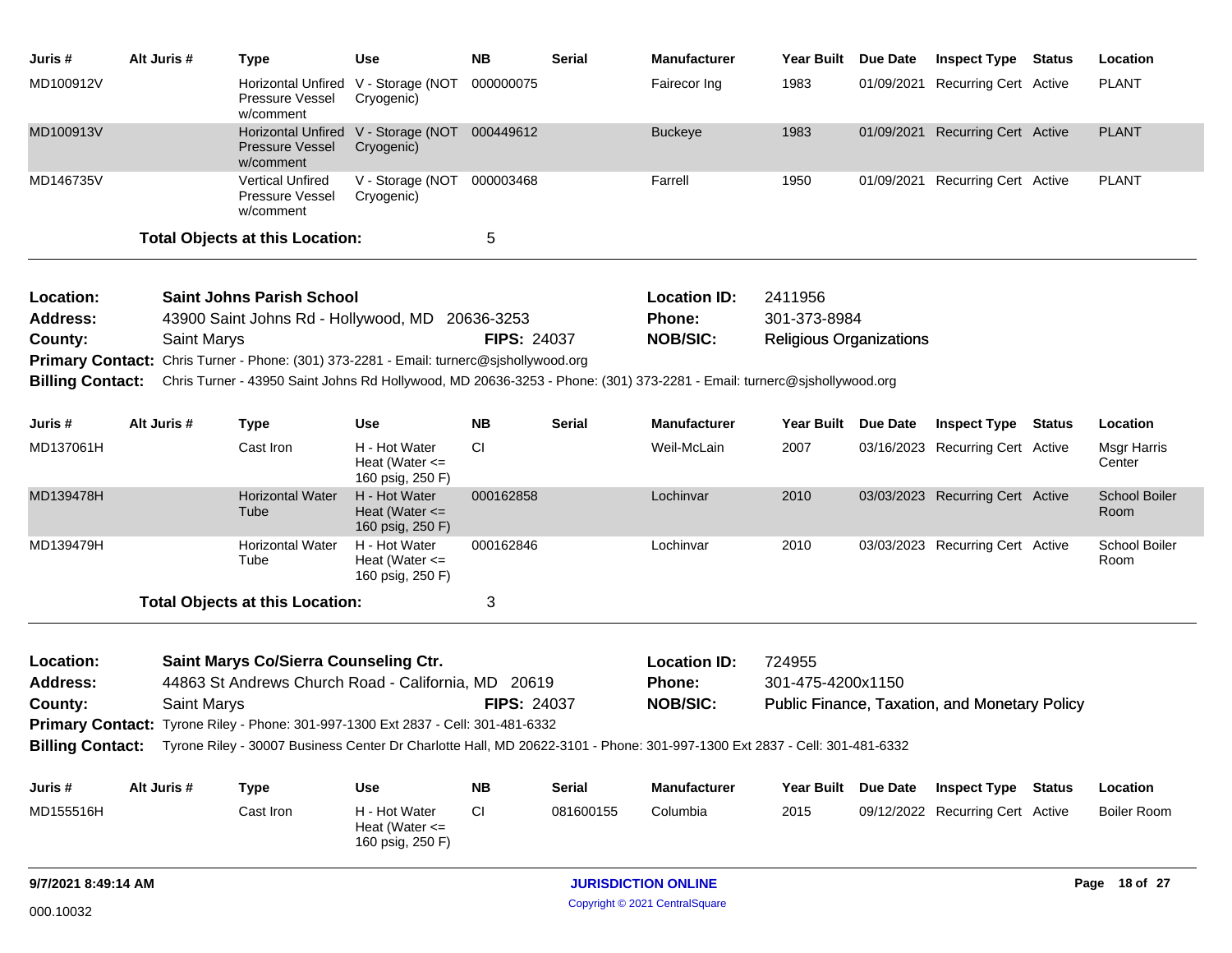| Address:<br>County:                                                                                            |                                                                                                                                                | Saint Marys                                                            | 44867 St Andrews Church Road - California, MD 20619                               |                                                         | <b>FIPS: 24037</b>  |                     | <b>Phone:</b><br><b>NOB/SIC:</b>                                                                                          | 301-475-4200 x 1150                    |                     | Public Finance, Taxation, and Monetary Policy |          |               |
|----------------------------------------------------------------------------------------------------------------|------------------------------------------------------------------------------------------------------------------------------------------------|------------------------------------------------------------------------|-----------------------------------------------------------------------------------|---------------------------------------------------------|---------------------|---------------------|---------------------------------------------------------------------------------------------------------------------------|----------------------------------------|---------------------|-----------------------------------------------|----------|---------------|
|                                                                                                                |                                                                                                                                                |                                                                        | Primary Contact: Tyrone Riley - Phone: 301-997-1300 Ext 2837 - Cell: 301-481-6332 |                                                         |                     |                     |                                                                                                                           |                                        |                     |                                               |          |               |
| <b>Billing Contact:</b>                                                                                        |                                                                                                                                                |                                                                        |                                                                                   |                                                         |                     |                     | Tyrone Riley - 30007 Business Center Dr Charlotte Hall, MD 20622-3101 - Phone: 301-997-1300 Ext 2837 - Cell: 301-481-6332 |                                        |                     |                                               |          |               |
| Juris #                                                                                                        |                                                                                                                                                | Alt Juris #                                                            | <b>Type</b>                                                                       | <b>Use</b>                                              | <b>NB</b>           | <b>Serial</b>       | <b>Manufacturer</b>                                                                                                       | Year Built Due Date                    |                     | <b>Inspect Type Status</b>                    |          | Location      |
| MD101065H                                                                                                      |                                                                                                                                                |                                                                        | Cast Iron                                                                         | H - Hot Water<br>Heat (Water $\leq$<br>160 psig, 250 F) | <b>CI</b>           | 1089                | <b>Dunkirk</b>                                                                                                            | 1998                                   |                     | 09/12/2022 Recurring Cert Active              |          | Basement      |
|                                                                                                                |                                                                                                                                                |                                                                        | <b>Total Objects at this Location:</b>                                            |                                                         | 1                   |                     |                                                                                                                           |                                        |                     |                                               |          |               |
| Location:                                                                                                      |                                                                                                                                                |                                                                        | <b>Ship Point Machine Co Inc</b>                                                  |                                                         |                     |                     | <b>Location ID:</b>                                                                                                       | 724859                                 |                     |                                               |          |               |
| Address:                                                                                                       |                                                                                                                                                |                                                                        | 44016 Comerce Avenue - Hollywood, MD 20636-3117                                   |                                                         |                     |                     | <b>Phone:</b>                                                                                                             |                                        |                     |                                               |          |               |
| County:                                                                                                        |                                                                                                                                                | Saint Marys                                                            |                                                                                   |                                                         | <b>FIPS: 24037</b>  |                     | <b>NOB/SIC:</b>                                                                                                           | <b>General Automotive Repair Shops</b> |                     |                                               |          |               |
|                                                                                                                | Primary Contact: Ship Point Machine Co Inc - Phone: 3013733121<br>Francis Dever - 44016 Comerce Avenue Hollywood, MD 20636 - Phone: 3013733121 |                                                                        |                                                                                   |                                                         |                     |                     |                                                                                                                           |                                        |                     |                                               |          |               |
| <b>Billing Contact:</b>                                                                                        |                                                                                                                                                |                                                                        |                                                                                   |                                                         |                     |                     |                                                                                                                           |                                        |                     |                                               |          |               |
| Juris #                                                                                                        | Alt Juris #<br><b>Type</b>                                                                                                                     |                                                                        | <b>Use</b>                                                                        | <b>NB</b>                                               | <b>Serial</b>       | <b>Manufacturer</b> | <b>Year Built</b>                                                                                                         | Due Date                               | <b>Inspect Type</b> | <b>Status</b>                                 | Location |               |
| MD105101V                                                                                                      |                                                                                                                                                |                                                                        | <b>Vertical Unfired</b><br>Pressure Vessel<br>w/comment                           | V - Storage (NOT<br>Cryogenic)                          | 000828660           |                     | <b>Brunner</b>                                                                                                            | 1986                                   |                     | 03/02/2023 Recurring Cert Active              |          | 44016 shop    |
| MD120076V                                                                                                      |                                                                                                                                                |                                                                        | <b>Vertical Unfired</b><br><b>Pressure Vessel</b><br>w/comment                    | V - Storage (NOT<br>Cryogenic)                          | 000094165           |                     | <b>Brunner</b>                                                                                                            | 1986                                   |                     | 03/02/2023 Recurring Cert Active              |          | 44010 shop    |
|                                                                                                                |                                                                                                                                                |                                                                        | <b>Total Objects at this Location:</b>                                            |                                                         | $\overline{c}$      |                     |                                                                                                                           |                                        |                     |                                               |          |               |
| <b>Location:</b>                                                                                               |                                                                                                                                                |                                                                        | <b>Southern Maryland Tire and Muffler</b>                                         |                                                         |                     |                     | <b>Location ID:</b>                                                                                                       | 2307045                                |                     |                                               |          |               |
| Address:                                                                                                       |                                                                                                                                                |                                                                        | 45440 Miramar Way - California, MD 20619-3103                                     |                                                         |                     |                     | Phone:                                                                                                                    | 301 769-8282                           |                     |                                               |          |               |
| County:                                                                                                        |                                                                                                                                                | Saint Marys                                                            |                                                                                   |                                                         | <b>FIPS: 24037</b>  |                     | <b>NOB/SIC:</b>                                                                                                           | <b>Gasoline Service Stations</b>       |                     |                                               |          |               |
|                                                                                                                |                                                                                                                                                |                                                                        | Primary Contact: John Cheseldine - Phone: 301-769-8282                            |                                                         |                     |                     |                                                                                                                           |                                        |                     |                                               |          |               |
| <b>Billing Contact:</b><br>John Cheseldine - 45440 Miramar Way California, MD 20619-3103 - Phone: 301-769-8282 |                                                                                                                                                |                                                                        |                                                                                   |                                                         |                     |                     |                                                                                                                           |                                        |                     |                                               |          |               |
| Juris #                                                                                                        |                                                                                                                                                | <b>NB</b><br>Alt Juris #<br><b>Serial</b><br><b>Type</b><br><b>Use</b> |                                                                                   |                                                         | <b>Manufacturer</b> | <b>Year Built</b>   | <b>Due Date</b>                                                                                                           | <b>Inspect Type</b>                    | <b>Status</b>       | Location                                      |          |               |
| MD129226V                                                                                                      |                                                                                                                                                |                                                                        | <b>Vertical Unfired</b><br>Pressure Vessel                                        | V - Storage (NOT<br>Cryogenic)                          | 000459084           |                     | Melben                                                                                                                    | 1994                                   |                     | 06/22/2022 Recurring Cert Active              |          | North Shop    |
| 9/7/2021 8:49:14 AM                                                                                            |                                                                                                                                                |                                                                        |                                                                                   |                                                         |                     |                     | <b>JURISDICTION ONLINE</b>                                                                                                |                                        |                     |                                               |          | Page 19 of 27 |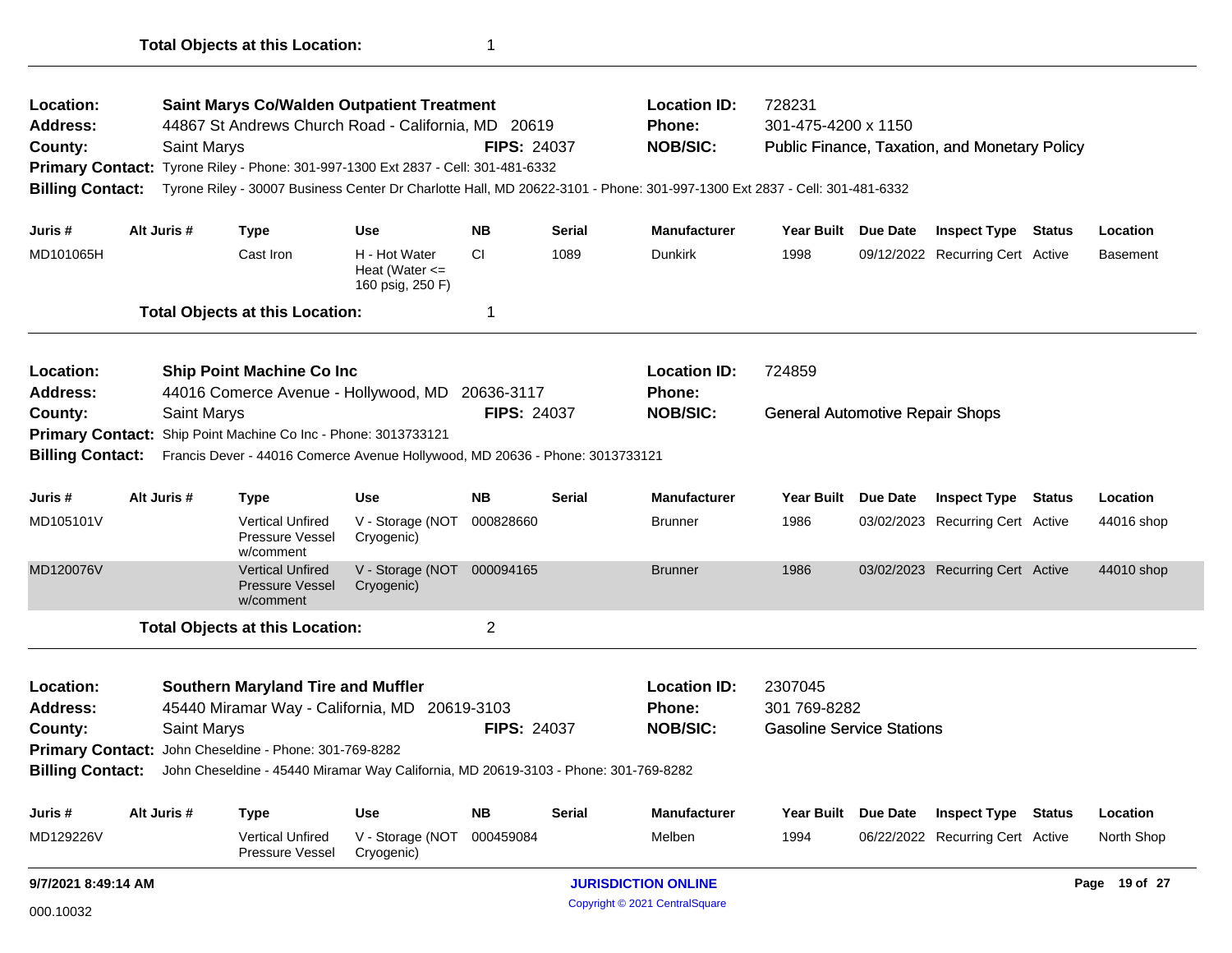| Juris #                                 | Alt Juris #                                             | <b>Type</b>                                                                                          | <b>Use</b>                     | <b>NB</b>          | <b>Serial</b>        | <b>Manufacturer</b>                              | Year Built Due Date |                 | <b>Inspect Type</b>                        | <b>Status</b> | Location            |
|-----------------------------------------|---------------------------------------------------------|------------------------------------------------------------------------------------------------------|--------------------------------|--------------------|----------------------|--------------------------------------------------|---------------------|-----------------|--------------------------------------------|---------------|---------------------|
| MD129227V                               |                                                         | w/comment<br><b>Vertical Unfired</b><br><b>Pressure Vessel</b><br>w/comment                          | V - Storage (NOT<br>Cryogenic) | 000223892          |                      | Melben                                           | 1989                |                 | 06/22/2022 Recurring Cert Active           |               | North Shop          |
| MD129228V                               |                                                         | <b>Vertical Unfired</b><br>Pressure Vessel<br>w/comment                                              | V - Storage (NOT<br>Cryogenic) | 000993510          |                      | Manchester                                       | 2000                |                 | 06/22/2022 Recurring Cert Active           |               | South Shop          |
|                                         |                                                         | <b>Total Objects at this Location:</b>                                                               |                                | 3                  |                      |                                                  |                     |                 |                                            |               |                     |
| Location:<br><b>Address:</b><br>County: | Saint Marys<br><b>Primary Contact: St Marys College</b> | <b>St Marys College</b><br>16800 Point Lookout Rd - Saint Marys City, MD 20686-3000                  |                                | <b>FIPS: 24037</b> |                      | <b>Location ID:</b><br>Phone:<br><b>NOB/SIC:</b> | 3634281             |                 |                                            |               |                     |
| <b>Billing Contact:</b>                 |                                                         |                                                                                                      |                                |                    |                      |                                                  |                     |                 |                                            |               |                     |
| Juris #                                 | Alt Juris #                                             | <b>Type</b>                                                                                          | <b>Use</b>                     | <b>NB</b>          | <b>Serial</b>        | <b>Manufacturer</b>                              | Year Built          | <b>Due Date</b> | <b>Inspect Type Status</b>                 |               | Location            |
| MD152411V                               |                                                         | <b>Vertical Unfired</b><br>Pressure Vessel<br>w/comment                                              | V - Storage<br>(Cryogenic)     | 000162279          |                      | <b>CHART</b>                                     | 2002                | 09/30/2021      | <b>Recurring Cert Active</b>               |               | loading dock        |
| MD152412V                               |                                                         | <b>Vertical Unfired</b><br>Pressure Vessel<br>w/comment                                              | V - Storage<br>(Cryogenic)     | 000074137          |                      | Taylor-Wharton                                   | 2004                | 09/30/2021      | <b>Recurring Cert Active</b>               |               | loading dock        |
|                                         |                                                         | <b>Total Objects at this Location:</b>                                                               |                                | $\overline{c}$     |                      |                                                  |                     |                 |                                            |               |                     |
| Location:<br><b>Address:</b>            |                                                         | St Marys College Campus Cntr USA # 15800<br>16800 Point Lookout Rd - Saint Marys City, MD 20686-3000 |                                |                    |                      | <b>Location ID:</b><br><b>Phone:</b>             | 3562578             |                 |                                            |               |                     |
| County:<br><b>Primary Contact:</b>      | Saint Marys                                             | St Marys College Campus Cntr USA # 15800                                                             |                                | <b>FIPS: 24037</b> |                      | <b>NOB/SIC:</b>                                  |                     |                 | Prepared Fresh or Frozen Fish and Seafoods |               |                     |
| <b>Billing Contact:</b>                 |                                                         |                                                                                                      |                                |                    |                      |                                                  |                     |                 |                                            |               |                     |
| Juris #                                 | Alt Juris #                                             | <b>Type</b>                                                                                          | <b>Use</b>                     | <b>NB</b>          | Serial               | <b>Manufacturer</b>                              | <b>Year Built</b>   | Due Date        | <b>Inspect Type</b>                        | <b>Status</b> | Location            |
| MD169449V                               |                                                         | Vertical Unfired<br>Pressure Vessel<br>w/comment                                                     | V - Storage<br>(Cryogenic)     | 000002030          | 500-10-526           | <b>BTIC</b>                                      | 2005                |                 | 04/15/2023 Recurring Cert Active           |               | <b>Loading Dock</b> |
| MD169450V                               |                                                         | <b>Vertical Unfired</b><br><b>Pressure Vessel</b><br>w/comment                                       | V - Storage<br>(Cryogenic)     |                    | 000162279 CCCP05E236 | <b>CHART</b>                                     | 2005                |                 | 04/15/2023 Recurring Cert Active           |               | <b>Loading Dock</b> |
|                                         |                                                         | <b>Total Objects at this Location:</b>                                                               |                                | $\overline{c}$     |                      |                                                  |                     |                 |                                            |               |                     |
| 9/7/2021 8:49:14 AM                     |                                                         |                                                                                                      |                                |                    |                      | <b>JURISDICTION ONLINE</b>                       |                     |                 |                                            |               | Page 20 of 27       |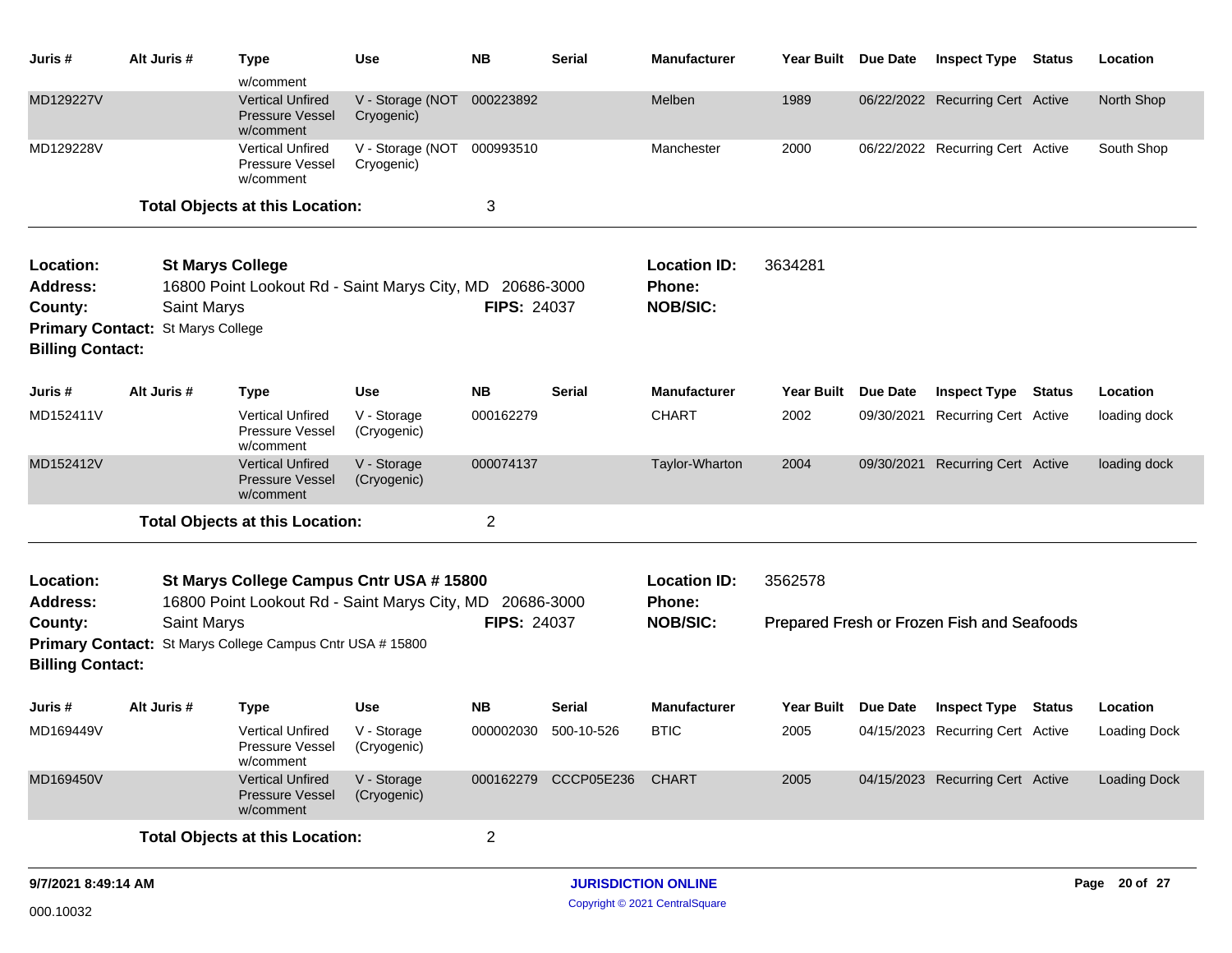| Location:<br><b>Address:</b><br>County:<br><b>Billing Contact:</b>                | <b>Saint Marys</b>                                                     | <b>St. Cecilia Parish</b><br>47950 Mattapany rd - Saint Marys City, MD 20686<br>Primary Contact: Joe Spelz - Phone: 301-862-4600 - Email: spelz@md.metrocast.net<br>Rev. Scott Woods - PO Box 429 Saint Marys City, MD 20686-0429 - Phone: 301-862-4600 |                                                         | <b>FIPS: 24037</b> |               | <b>Location ID:</b><br><b>Phone:</b><br><b>NOB/SIC:</b>                                                                                    | 3090180<br>301 862 4600<br><b>Religious Organizations</b> |                                  |               |                             |
|-----------------------------------------------------------------------------------|------------------------------------------------------------------------|---------------------------------------------------------------------------------------------------------------------------------------------------------------------------------------------------------------------------------------------------------|---------------------------------------------------------|--------------------|---------------|--------------------------------------------------------------------------------------------------------------------------------------------|-----------------------------------------------------------|----------------------------------|---------------|-----------------------------|
| Juris #                                                                           | Alt Juris #                                                            | <b>Type</b>                                                                                                                                                                                                                                             | Use                                                     | <b>NB</b>          | <b>Serial</b> | Manufacturer                                                                                                                               | Year Built Due Date                                       | <b>Inspect Type Status</b>       |               | Location                    |
| MD141506H                                                                         |                                                                        | Cast Iron                                                                                                                                                                                                                                               | H - Hot Water<br>Heat (Water $\leq$<br>160 psig, 250 F) | CI.                |               | <b>Burnham</b>                                                                                                                             | 2008                                                      | 06/06/2022 Recurring Cert Active |               | <b>Basement</b>             |
|                                                                                   |                                                                        | <b>Total Objects at this Location:</b>                                                                                                                                                                                                                  |                                                         | 1                  |               |                                                                                                                                            |                                                           |                                  |               |                             |
| Location:<br><b>Address:</b>                                                      |                                                                        | Subway - 25871 (Arc3)<br>45485 Miramar Way - California, MD 20619-3191                                                                                                                                                                                  |                                                         |                    |               | <b>Location ID:</b><br><b>Phone:</b>                                                                                                       | 3973741                                                   |                                  |               |                             |
| County:<br><b>Billing Contact:</b>                                                | <b>Saint Marys</b>                                                     | Primary Contact: Charlie Patterson - Phone: 804-644-4521 - Email: charlie.patterson@arc3gases.com                                                                                                                                                       |                                                         | <b>FIPS: 24037</b> |               | <b>NOB/SIC:</b><br>Charlie Patterson - PO Box 26269 Richmond, VA 23260-6269 - Phone: 804-644-4521 - Email: charlie.patterson@arc3gases.com | <b>Eating and Drinking Places</b>                         |                                  |               |                             |
| Alt Juris #<br><b>Use</b><br><b>NB</b><br><b>Serial</b><br>Juris #<br><b>Type</b> |                                                                        |                                                                                                                                                                                                                                                         |                                                         |                    |               | <b>Manufacturer</b>                                                                                                                        | Year Built Due Date                                       | <b>Inspect Type Status</b>       |               | Location                    |
| MD164940V                                                                         |                                                                        | <b>Vertical Unfired</b><br>Pressure Vessel<br>w/comment                                                                                                                                                                                                 | V - Storage<br>(Cryogenic)                              | 000189555          |               | <b>CHART</b>                                                                                                                               | 2007                                                      | 09/30/2023 Recurring Cert Active |               | Store Room (In<br>Wal-Mart) |
|                                                                                   |                                                                        | <b>Total Objects at this Location:</b>                                                                                                                                                                                                                  |                                                         | 1                  |               |                                                                                                                                            |                                                           |                                  |               |                             |
| Location:<br><b>Address:</b>                                                      |                                                                        | Subway - 3172 (Arc3)<br>21729 Great Mills Rd Ste B - Lexington Park, MD 20653-3815                                                                                                                                                                      |                                                         |                    |               | <b>Location ID:</b><br><b>Phone:</b>                                                                                                       | 3920786                                                   |                                  |               |                             |
| County:                                                                           | <b>Saint Marys</b>                                                     |                                                                                                                                                                                                                                                         |                                                         | <b>FIPS: 24037</b> |               | <b>NOB/SIC:</b>                                                                                                                            | <b>Eating and Drinking Places</b>                         |                                  |               |                             |
| <b>Billing Contact:</b>                                                           |                                                                        | Primary Contact: Charlie Patterson - Phone: 804-644-4521 - Email: charlie.patterson@arc3gases.com                                                                                                                                                       |                                                         |                    |               | Charlie Patterson - PO Box 26269 Richmond, VA 23260-6269 - Phone: 804-644-4521 - Email: charlie.patterson@arc3gases.com                    |                                                           |                                  |               |                             |
| Juris #                                                                           | Alt Juris #<br><b>NB</b><br><b>Serial</b><br><b>Type</b><br><b>Use</b> |                                                                                                                                                                                                                                                         |                                                         |                    |               | <b>Manufacturer</b>                                                                                                                        | Year Built Due Date                                       | <b>Inspect Type</b>              | <b>Status</b> | Location                    |
| MD163062V                                                                         |                                                                        | <b>Vertical Unfired</b><br>Pressure Vessel<br>w/comment                                                                                                                                                                                                 | V - Storage<br>(Cryogenic)                              | 000142628          |               | <b>CHART</b>                                                                                                                               | 2002                                                      | 01/28/2023 Recurring Cert Active |               | <b>Outside Rear</b>         |
|                                                                                   |                                                                        | <b>Total Objects at this Location:</b>                                                                                                                                                                                                                  |                                                         | 1                  |               |                                                                                                                                            |                                                           |                                  |               |                             |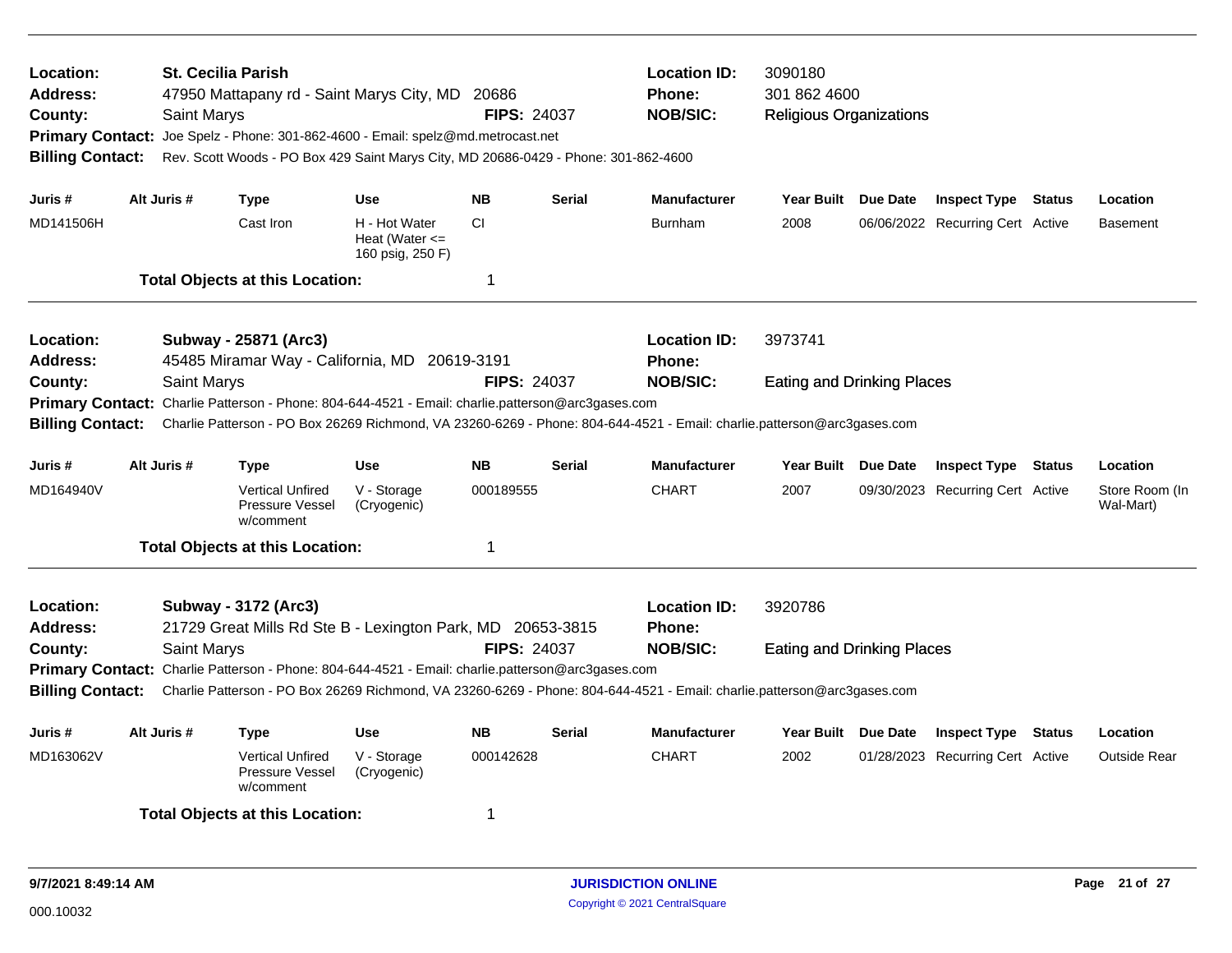| Location:<br><b>Address:</b><br>County:<br><b>Billing Contact:</b> | Saint Marys | Subway - 3173 (Arc3)<br>22630 Three Notch Rd - California, MD 20619<br>Primary Contact: Charlie Patterson - Phone: 804-644-4521 - Email: charlie.patterson@arc3gases.com |                                          | <b>FIPS: 24037</b>     |               | <b>Location ID:</b><br><b>Phone:</b><br><b>NOB/SIC:</b><br>Charlie Patterson - PO Box 26269 Richmond, VA 23260-6269 - Phone: 804-644-4521 - Email: charlie.patterson@arc3gases.com | 3973742<br><b>Eating and Drinking Places</b> |                                                                |        |                     |
|--------------------------------------------------------------------|-------------|--------------------------------------------------------------------------------------------------------------------------------------------------------------------------|------------------------------------------|------------------------|---------------|------------------------------------------------------------------------------------------------------------------------------------------------------------------------------------|----------------------------------------------|----------------------------------------------------------------|--------|---------------------|
|                                                                    |             |                                                                                                                                                                          |                                          |                        |               |                                                                                                                                                                                    |                                              |                                                                |        |                     |
| Juris #<br>MD164944V                                               | Alt Juris # | <b>Type</b><br><b>Vertical Unfired</b><br>Pressure Vessel<br>w/comment                                                                                                   | <b>Use</b><br>V - Storage<br>(Cryogenic) | <b>NB</b><br>000008615 | <b>Serial</b> | <b>Manufacturer</b><br>Taylor-Wharton                                                                                                                                              | Year Built Due Date<br>1991                  | <b>Inspect Type Status</b><br>09/30/2023 Recurring Cert Active |        | Location<br>Outside |
|                                                                    |             | <b>Total Objects at this Location:</b>                                                                                                                                   |                                          | $\mathbf 1$            |               |                                                                                                                                                                                    |                                              |                                                                |        |                     |
| <b>Location:</b><br><b>Address:</b>                                |             | Subway - 5057 (Arc3)<br>40955 Merchants Ln - Leonardtown, MD 20650-3702                                                                                                  |                                          |                        |               | <b>Location ID:</b><br><b>Phone:</b>                                                                                                                                               | 3973726                                      |                                                                |        |                     |
| County:<br><b>Primary Contact:</b><br><b>Billing Contact:</b>      | Saint Marys | Charlie Patterson - Phone: 804-644-4521 - Email: charlie.patterson@arc3gases.com                                                                                         |                                          | <b>FIPS: 24037</b>     |               | <b>NOB/SIC:</b><br>Charlie Patterson - PO Box 26269 Richmond, VA 23260-6269 - Phone: 804-644-4521 - Email: charlie.patterson@arc3gases.com                                         | <b>Eating and Drinking Places</b>            |                                                                |        |                     |
| Juris #                                                            | Alt Juris # | Type                                                                                                                                                                     | Use                                      | <b>NB</b>              | <b>Serial</b> | Manufacturer                                                                                                                                                                       | Year Built Due Date                          | <b>Inspect Type Status</b>                                     |        | Location            |
| MD164946V                                                          |             | <b>Vertical Unfired</b><br><b>Pressure Vessel</b><br>w/comment                                                                                                           | V - Storage<br>(Cryogenic)               | 000141670              |               | <b>CHART</b>                                                                                                                                                                       | 2002                                         | 09/30/2023 Recurring Cert Active                               |        | Outside             |
|                                                                    |             | <b>Total Objects at this Location:</b>                                                                                                                                   |                                          | -1                     |               |                                                                                                                                                                                    |                                              |                                                                |        |                     |
| <b>Location:</b><br><b>Address:</b>                                |             | <b>Sweetbay Restaurant &amp; Bar (Arc3)</b><br>22680 Washington St - Leonardtown, MD                                                                                     |                                          | 20650-3882             |               | <b>Location ID:</b><br>Phone:                                                                                                                                                      | 4011045                                      |                                                                |        |                     |
| County:                                                            | Saint Marys | Primary Contact: Charlie Patterson - Phone: 804-644-4521 - Email: charlie.patterson@arc3gases.com                                                                        |                                          | <b>FIPS: 24037</b>     |               | <b>NOB/SIC:</b>                                                                                                                                                                    | <b>Eating and Drinking Places</b>            |                                                                |        |                     |
| <b>Billing Contact:</b>                                            |             |                                                                                                                                                                          |                                          |                        |               | Charlie Patterson - PO Box 26269 Richmond, VA 23260-6269 - Phone: 804-644-4521 - Email: charlie.patterson@arc3gases.com                                                            |                                              |                                                                |        |                     |
| Juris #                                                            | Alt Juris # | Type                                                                                                                                                                     | <b>Use</b>                               | <b>NB</b>              | <b>Serial</b> | <b>Manufacturer</b>                                                                                                                                                                | Year Built Due Date                          | <b>Inspect Type</b>                                            | Status | Location            |
| MD166954V                                                          |             | <b>Vertical Unfired</b><br><b>Pressure Vessel</b><br>w/comment                                                                                                           | V - Storage<br>(Cryogenic)               | 000121426              |               | MVE Inc                                                                                                                                                                            | 2000                                         | 03/05/2022 Recurring Cert Active                               |        | Outside             |
|                                                                    |             | <b>Total Objects at this Location:</b>                                                                                                                                   |                                          | -1                     |               |                                                                                                                                                                                    |                                              |                                                                |        |                     |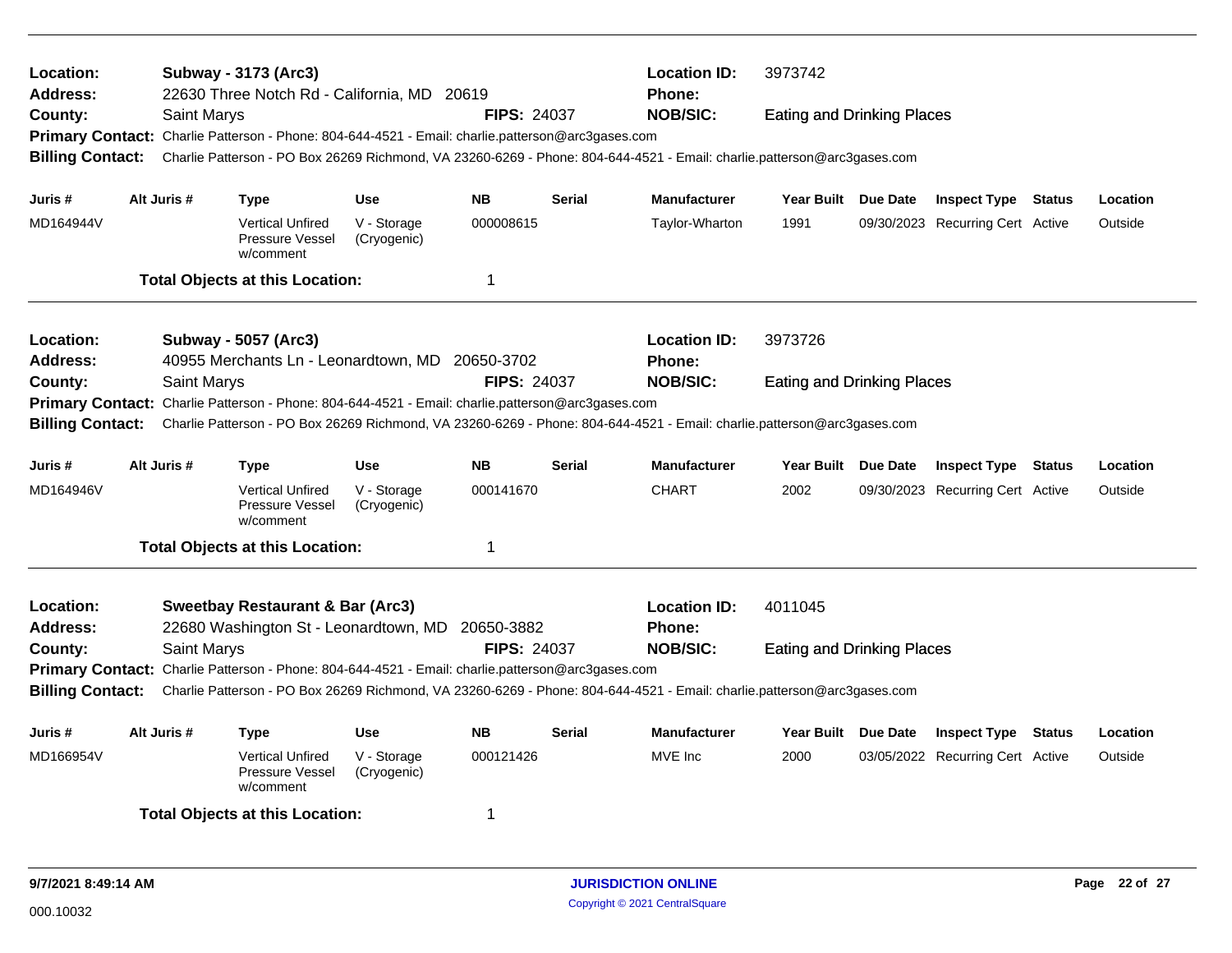| Location:<br><b>Address:</b><br>County:                         |                                                                                                                                                | Saint Marys | <b>Tacos Hacienda Mexican Grill (Arc3)</b><br>20975 Point Lookout Rd - Callaway, MD 20620-2351                                                                                                                               |                                          | <b>FIPS: 24037</b> |        | <b>Location ID:</b><br><b>Phone:</b><br><b>NOB/SIC:</b> | 3974105<br><b>Eating and Drinking Places</b> |                 |                                  |        |                    |
|-----------------------------------------------------------------|------------------------------------------------------------------------------------------------------------------------------------------------|-------------|------------------------------------------------------------------------------------------------------------------------------------------------------------------------------------------------------------------------------|------------------------------------------|--------------------|--------|---------------------------------------------------------|----------------------------------------------|-----------------|----------------------------------|--------|--------------------|
| <b>Billing Contact:</b>                                         |                                                                                                                                                |             | Primary Contact: Charlie Patterson - Phone: 804-644-4521 - Email: charlie.patterson@arc3gases.com<br>Charlie Patterson - PO Box 26269 Richmond, VA 23260-6269 - Phone: 804-644-4521 - Email: charlie.patterson@arc3gases.com |                                          |                    |        |                                                         |                                              |                 |                                  |        |                    |
| Juris #                                                         |                                                                                                                                                | Alt Juris # | Type                                                                                                                                                                                                                         | <b>Use</b>                               | <b>NB</b>          | Serial | <b>Manufacturer</b>                                     | Year Built Due Date                          |                 | <b>Inspect Type Status</b>       |        | Location           |
| MD165543V                                                       |                                                                                                                                                |             | <b>Vertical Unfired</b><br>Pressure Vessel<br>w/comment                                                                                                                                                                      | V - Storage<br>(Cryogenic)               | 000134760          |        | <b>CHART</b>                                            | 2001                                         | 10/03/2021      | Recurring Cert Active            |        | Outside            |
|                                                                 |                                                                                                                                                |             | <b>Total Objects at this Location:</b>                                                                                                                                                                                       |                                          | 1                  |        |                                                         |                                              |                 |                                  |        |                    |
| Location:<br>Address:                                           | The Golden Chicken & Japanese Grill (Arc3)<br>46400 Lexington Village Way - Lexington Park, MD 20653-5564<br>Saint Marys<br><b>FIPS: 24037</b> |             |                                                                                                                                                                                                                              |                                          |                    |        |                                                         | 3974096                                      |                 |                                  |        |                    |
| County:<br><b>Primary Contact:</b><br><b>Billing Contact:</b>   |                                                                                                                                                |             | Charlie Patterson - Phone: 804-644-4521 - Email: charlie.patterson@arc3gases.com<br>Charlie Patterson - PO Box 26269 Richmond, VA 23260-6269 - Phone: 804-644-4521 - Email: charlie.patterson@arc3gases.com                  |                                          |                    |        | <b>NOB/SIC:</b>                                         | <b>Eating and Drinking Places</b>            |                 |                                  |        |                    |
| Juris #                                                         |                                                                                                                                                | Alt Juris # | <b>Type</b>                                                                                                                                                                                                                  | <b>Use</b>                               | NB.                | Serial | <b>Manufacturer</b>                                     | Year Built                                   | <b>Due Date</b> | <b>Inspect Type</b>              | Status | Location           |
| MD165542V                                                       |                                                                                                                                                |             | <b>Vertical Unfired</b><br>Pressure Vessel<br>w/comment                                                                                                                                                                      | V - Storage<br>(Cryogenic)               | 000148809          |        | CHART                                                   | 2003                                         |                 | 10/03/2021 Recurring Cert Active |        | Kitchen            |
|                                                                 |                                                                                                                                                |             | <b>Total Objects at this Location:</b>                                                                                                                                                                                       |                                          | 1                  |        |                                                         |                                              |                 |                                  |        |                    |
| Location:<br><b>Address:</b>                                    |                                                                                                                                                |             | <b>Tires Plus - 265851</b><br>44900 Worth Ave - California, MD 20619-2418                                                                                                                                                    |                                          |                    |        | <b>Location ID:</b><br><b>Phone:</b>                    | 3011342                                      |                 |                                  |        |                    |
| County:                                                         |                                                                                                                                                | Saint Marys |                                                                                                                                                                                                                              |                                          | <b>FIPS: 24037</b> |        | <b>NOB/SIC:</b>                                         | <b>General Automotive Repair Shops</b>       |                 |                                  |        |                    |
| Primary Contact: Tires Plus - 265851<br><b>Billing Contact:</b> |                                                                                                                                                |             | Elianne Kempsell - 2021 Sunnydale Blvd Clearwater, FL 33765-1202 - Phone: 1-800-269-4424/703-481-2299                                                                                                                        |                                          |                    |        |                                                         |                                              |                 |                                  |        |                    |
| Juris #                                                         |                                                                                                                                                | Alt Juris # | <b>Type</b>                                                                                                                                                                                                                  | <b>Use</b>                               | <b>NB</b>          | Serial | <b>Manufacturer</b>                                     | Year Built Due Date                          |                 | Inspect Type                     | Status | Location           |
| MD140184V                                                       |                                                                                                                                                |             | Vertical Unfired<br>Pressure Vessel<br>w/comment                                                                                                                                                                             | V - Storage (NOT 000103942<br>Cryogenic) |                    |        | Manchester                                              | 2002                                         |                 | 10/27/2021 Recurring Cert Active |        | Compressor<br>Cage |
| MD140185V                                                       | <b>Vertical Unfired</b><br>V - Storage (NOT 000103903<br><b>Pressure Vessel</b><br>Cryogenic)<br>w/comment                                     |             |                                                                                                                                                                                                                              |                                          | Manchester         | 2002   |                                                         | 10/27/2021 Recurring Cert Active             |                 | Compressor<br>Cage               |        |                    |
|                                                                 |                                                                                                                                                |             |                                                                                                                                                                                                                              |                                          |                    |        |                                                         |                                              |                 |                                  |        |                    |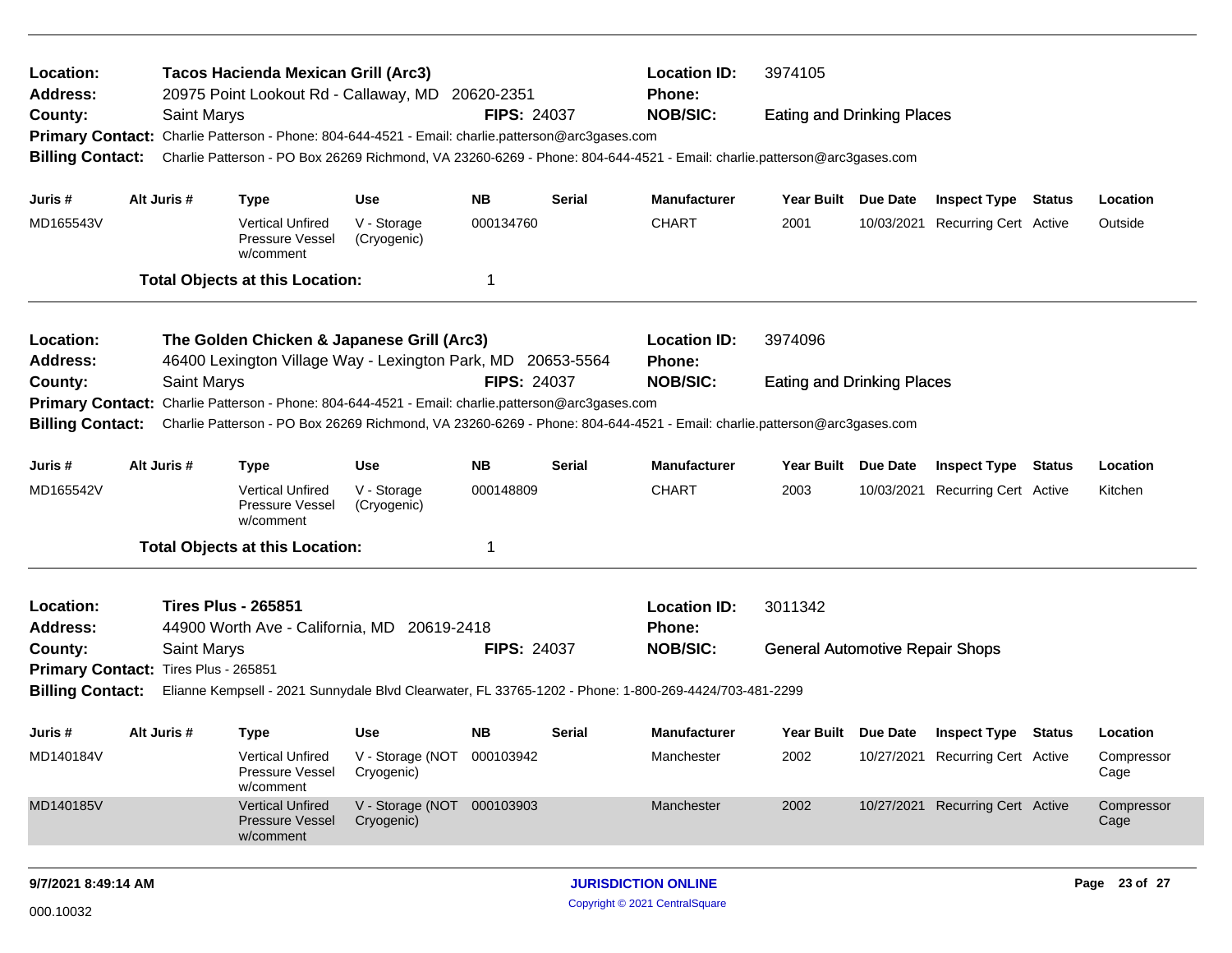| Location:<br><b>Address:</b><br>County:<br><b>Primary Contact:</b><br><b>Billing Contact:</b> | Toyota<br><b>Saint Marys</b> | 22384 Three Notch Rd - Lexington Park, MD<br>Kevin Murray - Phone: 301 863 7555                                                                       |                                                           | 20653-2003<br><b>FIPS: 24037</b> |               | <b>Location ID:</b><br>Phone:<br><b>NOB/SIC:</b>                                                                                                                     | 4002932                |                 |                                                  |        |                       |
|-----------------------------------------------------------------------------------------------|------------------------------|-------------------------------------------------------------------------------------------------------------------------------------------------------|-----------------------------------------------------------|----------------------------------|---------------|----------------------------------------------------------------------------------------------------------------------------------------------------------------------|------------------------|-----------------|--------------------------------------------------|--------|-----------------------|
| Juris #                                                                                       | Alt Juris #                  | <b>Type</b>                                                                                                                                           | <b>Use</b>                                                | <b>NB</b>                        | <b>Serial</b> | <b>Manufacturer</b>                                                                                                                                                  | <b>Year Built</b>      | <b>Due Date</b> | <b>Inspect Type</b>                              | Status | Location              |
| MD166419V                                                                                     |                              | <b>Vertical Unfired</b><br><b>Pressure Vessel</b><br>w/comment                                                                                        | V - Storage (NOT<br>Cryogenic)                            | 000797761                        |               | Morganton                                                                                                                                                            | 2019                   | 12/13/2021      | <b>Recurring Cert Active</b>                     |        | <b>SHOP</b>           |
|                                                                                               |                              | <b>Total Objects at this Location:</b>                                                                                                                |                                                           | 1                                |               |                                                                                                                                                                      |                        |                 |                                                  |        |                       |
| Location:<br><b>Address:</b><br>County:<br><b>Billing Contact:</b>                            | Saint Marys                  | University System of MD @ Southern MD (USMSM)<br>44219 Airport Rd - California, MD 20619-2010<br>Primary Contact: Mel D. Powell - Phone: 301-737-2500 |                                                           | <b>FIPS: 24037</b>               |               | <b>Location ID:</b><br>Phone:<br><b>NOB/SIC:</b><br>Petra L. Utara - 44219 Airport Rd California, MD 20619-2010 - Phone: 301- 737-2500 x208 - Email: plutara@umd.edu | 730572<br>301-737-2500 |                 | Colleges, Universities, and Professional Schools |        |                       |
| Juris #                                                                                       | Alt Juris #                  | <b>Type</b>                                                                                                                                           | Use                                                       | <b>NB</b>                        | <b>Serial</b> | <b>Manufacturer</b>                                                                                                                                                  | <b>Year Built</b>      | <b>Due Date</b> | <b>Inspect Type Status</b>                       |        | Location              |
| MD114423H                                                                                     | $\mathbf 1$                  | <b>Horizontal Water</b><br>Tube                                                                                                                       | H - Hot Water<br>Heat (Water $\leq$<br>160 psig, 250 F)   | 000005283                        |               | R <sub>BI</sub>                                                                                                                                                      | 2002                   |                 | 12/13/2022 Recurring Cert Active                 |        | <b>Boiler Room</b>    |
| MD114424H                                                                                     | $\overline{2}$               | <b>Horizontal Water</b><br>Tube                                                                                                                       | H - Hot Water<br>Heat (Water $\leq$<br>160 psig, 250 F)   | 000005282                        |               | R <sub>B</sub>                                                                                                                                                       | 2002                   |                 | 12/13/2022 Recurring Cert Active                 |        | <b>Boiler Room</b>    |
| MD169437H                                                                                     |                              | <b>Water Tube</b><br>Coiled (Flueless<br>Hi Efficiency)                                                                                               | H - Hot Water<br>Supply (Water <=<br>160 psig, 210 F)     | 000087364 G201388                |               | Aerco                                                                                                                                                                | 2020                   |                 | 04/15/2023 Recurring Cert Active                 |        | Bldg.<br>3. Mech 1110 |
| MD169438H                                                                                     |                              | <b>Water Tube</b><br>Coiled (Flueless<br>Hi Efficiency)                                                                                               | H - Hot Water<br>Supply (Water $\leq$<br>160 psig, 210 F) | 000087389 G201387                |               | Aerco                                                                                                                                                                | 2020                   |                 | 04/15/2023 Recurring Cert Active                 |        | Bldg. 3.Mech<br>1110  |
| MD169439H                                                                                     |                              | <b>Water Tube</b><br>Coiled (Flueless<br>Hi Efficiency)                                                                                               | H - Hot Water<br>Supply (Water $\leq$<br>160 psig, 210 F) | 000087390                        | G201389       | Aerco                                                                                                                                                                | 2020                   |                 | 04/15/2023 Recurring Cert Active                 |        | Bldg. 3. Mech<br>1110 |
|                                                                                               |                              | <b>Total Objects at this Location:</b>                                                                                                                |                                                           | 5                                |               |                                                                                                                                                                      |                        |                 |                                                  |        |                       |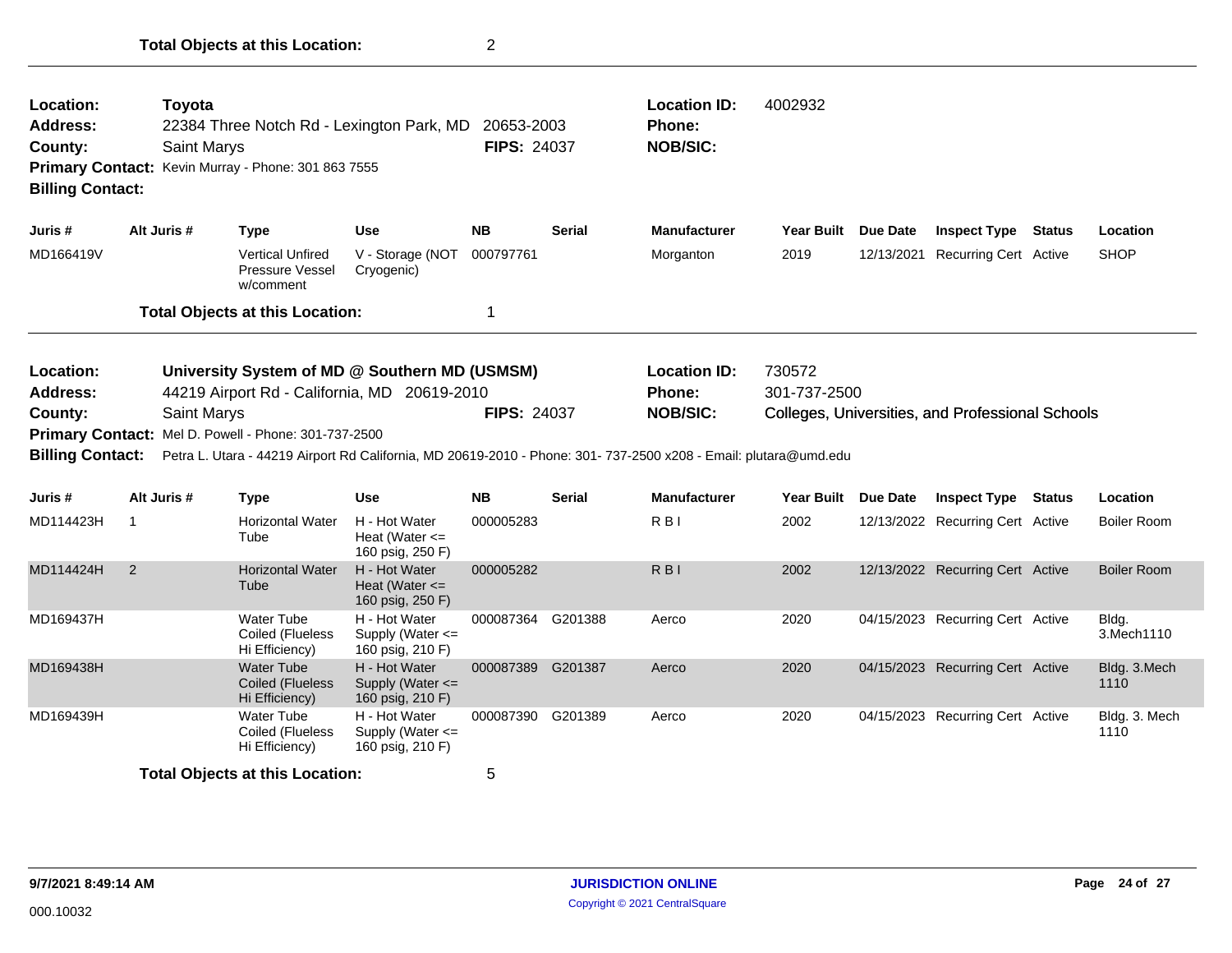| <b>Location:</b> | <b>Wal-Mart Store 1981</b>                                                             | <b>Location ID:</b> | 2933420  |                       |  |
|------------------|----------------------------------------------------------------------------------------|---------------------|----------|-----------------------|--|
| <b>Address:</b>  | 45485 Miramar Way - California, MD 20619-3191                                          | <b>Phone:</b>       |          |                       |  |
| County:          | Saint Marys                                                                            | <b>FIPS: 24037</b>  | NOB/SIC: | <b>Grocery Stores</b> |  |
|                  | Primary Contact: APTIM (MD) - Phone: 877-829-5505 - Email: walmartepmsupport@aptim.com |                     |          |                       |  |
|                  |                                                                                        |                     |          |                       |  |

**Billing Contact:** Licensing Department - 8725 Rosehill Rd Ste 450 Lenexa, KS 66215-4611 - Phone: 877-829-5505 - Email: walmartepmsupport@aptim.com

| Juris #   | Alt Juris # | Type                                                             | <b>Use</b>                     | <b>NB</b> | <b>Serial</b> | <b>Manufacturer</b> | <b>Year Built</b> | <b>Due Date</b> | <b>Inspect Type</b>              | Status | Location          |
|-----------|-------------|------------------------------------------------------------------|--------------------------------|-----------|---------------|---------------------|-------------------|-----------------|----------------------------------|--------|-------------------|
| MD139088V |             | <b>Vertical Unfired</b><br>Pressure Vessel<br>w/comment          | V - Storage (NOT<br>Cryogenic) | 000748441 |               | Manchester          | 2006              |                 | 03/26/2023 Recurring Cert Active |        | Tire Shop         |
| MD139089V |             | <b>Horizontal Unfired</b><br><b>Pressure Vessel</b><br>w/comment | V - Storage<br>(Cryogenic)     | 000070921 |               | Standard            | 2006              |                 | 03/26/2023 Recurring Cert Active |        | <b>Motor Room</b> |
| MD139090V |             | <b>Horizontal Unfired</b><br><b>Pressure Vessel</b><br>w/comment | V - Storage<br>(Cryogenic)     | 000070557 |               | Standard            | 2006              |                 | 03/26/2023 Recurring Cert Active |        | Motor Room        |
| MD139091V |             | <b>Horizontal Unfired</b><br><b>Pressure Vessel</b><br>w/comment | V - Storage<br>(Cryogenic)     | 000070957 |               | Standard            | 2006              |                 | 03/26/2023 Recurring Cert Active |        | Motor Room        |
| MD139092V |             | <b>Horizontal Unfired</b><br><b>Pressure Vessel</b><br>w/comment | V - Storage<br>(Cryogenic)     | 000070967 |               | Standard            | 2006              |                 | 03/26/2023 Recurring Cert Active |        | Motor Room        |
|           |             | <b>Total Objects at this Location:</b>                           |                                | 5         |               |                     |                   |                 |                                  |        |                   |

| <b>Location:</b>        | Wendy's (Roberts Oxygen)                                                                                                      |                    | <b>Location ID:</b> | 3969003                                                                                                                                         |
|-------------------------|-------------------------------------------------------------------------------------------------------------------------------|--------------------|---------------------|-------------------------------------------------------------------------------------------------------------------------------------------------|
| <b>Address:</b>         | 21589 Great Mills Rd - Lexington Park, MD 20653-1238                                                                          |                    | <b>Phone:</b>       |                                                                                                                                                 |
| County:                 | <b>Saint Marys</b>                                                                                                            | <b>FIPS: 24037</b> | <b>NOB/SIC:</b>     | <b>Eating and Drinking Places</b>                                                                                                               |
|                         | Primary Contact: Roberts Oxygen Company (MD) - Phone: 240-493-8405 - Cell: 301-252-0742 - Email: DFranovich@RobertsOxygen.com |                    |                     |                                                                                                                                                 |
| <b>Billing Contact:</b> |                                                                                                                               |                    |                     | Bulk Tank Service Dept. - PO Box 5507 Rockville, MD 20855-0507 - Phone: 240-493-8405 - Cell: 301-252-0742 - Email: DFranovich@RobertsOxygen.com |

| Juris #   | Alt Juris # | Type                                                    | Use                        | NΒ        | <b>Serial</b> | Manufacturer   | Year Built Due Date | <b>Inspect Type</b>              | Status | Location |
|-----------|-------------|---------------------------------------------------------|----------------------------|-----------|---------------|----------------|---------------------|----------------------------------|--------|----------|
| MD164881V |             | <b>Vertical Unfired</b><br>Pressure Vessel<br>w/comment | V - Storage<br>(Cryogenic) | 000063907 |               | Taylor-Wharton | 2002                | 09/05/2023 Recurring Cert Active |        | Kitchen  |
|           |             | <b>Total Objects at this Location:</b>                  |                            |           |               |                |                     |                                  |        |          |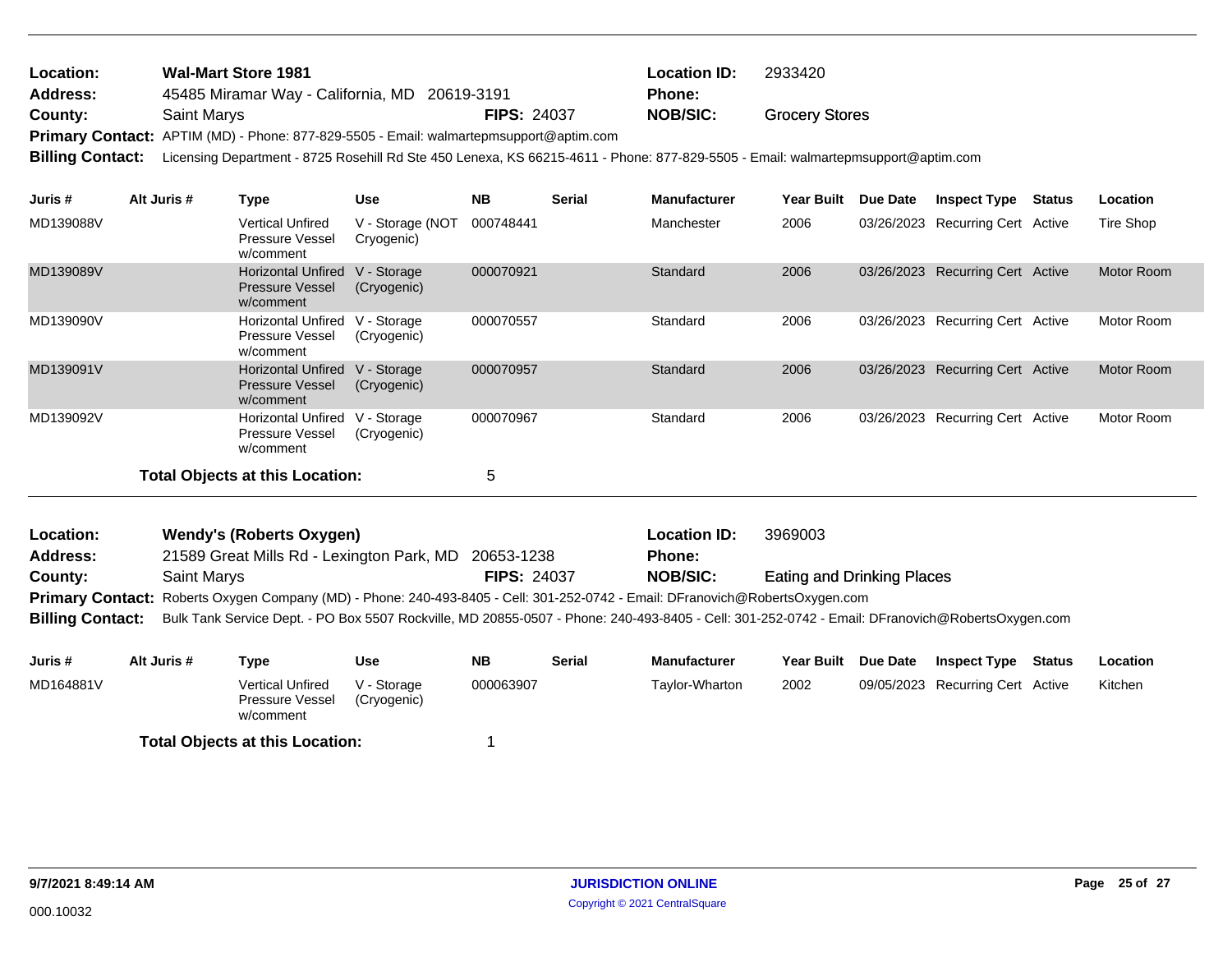| Location:<br><b>Address:</b>                                                                                                                                                                                                                                                                                                                                                                                                  |  |             | <b>Wendy's (Roberts Oxygen)</b><br>30273 Triangle Dr - Charlotte Hall, MD 20622-3125 |                            |                    | <b>Location ID:</b><br><b>Phone:</b> | 3969015                                                                                                                                         |                                   |  |                                         |  |               |
|-------------------------------------------------------------------------------------------------------------------------------------------------------------------------------------------------------------------------------------------------------------------------------------------------------------------------------------------------------------------------------------------------------------------------------|--|-------------|--------------------------------------------------------------------------------------|----------------------------|--------------------|--------------------------------------|-------------------------------------------------------------------------------------------------------------------------------------------------|-----------------------------------|--|-----------------------------------------|--|---------------|
| <b>NOB/SIC:</b><br>Saint Marys<br><b>FIPS: 24037</b><br>County:<br><b>Eating and Drinking Places</b><br><b>Primary Contact:</b><br>Roberts Oxygen Company (MD) - Phone: 240-493-8405 - Cell: 301-252-0742 - Email: DFranovich@RobertsOxygen.com<br>Bulk Tank Service Dept. - PO Box 5507 Rockville, MD 20855-0507 - Phone: 240-493-8405 - Cell: 301-252-0742 - Email: DFranovich@RobertsOxygen.com<br><b>Billing Contact:</b> |  |             |                                                                                      |                            |                    |                                      |                                                                                                                                                 |                                   |  |                                         |  |               |
| Juris #                                                                                                                                                                                                                                                                                                                                                                                                                       |  | Alt Juris # | <b>Type</b>                                                                          | Use                        | ΝB                 | Serial                               | <b>Manufacturer</b>                                                                                                                             | Year Built Due Date               |  | <b>Inspect Type Status</b>              |  | Location      |
| MD164453V                                                                                                                                                                                                                                                                                                                                                                                                                     |  |             | <b>Vertical Unfired</b><br>Pressure Vessel<br>w/comment                              | V - Storage<br>(Cryogenic) | 000015285          |                                      | Taylor-Wharton                                                                                                                                  | 1993                              |  | 08/12/2023 Recurring Cert Active        |  | Kitchen       |
|                                                                                                                                                                                                                                                                                                                                                                                                                               |  |             | <b>Total Objects at this Location:</b>                                               |                            | 1                  |                                      |                                                                                                                                                 |                                   |  |                                         |  |               |
| Location:<br>Address:                                                                                                                                                                                                                                                                                                                                                                                                         |  |             | <b>Wendy's (Roberts Oxygen)</b><br>40804 Merchants Ln - Leonardtown, MD 20650-3772   |                            |                    |                                      | <b>Location ID:</b><br>Phone:                                                                                                                   | 3968999                           |  |                                         |  |               |
| County:                                                                                                                                                                                                                                                                                                                                                                                                                       |  | Saint Marys |                                                                                      |                            | <b>FIPS: 24037</b> |                                      | <b>NOB/SIC:</b>                                                                                                                                 | <b>Eating and Drinking Places</b> |  |                                         |  |               |
| <b>Primary Contact:</b>                                                                                                                                                                                                                                                                                                                                                                                                       |  |             |                                                                                      |                            |                    |                                      | Roberts Oxygen Company (MD) - Phone: 240-493-8405 - Cell: 301-252-0742 - Email: DFranovich@RobertsOxygen.com                                    |                                   |  |                                         |  |               |
| <b>Billing Contact:</b>                                                                                                                                                                                                                                                                                                                                                                                                       |  |             |                                                                                      |                            |                    |                                      | Bulk Tank Service Dept. - PO Box 5507 Rockville, MD 20855-0507 - Phone: 240-493-8405 - Cell: 301-252-0742 - Email: DFranovich@RobertsOxygen.com |                                   |  |                                         |  |               |
| Juris #                                                                                                                                                                                                                                                                                                                                                                                                                       |  | Alt Juris # | <b>Type</b>                                                                          | <b>Use</b>                 | <b>NB</b>          | Serial                               | <b>Manufacturer</b>                                                                                                                             | Year Built Due Date               |  | <b>Inspect Type Status</b>              |  | Location      |
| MD164882V                                                                                                                                                                                                                                                                                                                                                                                                                     |  |             | <b>Vertical Unfired</b><br>Pressure Vessel<br>w/comment                              | V - Storage<br>(Cryogenic) | 000044750          |                                      | Taylor-Wharton                                                                                                                                  | 1999                              |  | 09/05/2023 Recurring Cert Active        |  | Kitchen       |
|                                                                                                                                                                                                                                                                                                                                                                                                                               |  |             | <b>Total Objects at this Location:</b>                                               |                            | 1                  |                                      |                                                                                                                                                 |                                   |  |                                         |  |               |
| Location:<br><b>Address:</b>                                                                                                                                                                                                                                                                                                                                                                                                  |  |             | <b>Wendy's (Roberts Oxygen)</b><br>45460 Miramar Way - California, MD 20619-3103     |                            |                    |                                      | <b>Location ID:</b><br>Phone:                                                                                                                   | 3969011                           |  |                                         |  |               |
| County:                                                                                                                                                                                                                                                                                                                                                                                                                       |  | Saint Marys |                                                                                      |                            | <b>FIPS: 24037</b> |                                      | <b>NOB/SIC:</b>                                                                                                                                 | <b>Eating and Drinking Places</b> |  |                                         |  |               |
|                                                                                                                                                                                                                                                                                                                                                                                                                               |  |             |                                                                                      |                            |                    |                                      | Primary Contact: Roberts Oxygen Company (MD) - Phone: 240-493-8405 - Cell: 301-252-0742 - Email: DFranovich@RobertsOxygen.com                   |                                   |  |                                         |  |               |
| <b>Billing Contact:</b>                                                                                                                                                                                                                                                                                                                                                                                                       |  |             |                                                                                      |                            |                    |                                      | Bulk Tank Service Dept. - PO Box 5507 Rockville, MD 20855-0507 - Phone: 240-493-8405 - Cell: 301-252-0742 - Email: DFranovich@RobertsOxygen.com |                                   |  |                                         |  |               |
| Juris #                                                                                                                                                                                                                                                                                                                                                                                                                       |  | Alt Juris # | <b>Type</b>                                                                          | <b>Use</b>                 | NB.                | Serial                               | <b>Manufacturer</b>                                                                                                                             |                                   |  | Year Built Due Date Inspect Type Status |  | Location      |
| MD164880V                                                                                                                                                                                                                                                                                                                                                                                                                     |  |             | <b>Vertical Unfired</b><br><b>Pressure Vessel</b><br>w/comment                       | V - Storage<br>(Cryogenic) | 000030360          |                                      | MVE Inc                                                                                                                                         | 1989                              |  | 09/05/2023 Recurring Cert Active        |  | Kitchen       |
|                                                                                                                                                                                                                                                                                                                                                                                                                               |  |             | <b>Total Objects at this Location:</b>                                               |                            | 1                  |                                      |                                                                                                                                                 |                                   |  |                                         |  |               |
| <b>Total Objects</b>                                                                                                                                                                                                                                                                                                                                                                                                          |  |             | 101                                                                                  |                            |                    |                                      |                                                                                                                                                 |                                   |  |                                         |  |               |
| 9/7/2021 8:49:14 AM                                                                                                                                                                                                                                                                                                                                                                                                           |  |             |                                                                                      |                            |                    |                                      | <b>JURISDICTION ONLINE</b>                                                                                                                      |                                   |  |                                         |  | Page 26 of 27 |
| 000.10032                                                                                                                                                                                                                                                                                                                                                                                                                     |  |             |                                                                                      |                            |                    |                                      | Copyright © 2021 CentralSquare                                                                                                                  |                                   |  |                                         |  |               |